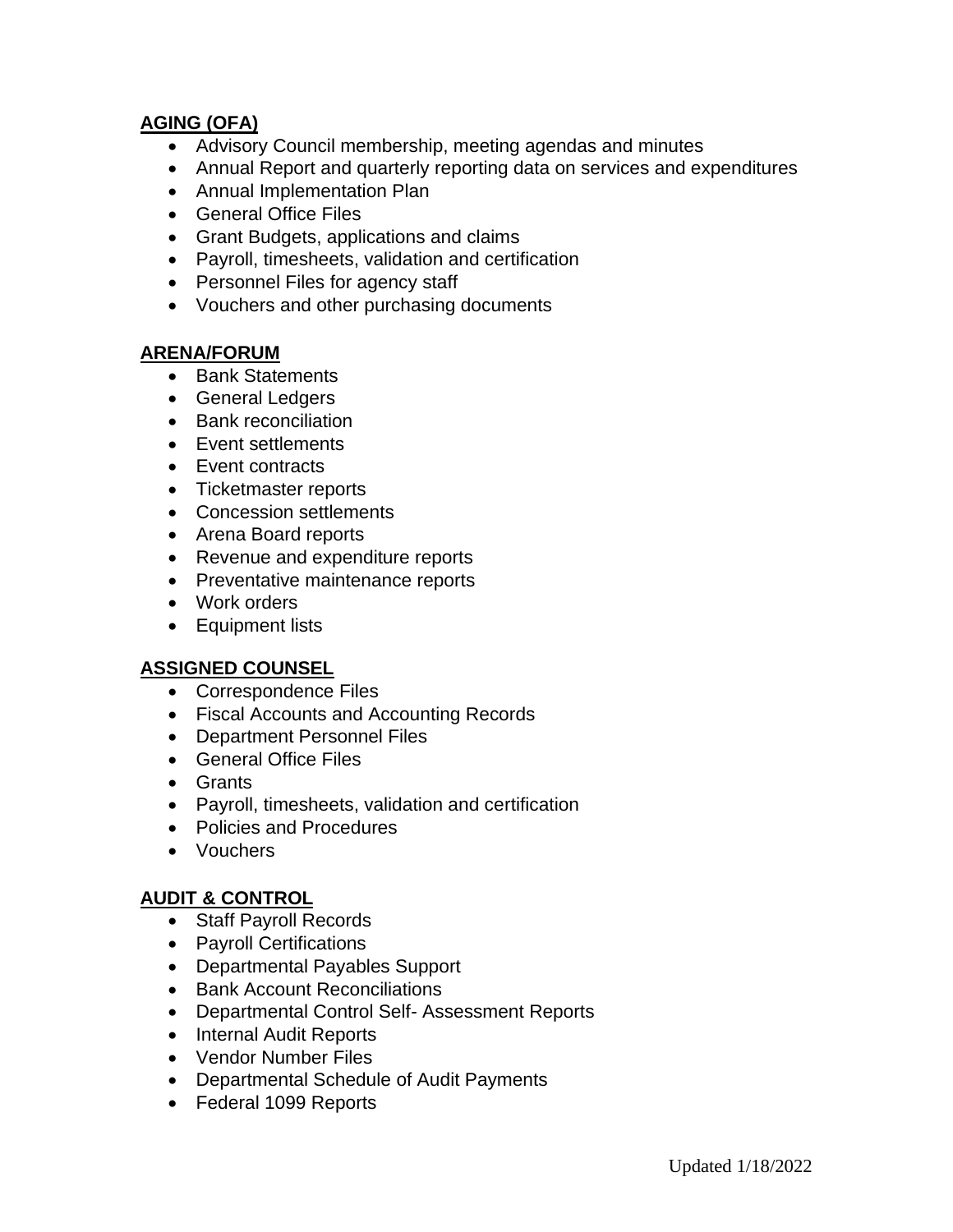# **AVIATION**

- Airport Advisory Board Minutes & Agendas
- Tenant Meeting Minutes
- Tenant Lease Agreements
- Vendor Contracts
- Airport Operation Forms and logs
- Airport Certification Manual
- Airport Master Plan Update
- Airport Correspondence
- Airport Identification Applications
- Environmental Forms and Documents
- Security Badge Activity Reports
- Capital Project reports
- Payroll Records
- Federal and State Grant Agreements
- Personnel Records
- Airport Operational Performance Reports
- Vouchers
- Invoices
- Airport Statistical Reports
- Parking Lot Register Reports
- Monthly Financial Reports
- Passenger Facility Charge Reports
- Resolutions
- Annual Operating Budgets
- Auto Mileage Log

# **BMTS**

- Membership lists
- BMTS Committee minutes and agendas
- BMTS Annual Unified Planning Work Programs
- BMTS Transportation Improvement Programs
- BMTS Completed reports
- Annual budget
- Chron files
- Personnel files
- Payroll, timesheets, etc.
- Grant reimbursement requests
- Traffic counts
- Vouchers
- Purchase orders
- Highway inventory data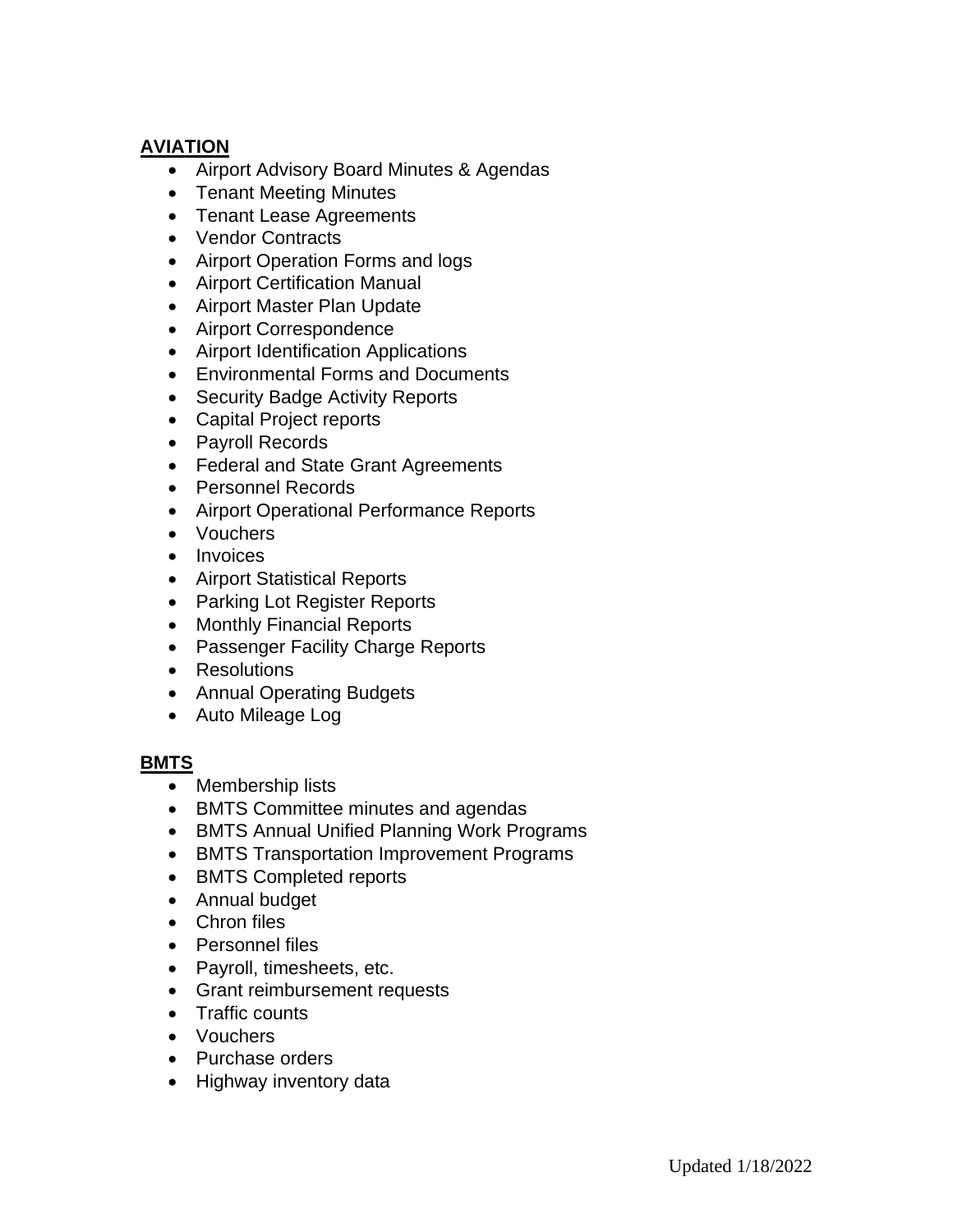# **BROOME COMMUNITY COLLEGE (BCC)**

- **Academic Records**
	- o Accreditation Records
	- o Advisory Board Councils
	- o Course Information Records
	- o Course Observation Reports
	- o Curriculum Development Records
	- o Grievance Records
	- o Instructor's Course Syllabus
	- o Outcomes Assessment Records
	- o Student Advising Records
	- o Student Learning Outcomes Assessment
	- o Textbook/Supplies requests for program courses

#### • **Accounting and Accounts Payable Records**

- o Accounts Payable Invoices
- o Bank Reconciliations
- o Capital Project Voucher
- o Financial Audits
- o Grant Financial Reports
- o Reconciliations
- o Tax Forms
- o Transaction log
- Affiliation Agreements
- Board of Trustee Records
- Bonding Records (Dorm Authority State of NY)
- Budget Records
- Campus and classroom photos and photo releases
- **Campus Operations**
	- o Contracts with Utility Suppliers
	- o Contracts with Utility Transporters
	- o Pre-BCC Grounds Records
	- o Property Records
		- Deeds
		- Surveys
		- Leases
		- Land Transfers
		- Rights of Way
	- o Construction Contracts
		- Active
		- Complete
	- o Underground Fuel and Waste Oil Storage records to include Decommissioning
	- o Capital Construction Documents
		- Drawings
		- Specifications
	- o Major Project Documents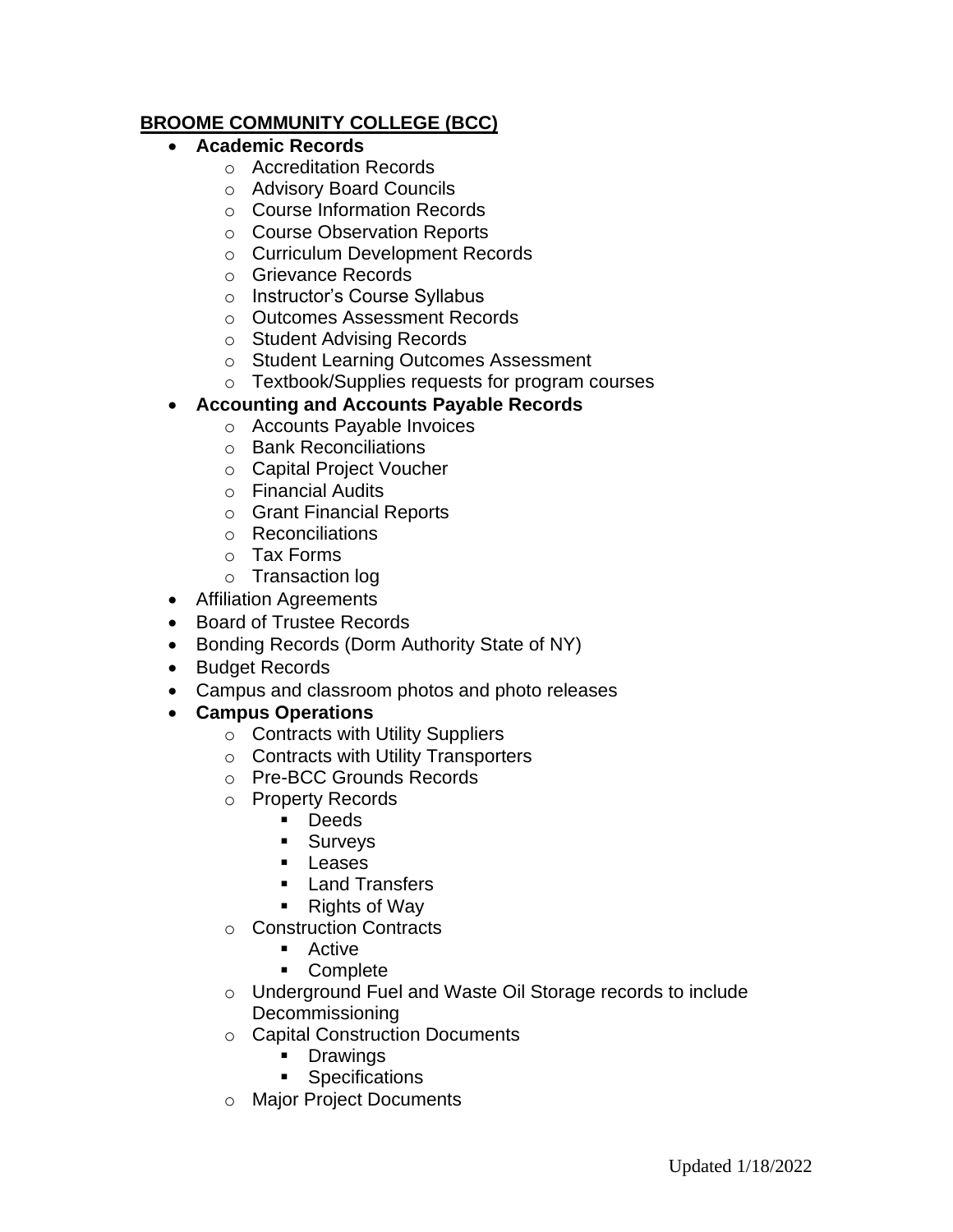- Drawings
- Specifications
- o Environmental (Hazardous Material)
	- Testing
	- Reports
	- Concluding Documentation
- o Master Plans
- o Buildings and Building Systems Manuals
- o Building and Building Systems Warranties
- o Broome County Capital Project Documentation
- o SUNY/SUCF/DASNY Capital Project Documentation
- o Feasibility Studies
- o Off Campus potential Site Studies
- o Electronic
	- AutoCAD Building Drawings
	- AutoCAD Site Database
- Copy Center Records
- Copyright Law Information
- Executive Council Minutes
- Finance & Facilities Committee of BOT Records
- Flu Shots
- Freedom of Information Requests for BCC
- Grant Records
- **Human Resources Records**
	- o Affirmative Action complaint file
	- o Arbitrations
	- o Collective Bargaining Unit Agreement files
	- $\circ$  CORE minutes and agenda
	- o Correspondence files
	- o General Office files
	- o Grievances
	- o I-9 records
	- o Personnel files
	- o Search files
	- o Unemployment Records
	- o Workers' Compensation files
- Institutional Assessment Data
- Material Safety Data Sheets
- Middle States Records
- **Office of Public Safety**
	- o Annual Clery Reports (Crime Statistics)
	- o Campus Safety Committee Records
	- o Campus Vehicle Logs
	- o Daily Activity Reports
	- o Evidence Logs
	- o Fire Drill Reports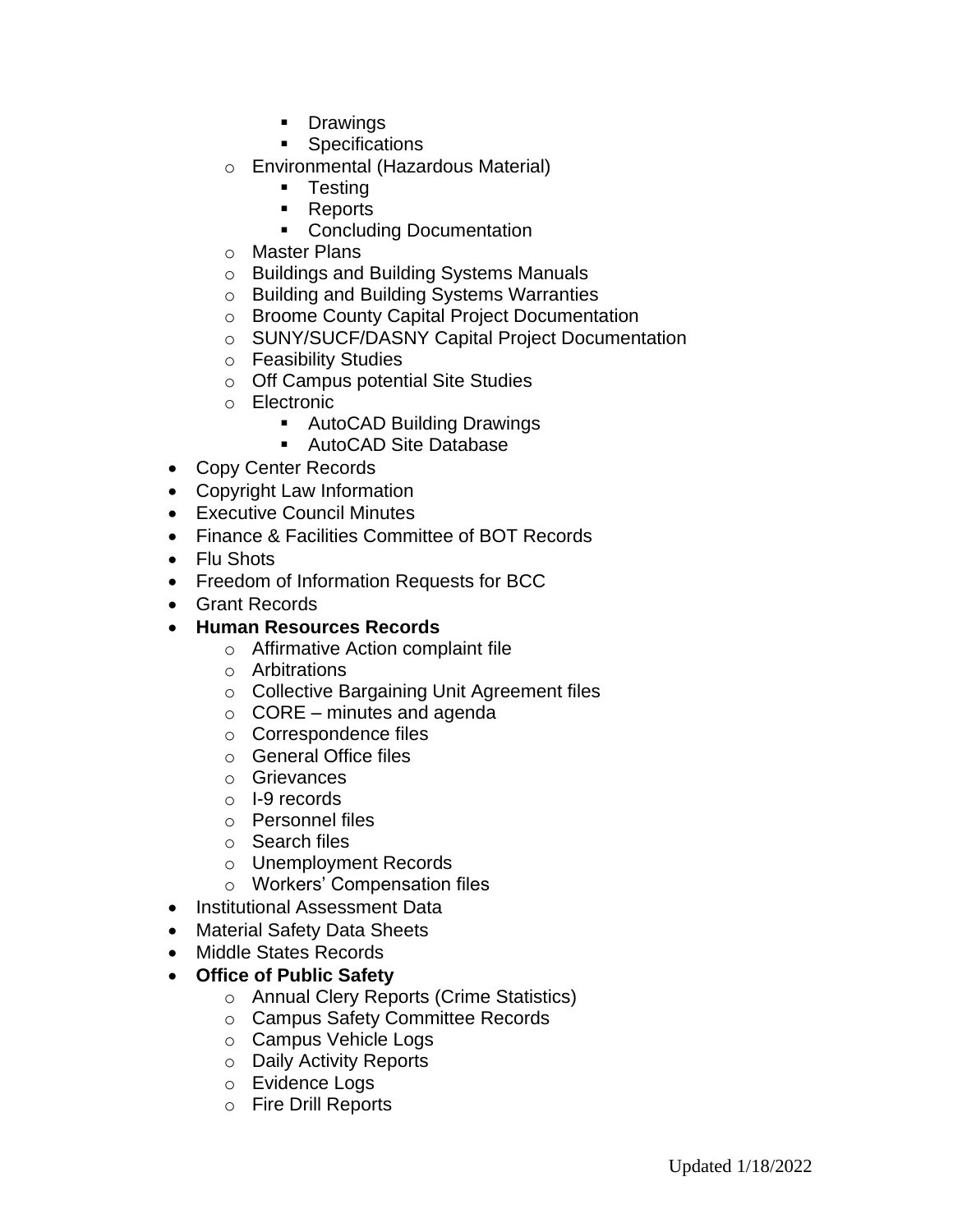- o Fire Inspections
- o Incident Reports
- o Lost and Found Records
- o Material Safety Data Sheets
- o Medical Waste Records
- o Parking Tickets
- o Peace Officer Equipment Issuance & Maintenance Reports
- o Required Safety and Environmental Inspections
- o Required Safety, Health and Training Records
- o Vehicle and Traffic Citations

#### • **Payroll Records**

- o Audit Material
- o Employee Information Forms
- o Faculty Contracts
- o HRS Payroll Reports
- o Payroll Audit Backup
- o Payroll Registers
- o Payroll Reports
- o Payroll Retirement Correspondence
- o Payroll Taxes, Federal & State
- o Retro Project Papers/Files
- o Student Employee Forms
- o Vacation & Sick Reports
- o W-2s
- o Year End Payroll Report
- President's Cabinet Minutes

# • **Purchasing Records**

- o Contracts
- o Purchase Orders
- o Asset Control Sheet
- o Bid Documents
- Shared Governance Records
- **Student Account Records**
	- o Accounts Receivable records
	- o Cash Receipts/Cashier Sessions
	- o County Chargeback invoices/receipts
	- o Disbursement records
	- o Federal Drawdown Records
	- o Foundation Scholarship Requests
	- o Residency Certificates
	- o Third Party Scholarship Requests
	- o Transaction Activity Log
- **Student Counseling Records**
	- o Classroom Materials
	- o General Office Files
	- o Personal Counseling Student Records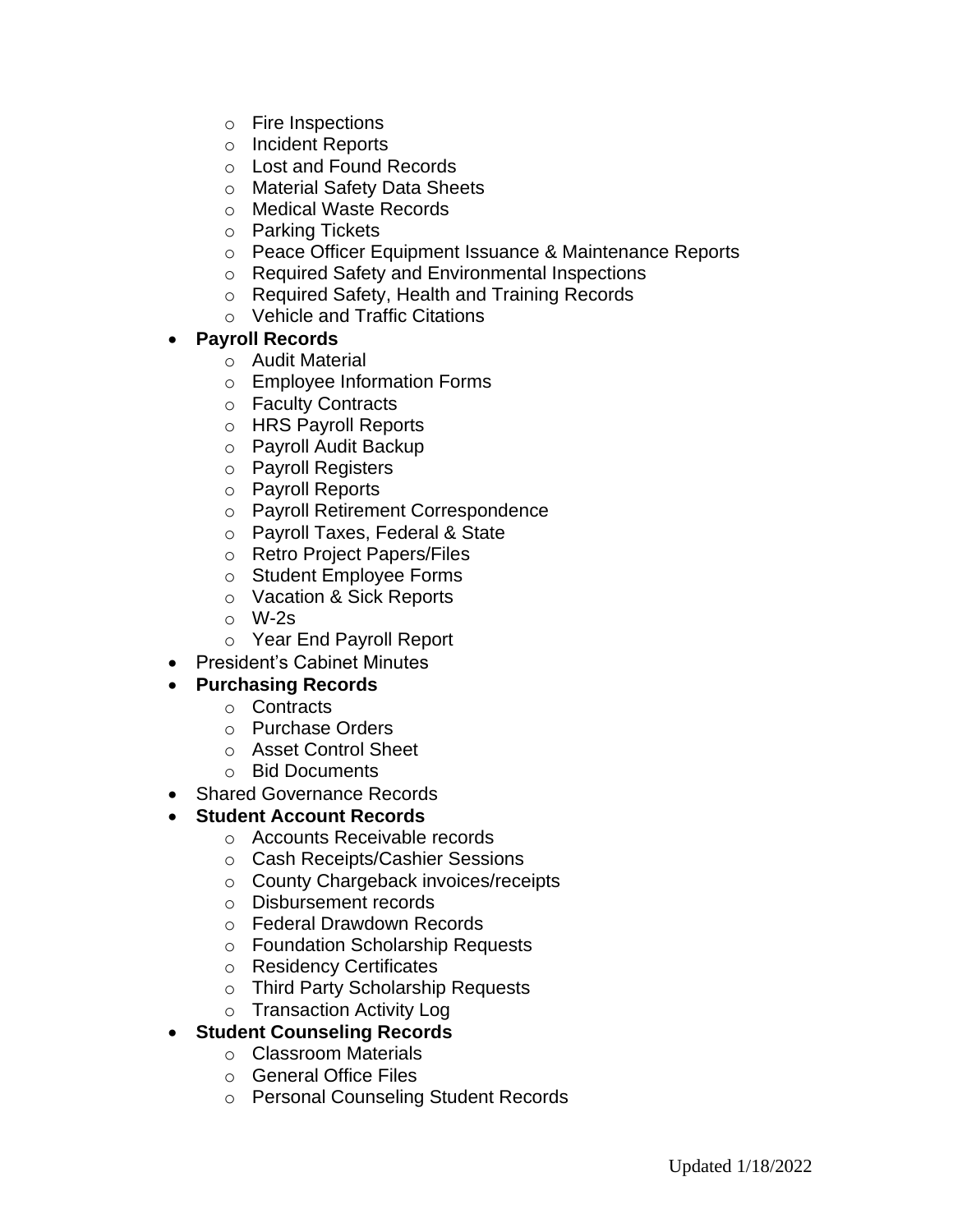- o Staff Meeting Minutes
- o Student Appointment Records
- Student Financial Aid Records
- **Student Records (Registrar)**
	- o Academic Continuance Forms
	- o Attendance
	- o Enrollment Reports
	- o Grade Change Forms
	- o Grades
	- o Immunizations
	- o Incomplete Grade Contracts
	- o Independent Study Contracts
	- o Program Change Forms
	- o Sports Physicals
	- o Student Health Records
	- o TAP Rosters
	- o Transcripts
- Veterans Affairs Records
- **Vice President for Academic Affairs** 
	- o Appointment and Promotion Records
	- o Chairperson Records
	- o Contract Records
	- o Correspondence Records
	- o Course Development Records
	- o Curriculum and Course Records
	- o Fast Forward Program Records
	- o Phi Theta Kappa Records
	- o Professional Development Records
	- o Sabbatical Records
	- o SUNY Tuition Records
	- o Teaching Grant Records
- **Vice President for Student & Community Engagement**
	- o Formerly incarcerated students
	- o Student Disciplinary Files
	- o Students referred to Student Behavioral Team

# **CENTRAL FOODS**

- Congregate, MOW, Public Safety, & Willow Point menus
- Congregate, MOW, Public Safety, & Willow Point Meal counts
- Paid vouchers
- Paid Purchase orders
- Time sheet
- Payroll Reports
- Serving Line/Temperature Comment Sheets
- OFA, Willow Point, Public Safety charge backs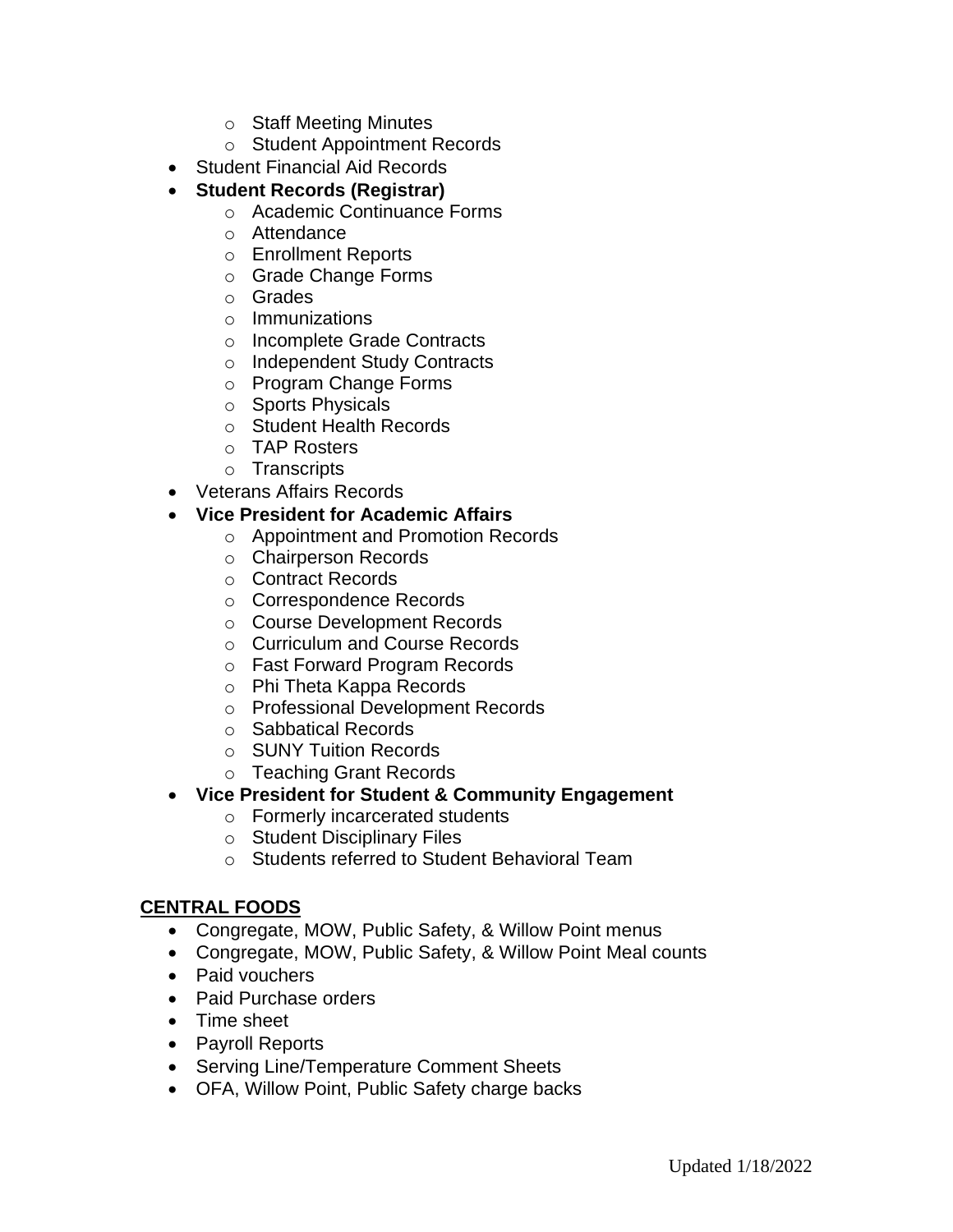- Journal entries
- Gang Prevention bills
- Revenue Transmittal Sheets
- Vacation/sick/floating holiday time off sheets
- Van delivery sheets
- Contracts
- Budgets
- Inventory (YE & weekly food inventories)
- Personnel file
- Public safety diet manual

#### **CASA**

- CASA Advisory Board notices, agendas, minutes
- Annual and Fiscal Reports
- Budgets and Ledgers
- Code of Ethics
- Correspondence files
- Committee (Full Staff, Quality Assurance, Forms) agendas and minutes
- County Charter and Code
- General Office files
- Payroll, timesheets, validation and certification for CASA
- Personnel Files
- Revenue Receipts
- Vouchers
- CASA brochures
- CASA client charts (HIPAA protected)

# **COUNTY ATTORNEY**

- Contracts between the County and outside vendors
- Opinion files
- General Litigation files
- JD/PINs case files
- Bankruptcy case files
- County code enforcement files
- Real Property Tax foreclosure files
- FOIL appeal files
- General Office files
- Department personnel files
- Department payroll files
- Vouchers
- Department budget
- Coroners personnel and budget files
- Justice court fees file
- Poor person application files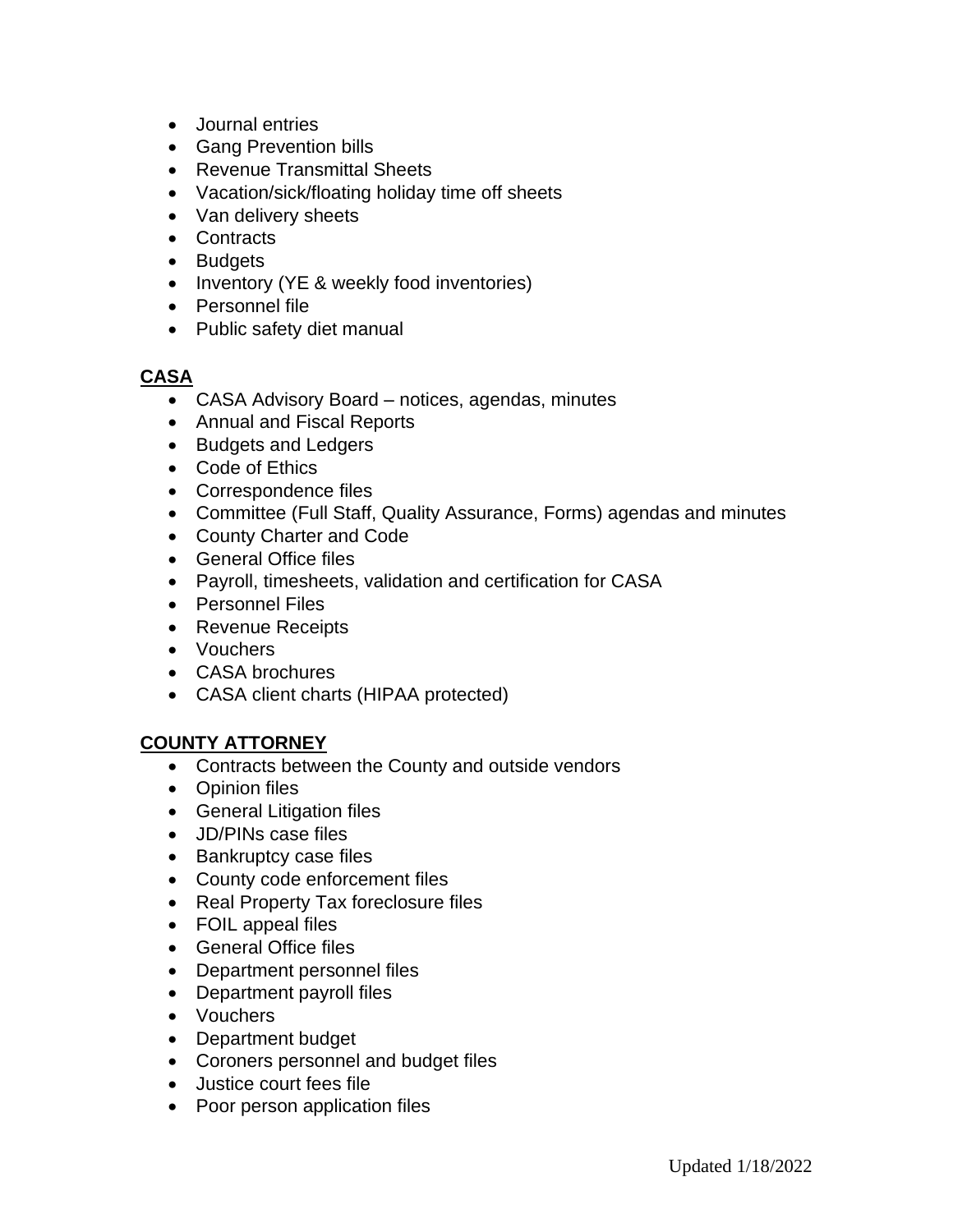- Legislative resolutions
- Juvenile Justice task force meeting minutes
- Juvenile officers meeting minutes
- Public Administrator estate files
- BAC agendas, meeting minutes and schedules
- General correspondence

# **COUNTY CLERK**

#### • **General Office Files**

- o Budgets Broome County
- o Correspondence files
- o Communications and Reports filed with the Legislature & Executive
- o General Office Files
- o Local Laws
- o Payroll, timesheets, validate and certification
- o Personnel Files
- o Revenue Receipts
- o Vouchers
- o Records going back to 1806 including Deeds; Mortgages; Civil Actions; Criminal Files

### • **Recordings**

- o Deed Documents
- o Mortgage Documents
- o Power of Attorneys
- o Revocation of POA
- o Wills
- o Release of Estate Lien
- o Release of Judgment
- o Resolutions
- o Bar Memorials
- o Lis Pendens
- o Transfer Tax Returns
- o Misc. Real Estate Documents
- o Building & Loan Agreements
- o Notice of Lending
- o Separation Agreement
- o Design Highway
- o Certificates of Dissolution
- o Maps
- o Notary Documents
- o Passport Books & Cards
- o Miscellaneous
- o Copies, Certified Copies, Searches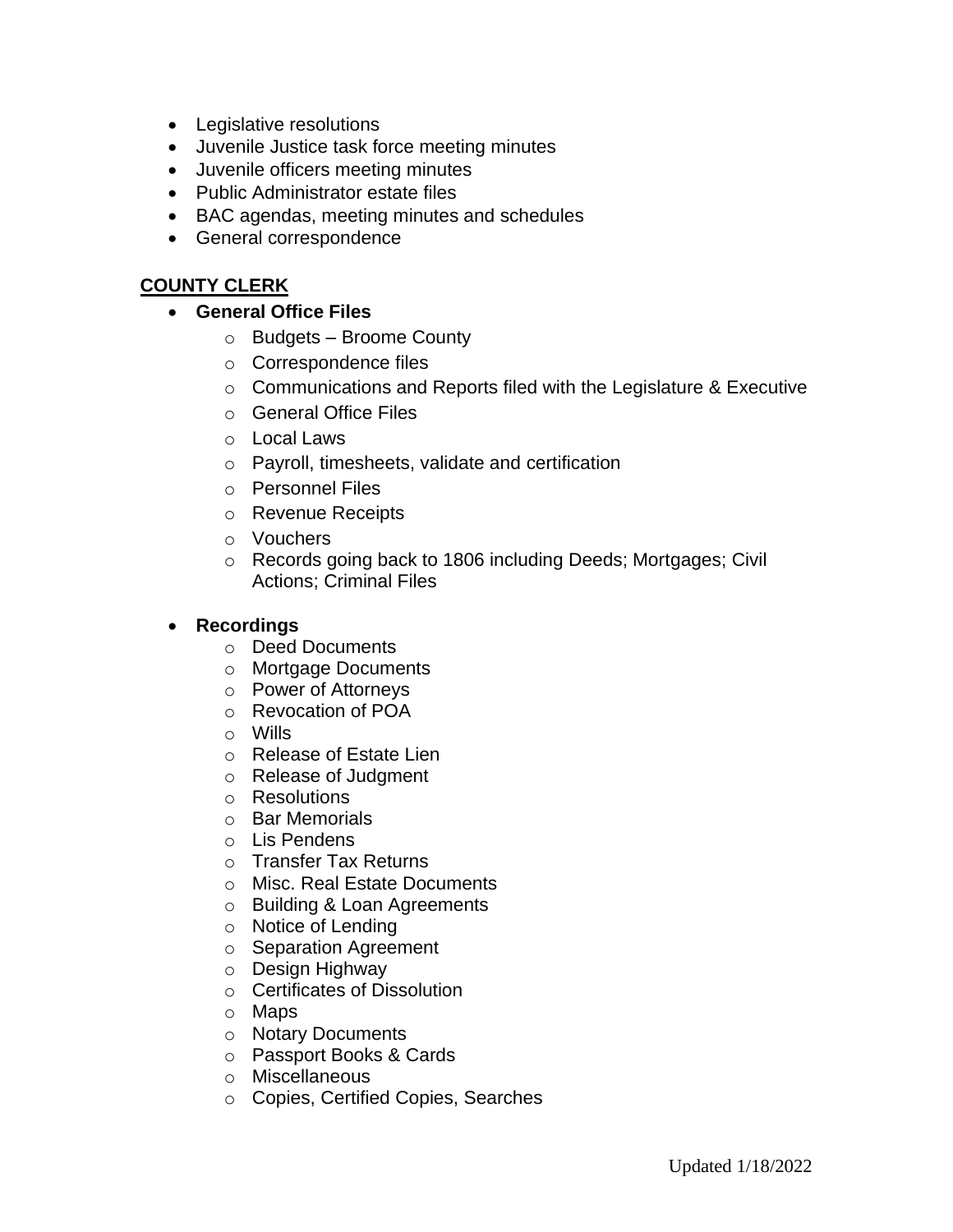- **Filings**
	- o Business Certificate
	- o Amended Business Name
	- o Dissolution of Business
	- o Religious Corporations
	- o Corporations
	- o Amended Corporations
	- o Partnerships
	- o Civil Actions
	- o Court Related
	- o Stipulations of Discontinuance
	- o Motions
	- o Third Party Actions
	- o Criminal Action
	- o Surcharges Processed
	- o STOP-DWI
	- o Sealed Files
	- o Matrimonial Actions
	- o Judgments & Related Documents
	- o Certificate of Disposition
	- o Income Executions
	- o Tax & Other Lien Documents
	- o Foreclosure Documents
	- o UCC
	- o Affidavits
	- o Bonds

#### • **Records Management Facility**

- o Mortgages
- o Deeds
- o Judgments
- o Liens
- o Divorces
- o Separations
- o Petitions for Naturalizations
- o Civil Actions
- o Certificates of Convictions
- o Tax Rolls/Assessments
- o Case Files
- o General Office Files (timesheets, vacation/sick records, correspondence, policy and procedures)

\*While the Clerk oversees the local DMV Offices, DMV Records are requested through NYS DMV – of course we maintain the DMV revenue & expenditure and personnel records.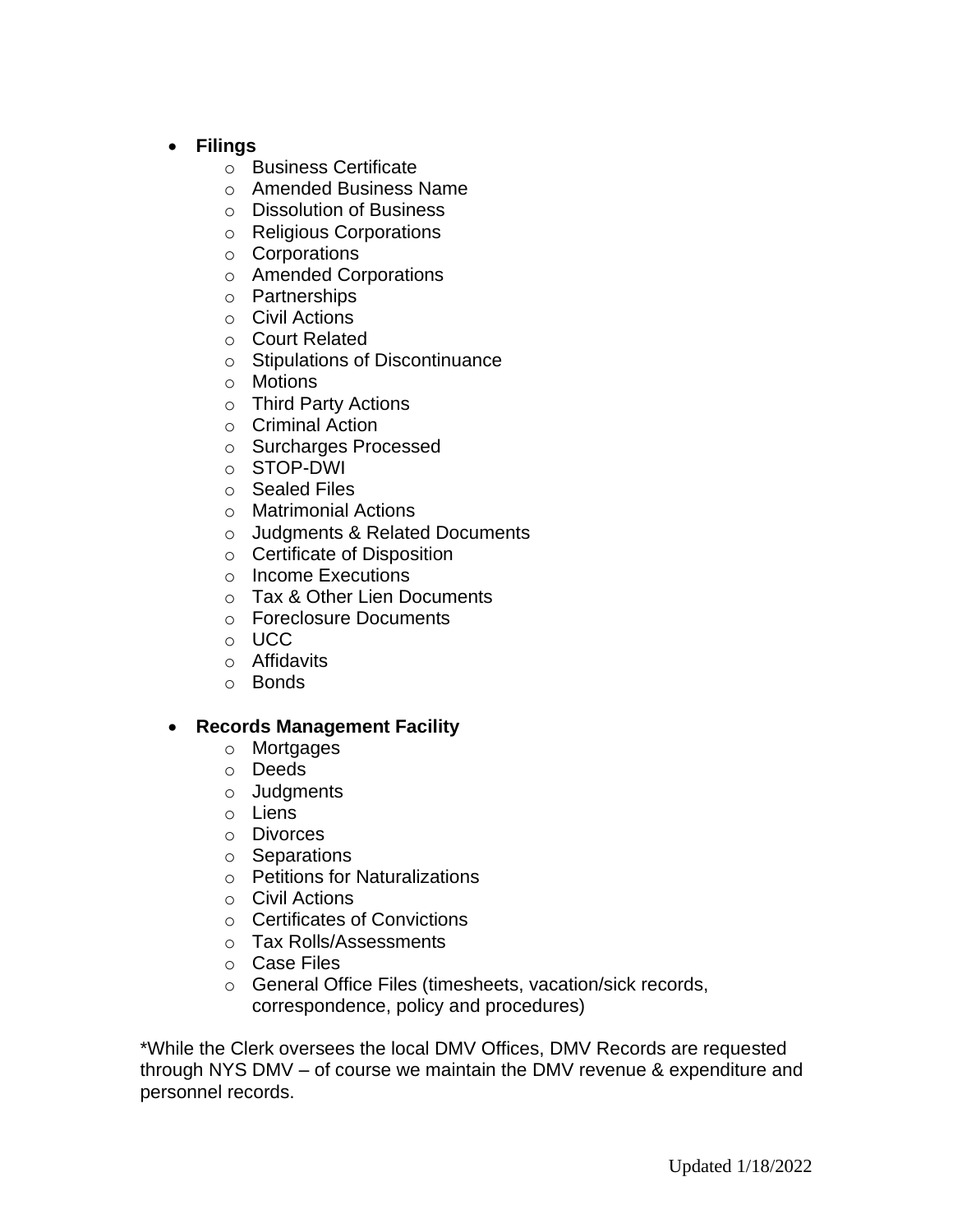# **COUNTY EXECUTIVE**

- Advisory Board Appointments
- Arena
- Audit & Control
- Broome Community College
- Brochures & Pamphlets
- Budget
- Binghamton University
- Board of Elections
- BMTS
- Citations & Proclamations
- Charities
- Constituent Services Cases
- Correspondence
- Contracts
- Criminal Justice Advisory Board
- Events
- Economic Development
- FEMA
- Flood Grants
- Hotel Motel Tax
- Huron
- IDA
- Media (Delivery/Clipped Articles)
- NYSHIP
- Office Supplies
- Public Employment Relations Board
- Payroll
- Personnel
- Purchasing
- Police Consolidation
- Reference
- Road Use
- Sales Tax
- Sign In Sheets (Open Office Hours)
- Social Services
- STEP
- Training & Procedures
- Travel Authorizations
- Transit
- Transition
- Unions
- Whistle Blower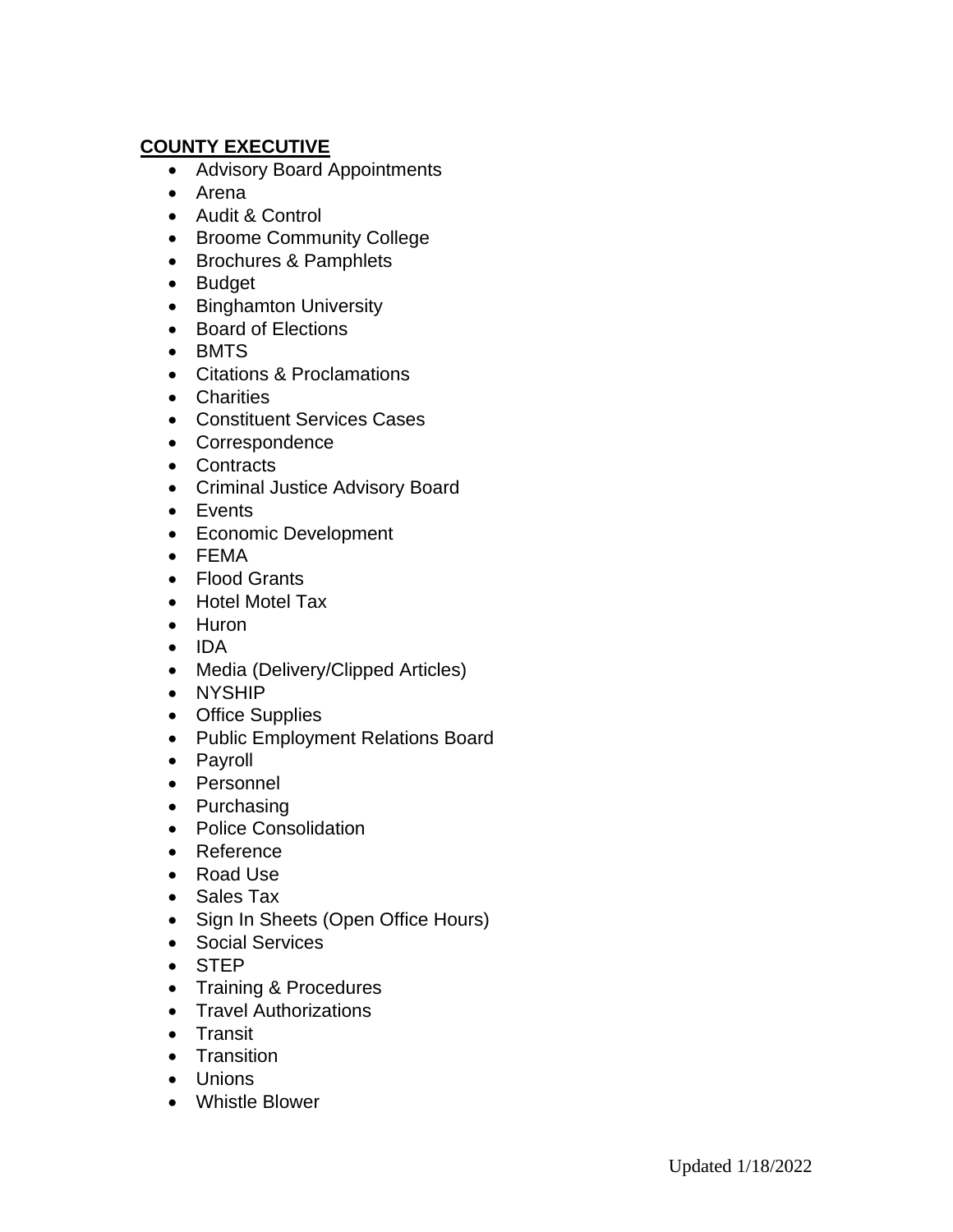- WPNH
- Zoo

# **DISTRICT ATTORNEY**

#### • **Case Files\***

- o Accusatory Instruments (i.e., felony complaints, informations, indictments, Superior Court Informations)
- o Criminal History Reports
- o Police Reports, Witness Statements, Miranda Warning Reports and Defendants' statements
- o Medical and/or Autopsy Reports, Forensic Evidence Reports (including fingerprints, firearms, DNA analyses)
- o Search Warrants/Court Orders, Applications, Inventories and Returns
- o Subpoenaed Documents and Reports
- o Grand Jury Notices, Subpoenae, Minutes\*\*
- o Motions/Applications, Responses, Legal Memoranda, Decisions, **Orders**
- o Hearing/Trial Transcripts and Exhibits
- o Predicate Felony Offender Statements, Restitution Orders, Orders of Protection
- o Violation of Probation Petitions and Memoranda
- o Extradition/Interstate Detainer Agreement Papers
- o SORA Risk Instruments, Case Summaries, Orders
- o FOIL Requests and Responses
- o Civil Forfeiture Papers
- o Miscellaneous Memoranda and Correspondence

# • **Appeal/Post-Conviction Files**

- o Notices of Appeal
- o Motions/Applications, Responses, Decisions and Orders
- o Appellate Briefs, Records on Appeal, Appendix
- o Miscellaneous Correspondence

# • **Miscellaneous Files**

- o Fugitive Proceedings
- o Out-of-State SORA Proceedings
- o Violation of Probation Petitions for Transfer-In Cases

#### • **Administrative Files\*\*\***

- o Personnel Files (including applications, appointments, medical/personal leave, salary, benefit and pension records)
- o Budget, Expenditure, Purchasing Records
- o Miscellaneous Memoranda and Correspondence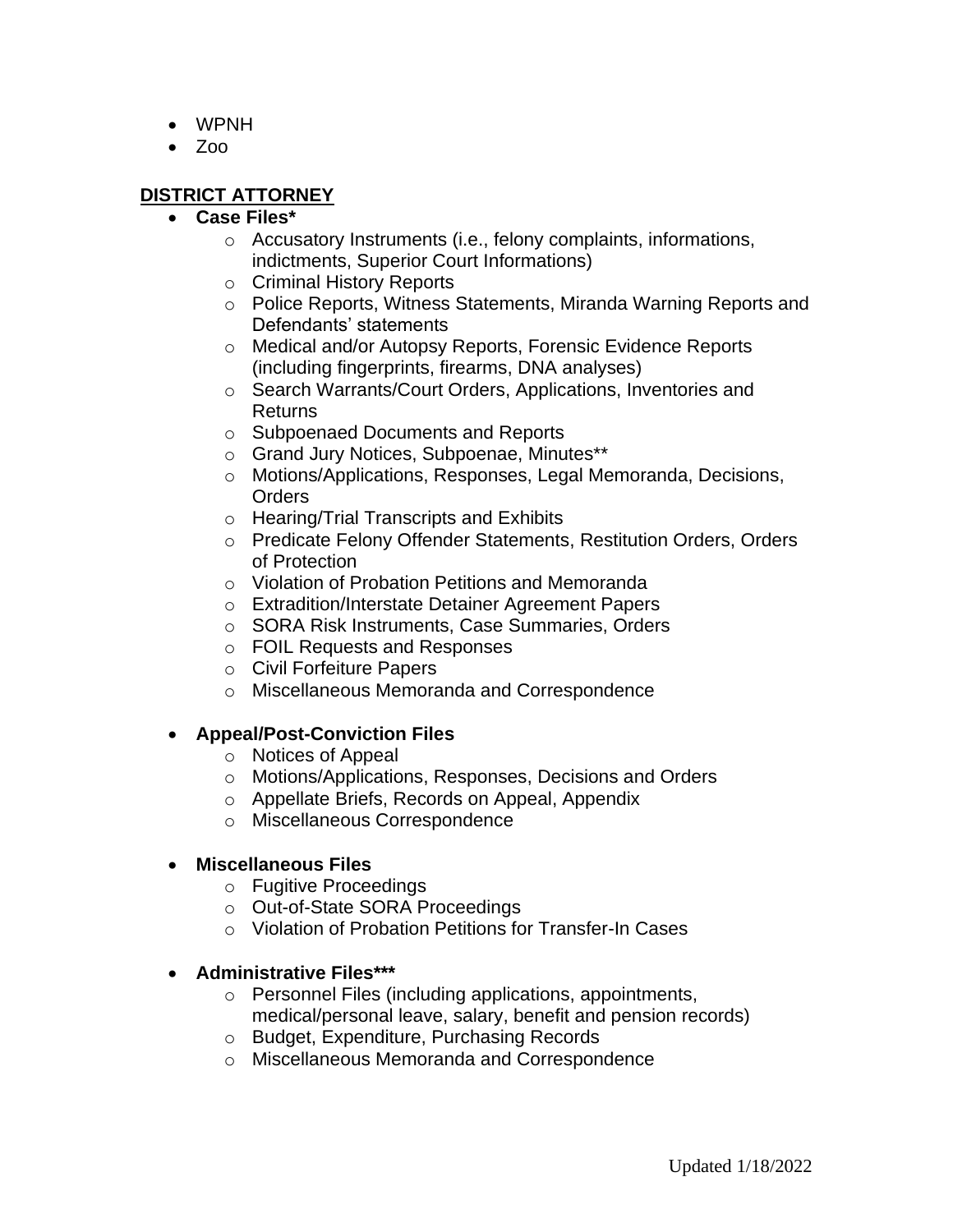\*Not all the listed documents and materials exist in each case file and some files, documents and materials are exempt from disclosure \*\*Grand Jury Minutes are exempt from disclosure (unless by court order) \*\*\*Documents and materials in Administrative Files may be exempt from disclosure

#### **ELECTIONS**

- General Office files
- Registration records
- Election results
- Voter files
- Election & Legislative District maps
- NYS Board of Election Forms

#### **EMERGENCY SERVICES (OES)**

- Grants
- Capital Projects
- Personnel
- Payroll
- BAC Requests
- Legislative Requests
- Financial/budget records

#### **Communications Division:**

- Phone call recordings (2 years)
- Radio channel recordings (2 years)
- FOIL Requests
- Phone and Radio log requests
- Employee Training records
- Employee personnel records
- Center Policy and Procedures
- ANI/ALI discrepancy forms (1 year)
- 911 Center call statistical data (Electronic system)
- Cellular 911 Exigent forms (1 year)
- Various equipment maintenance records
- Agency Incident review request forms
- Agency Internal Investigation/complaint forms/requests

#### **Fire Prevention and Control Division:**

- Fire Investigation Reports
- Fire Code Inspection Reports for County facilities
- State fire training class records maintained by Fire Coordinator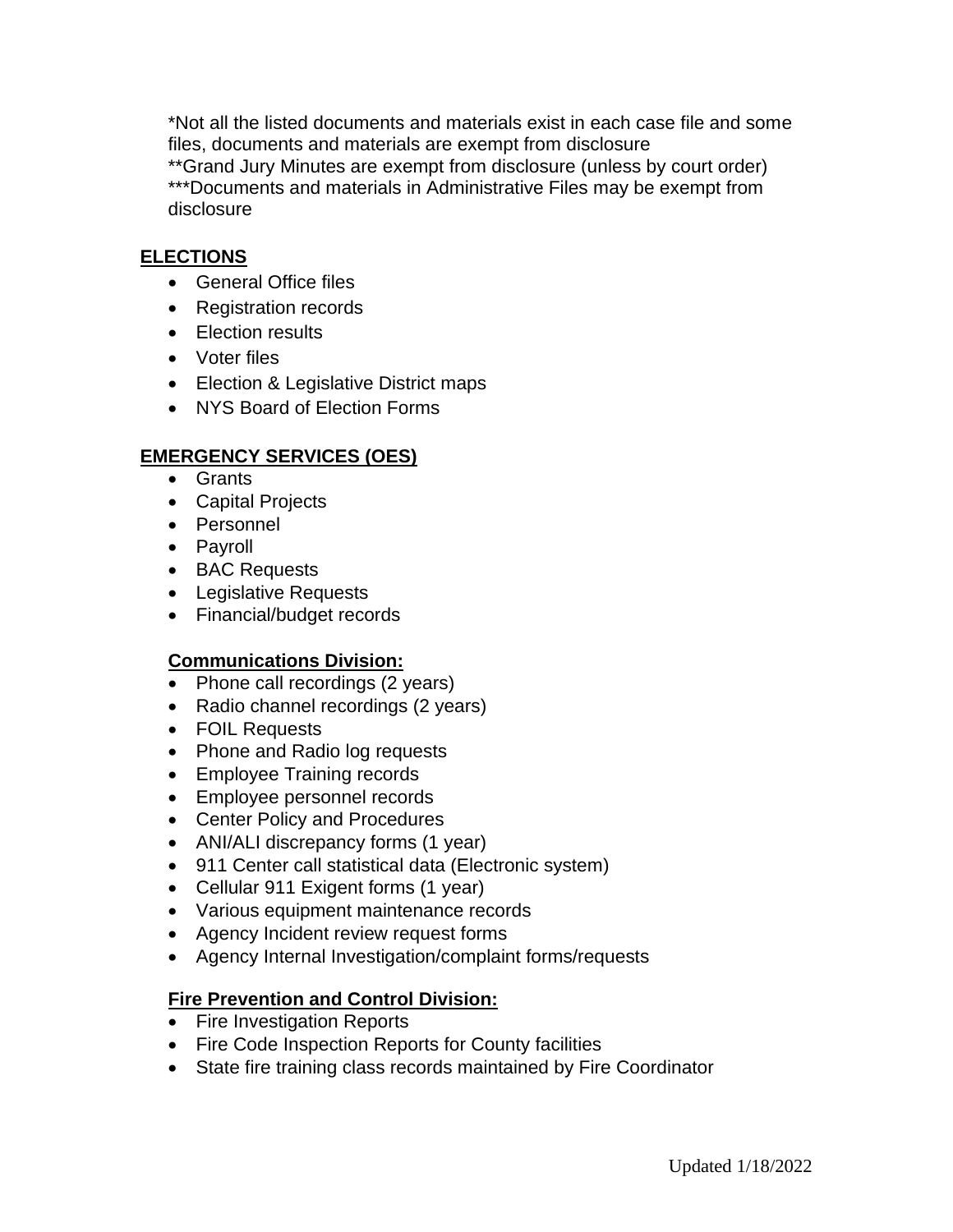- Firefighter physical general records for county insurance plan participating agencies maintained by Fire Coordinator
- Fire Apparatus inventory
- Fire equipment/personnel inventory
- Hazardous Materials incident response/training records

#### **Emergency Medical Services Division:**

Program Budget

Continuing budget requests and supporting documentation Budget performance records and analyses EMS Education Program Records

- Instructor applications, qualifications and certifications, contact lists, time and reimbursement records.
- NYS EMS course sponsorship applications and approvals
- EMS course sponsorship policies, procedures, and fee schedules
- EMS educational equipment inventories
- Course and Student Records
	- o State application and approval paperwork
	- o Student rosters\*
	- o Attendance records\*
	- o Course schedules and curricula
	- o Instructional materials
	- o Evaluations and tests\*
	- o State certifying examination grade reports\*
	- o Course expense records and analyses
- Clinical and field internship affiliations and contact lists
- Preceptor (field instructor) applications, approvals, and lists
- EMS System Operations Records
- EMS Advisory Board membership lists, agendas, reports, and attendance lists
- Communications system configurations
- Public Access Defibrillation program registrations
- EMS response vehicles, including radio numbering and capabilities
- Mass casualty incident response plans and resources
- Mutual aid plans
- Statewide EMS mobilization deployment records (assistance sent and received)
- Patient care protocols, procedures, and policies
- Mass public gathering & special event permit applications, approvals, and operational plans
- Incident command system information
- Quality improvement reviews and reports\*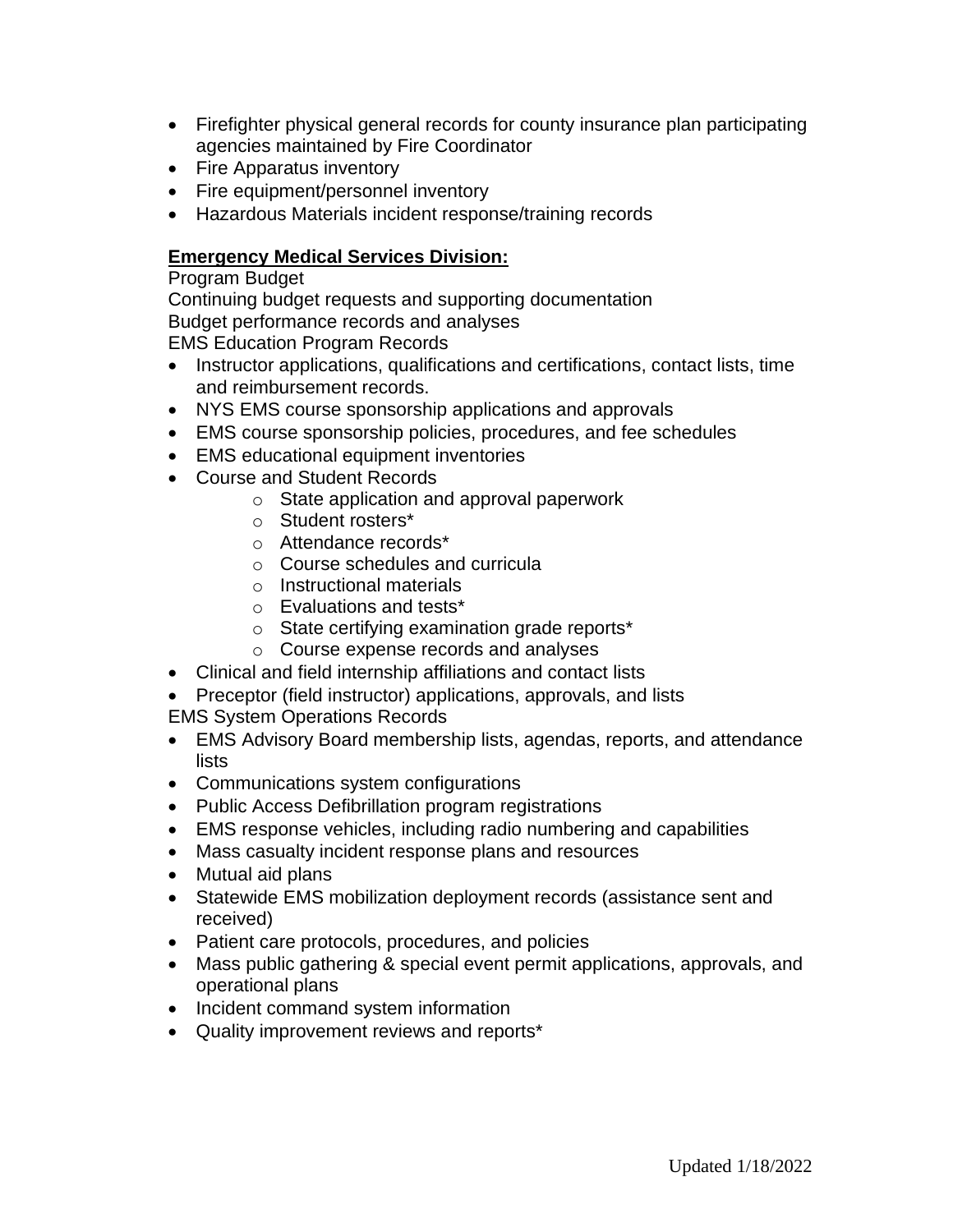\*Individual student records, and any records relating to EMS system Quality Improvement are confidential, and not subject to disclosure under the Public Officers' Law.

# **Disaster Preparedness Division**:

- Weather related notifications passed on from National Weather Service to distribution list
- Records of response and management of disasters and other emergencies involving emergency management staff
- Comprehensive Emergency Management Plan
- Response/disaster plans for other facilities filed with emergency manager
- Tier II Title 3 reports filed with emergency manager

# **EMPLOYMENT AND TRAINING (OET)**

- Contracts with training providers
- Fiscal reports and supporting documentation
- Payroll records staff
- Personnel records-staff
- Minutes of Board meetings

# **FAMILY VIOLENCE PREVENTION COUNCIL**

- Council member appointments
- Schedule of Council meetings
- Minutes of Council and committee meetings
- Council Trust fund records
- Educational materials
- Case Materials for MDCR and SAYIT
- Annual Reports
- By-Laws
- Correspondence File
- Time Sheets

# **GEOGRAPHIC INFORMATION SYSTEMS (GIS)**

- GIS Data and Maps:
	- o Cadastral,
		- o Aerial photos,
		- o Boundaries/Districts,
		- o Transportation,
		- o Environmental/Natural Features,
		- o Facilities

A lot of information is available online at [www.bcgis.com](http://www.bcgis.com/)

# **HEALTH**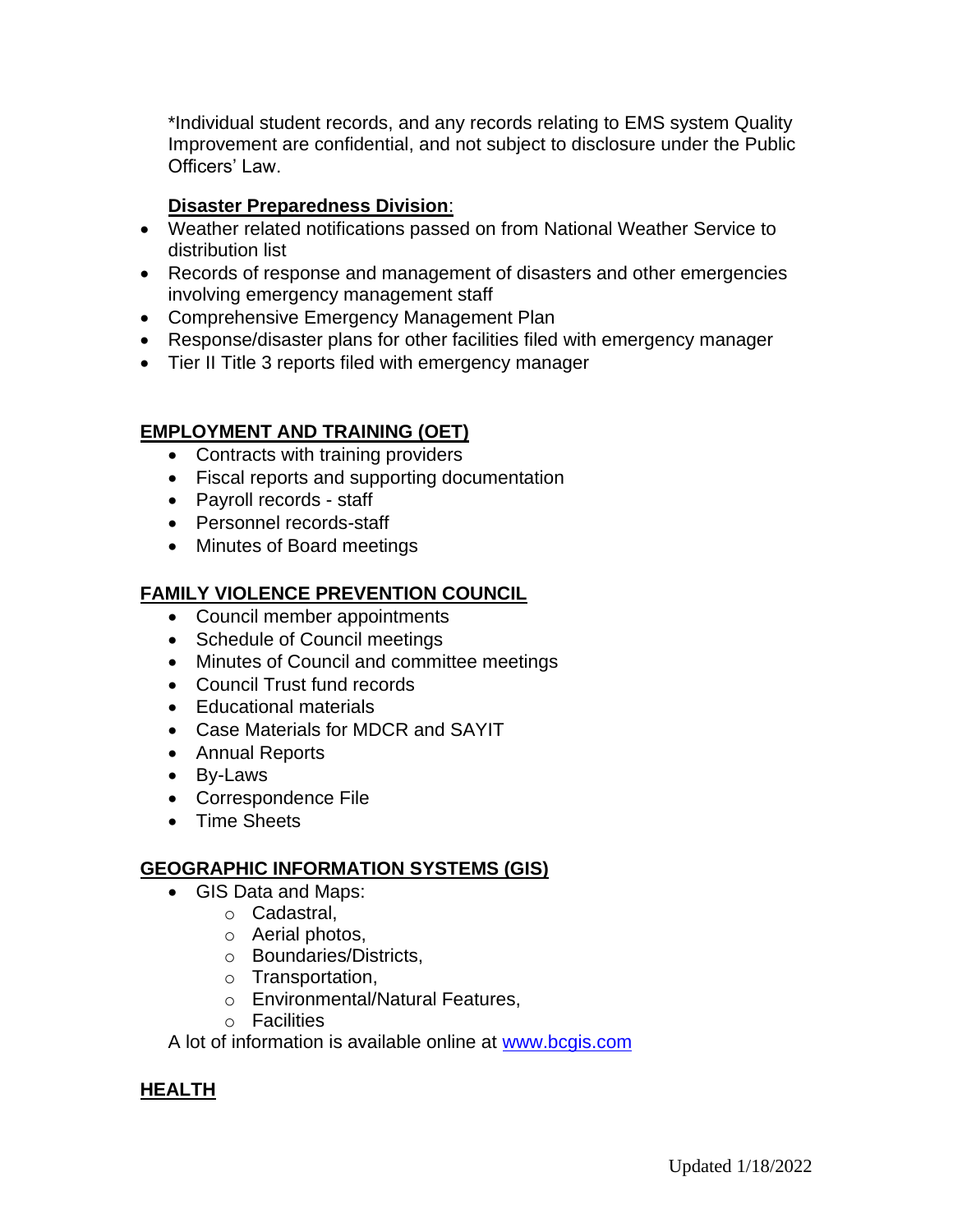- Birth and Death Certificates
- Broome County Vital Statistics, Morbidity and Mortality Data
- Claims, Purchases and Appropriations
- Community Health Assessment and Community Health Improvement Plans
- Community Tobacco Survey
- Early Intervention Records
- Employee Training Files
- Environmental Health Assessments
- Environmental Health Complaints
- Environmental Health Enforcement Action
- Environmental Health Inspection Reports
- Grant Work Plans, Outcomes and Audit Reports
- Health Department Budget, Expenditures and Revenue Reports
- Lead Remediation Plans by Property
- Maternal Child Health Home Visiting Records
- Municipal Public Health Services Plan
- Municipal, Community and Public Water Supply Reports
- Patient Medical Records
- Personnel Files
- Preschool Special Education Records
- Quality Assurance
- Septic System Plans
- Student Intern Files
- WIC Participation Reports

#### **INFORMATION TECHNOLOGY**

- Mobile unit listing
- Store and Forward Users
- Program database responsibility
- Print Shop Billing records
- Phone Directory
- Physical network inventory/diagram
- Computer & Peripheral asset inventory
- Active Directory/ User ID information

#### **LEGISLATURE**

- Advisory boards and councils, appointments
- Agriculture and Farmland Protection Board, Meeting notices, Agendas and Minutes
- Annual and fiscal reports filed by various departments
- Budgets Broome Community College, County and Towns
- Calendar of Meetings and Conference Rooms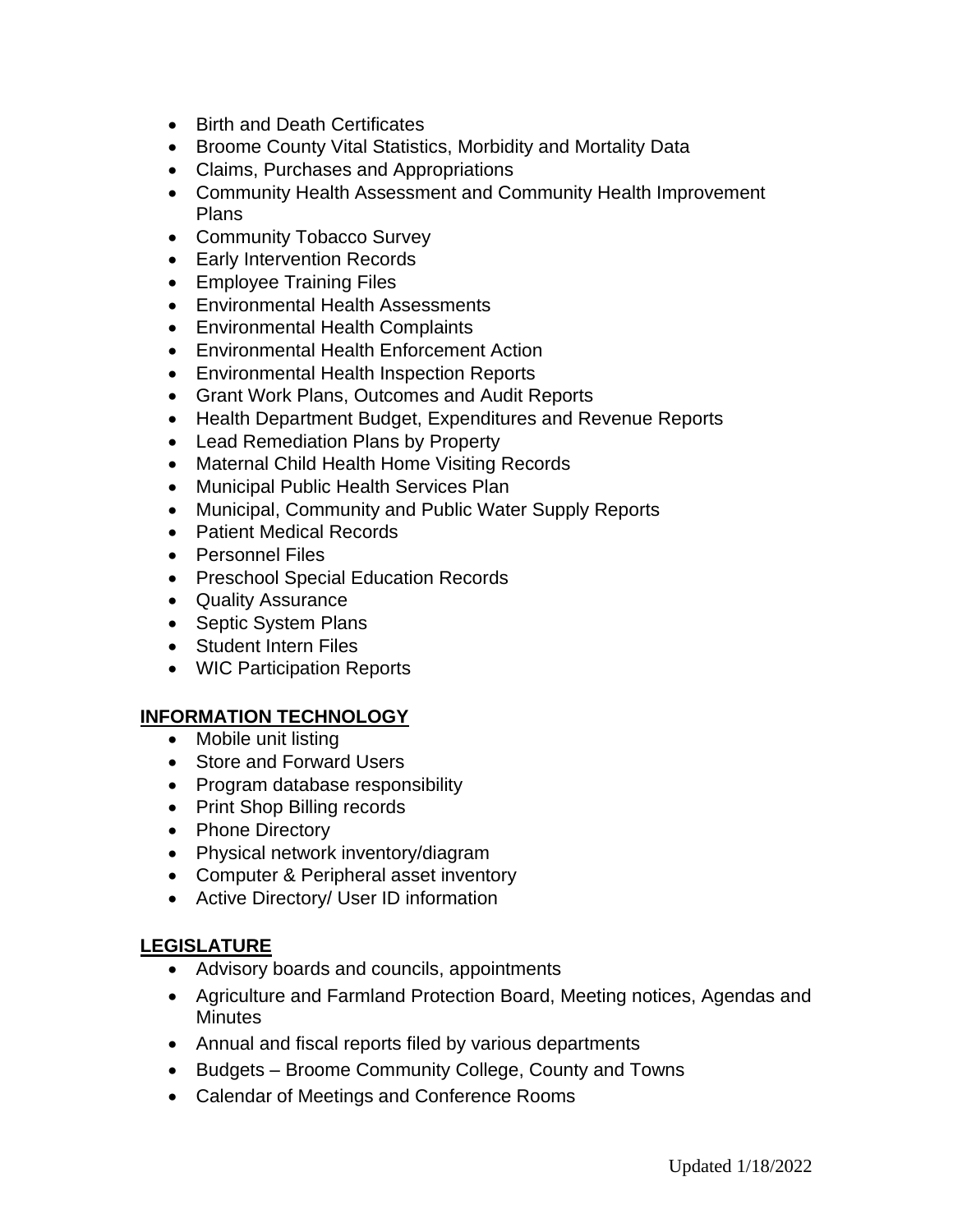- Code of Ethics
- Correspondence files
- Committee Agendas and Minutes
- Communications and Reports filed with the Legislature
- County Charter and Code
- Digital Files of Legislative Meetings and Public Hearings
- Freedom of Information Requests
- General Office Files
- Legal Notices copies of legal ads and affidavits of publication
- Legislative Schedule, Agendas and Minutes
- Local Guide to County, City Town and Village Officials
- Local Laws
- Payroll, timesheets, validate and certification for the Legislature
- Personnel Files
- Proceedings of the Broome County Legislature
- Resolutions, adopted, withdrawn, failed
- Revenue Receipts
- Rules of Order for the Legislature
- Vouchers

# **LIBRARY/HISTORIAN**

- Copy of the Broome County Charter and Code
- Copies of County budgets
- Copy of Guide to County, City, Town & Village Officials 1940s-present
- Copies of Journal of Proceedings from the Broome County Supervisors (and later) Legislature – 1807 -2008
- General Office Files
- Library Annual Reports
- Library Disaster Plan
- Library Board of Trustees meeting minutes
- Library Payroll, timesheets, validation and certification (6 years)
- Library Policy & Procedure Manual
- Library Personnel files
- Library Revenue receipts (6 years)
- Library Vouchers (6 years)

# **MENTAL HEALTH**

- **Audit**
	- o External financial, management, operational or program audits. These reports have been prepared by OMH, the Office of the State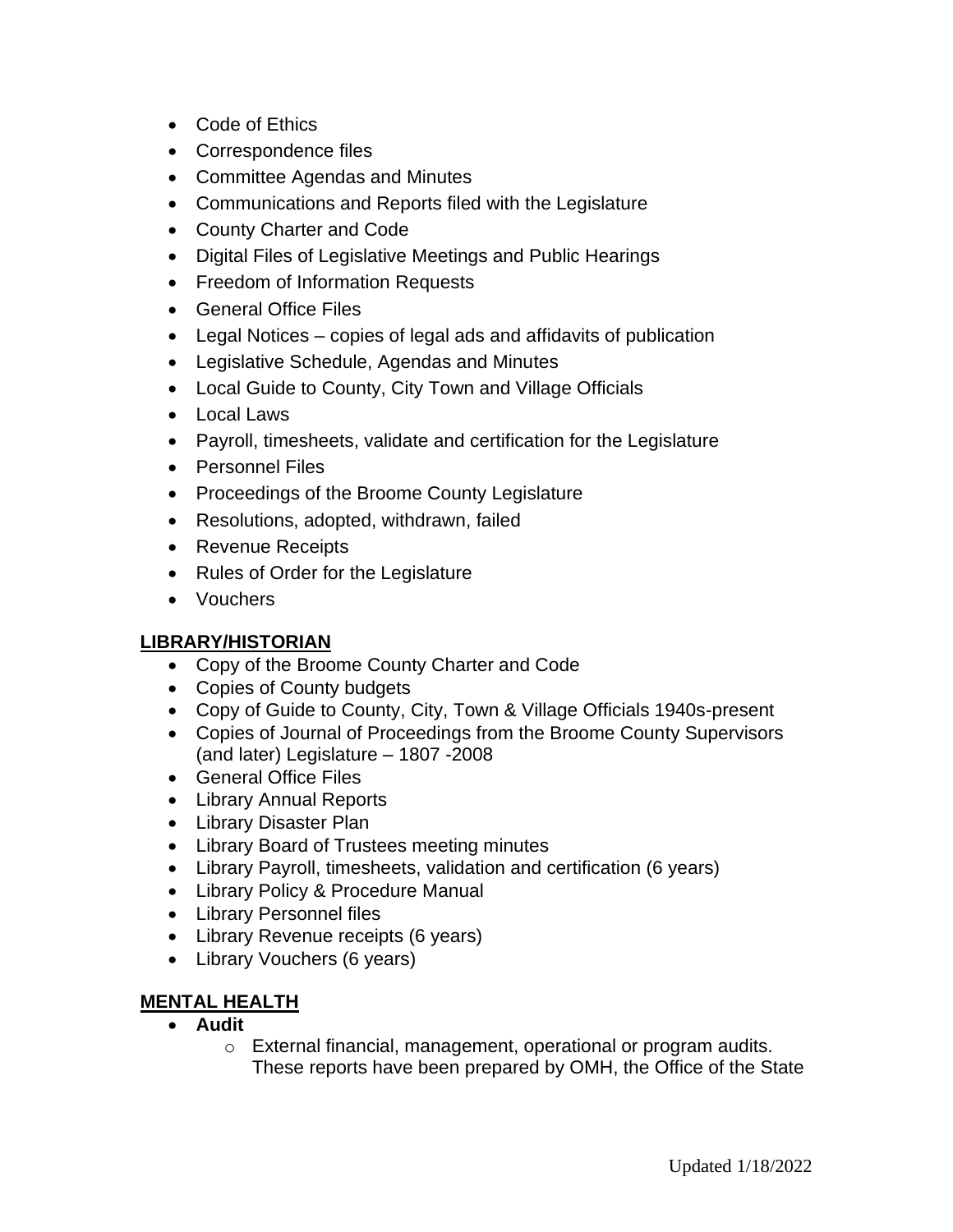Comptroller, the Commission on Quality of Care for the Mentally Disabled, Federal Health and Human Services, etc.

#### • **Budget and Fiscal**

- o Aid to Localities Spending Plan Allocations: Guidelines and **Instructions**
- o Comprehensive Outpatient Billing System Manual
- o Consolidated Claims Reporting Manual
- o Consolidated Financial Reporting and Claiming Manual
- o Finance Information System User Guide
- o Medicaid Rates Promulgated by OMH for Mental Health Ambulatory Programs
- o OMH Shelter Plus Care Program Management Guide

#### • **General**

- o Disaster Plan
- o New York Codes, Rules and Regulations, Title 14
- o OMH Official Policy Manual
- o OMH Quarterly
- o PAR Application Process

#### • **Human Resource Management**

- o Accident Reporting System Users Guide
- o Civil Service Attendance and Leave Manual
- o Civil Service Staffing Services Bulletins
- o Employers= Guide to Health Insurance
- o Guidelines for the Administration of Reduction in Force
- o Guidelines for the Two-year Administrative Trainee Program
- o HRMS User=s Guide
- o M/C Income Protection Plan Handbook
- o Negotiated Agreements with State Employee Organizations
- o NYS Retirement Employers= Guide
- o NYSTEP Users Guide
- o OGS General Retention and Disposition Schedule for Personnel, Payroll and Training Records
- o OMH Salary Administration Rules
- o OSC Payroll Manual and Payroll Bulletins
- o Part-time Employment: A Guide for NYS Employees
- o Part-time Employment: A Guide for NYS Supervisors
- o Physicians Extra Service Program Manual
- o Staff Sharing Statistical Reporting Manual
- o State Personnel Management Manual
- o Supervisor=s Guide to Administering Leave Benefits (GOER)
- o Supervisor=s Guide to Counseling (GOER)
- o Title and Salary Plan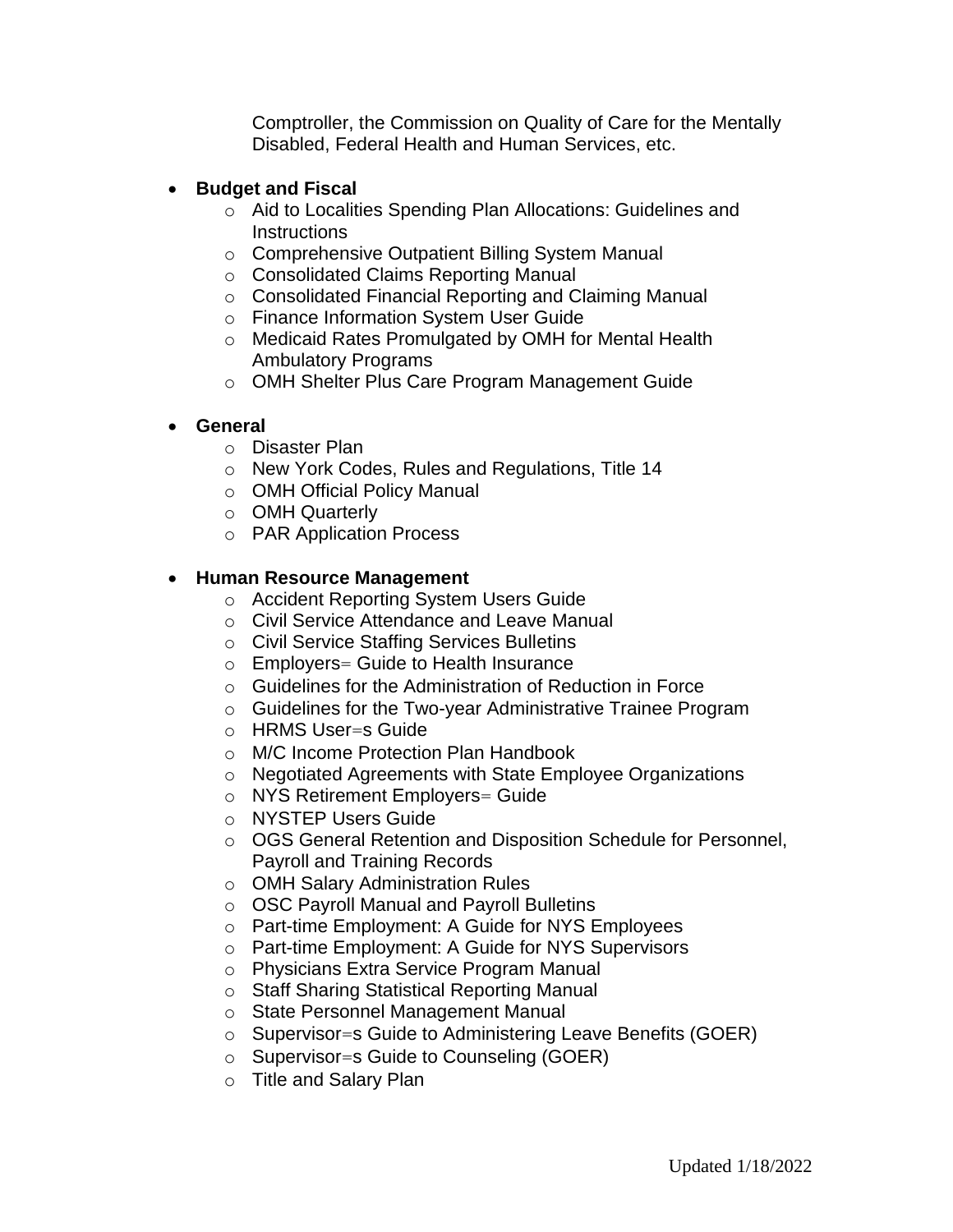# • **Diversity Planning and Compliance**

- o OMH Affirmative Action Plan
- o All related policies
- o Procedure for Investigating Complaint of Discrimination
- o Resource Guide for AAA

# • **State Operations Finance Group**

- o Agent Policy and Procedure Manual
- o Central Revenue Operations Manual
- o Comprehensive Outpatient Billing System Manual
- o Finance Information System (FIS) User Guide and FIS2 Help
- o Numbered Resource Letters and Memoranda
- o Senior Agent Manual
- o Support Staff Manual
- o Senior Steno Manual

# • **ISO**

- o MHARS User Guide
- o OMH Web Site Content
- **Legal**
	- o Final Opinions and Orders made in adjudicatory proceedings and an index thereof
	- o Final Opinions and Orders made in site selection proceedings

# • **Minutes**

- o Interagency Geriatric Mental Health Planning Council Meeting **Minutes**
- o Mental Health Services Council minutes
- o Mental Hygiene Family Advisory minutes
- o MHPAC minutes
- o Minutes of Board of Visitors= meetings and public hearings
- o Multicultural Advisory Committee minutes
- o Recipient Advisory Committee minutes

# • **Operations and Support Services**

- o ACT Institute Annual Reports
- o ACT Certification Manual
- o Administrative Support Procedure Manual
- o Annual Reports to DOH on Medical Case Management Services
- o Assertive Community Treatment (ACT) Guidelines and Training **Material**
- o Case Management Guidelines Manual
- o CPEP Annual Report
- o Cultural Competence FACT sheets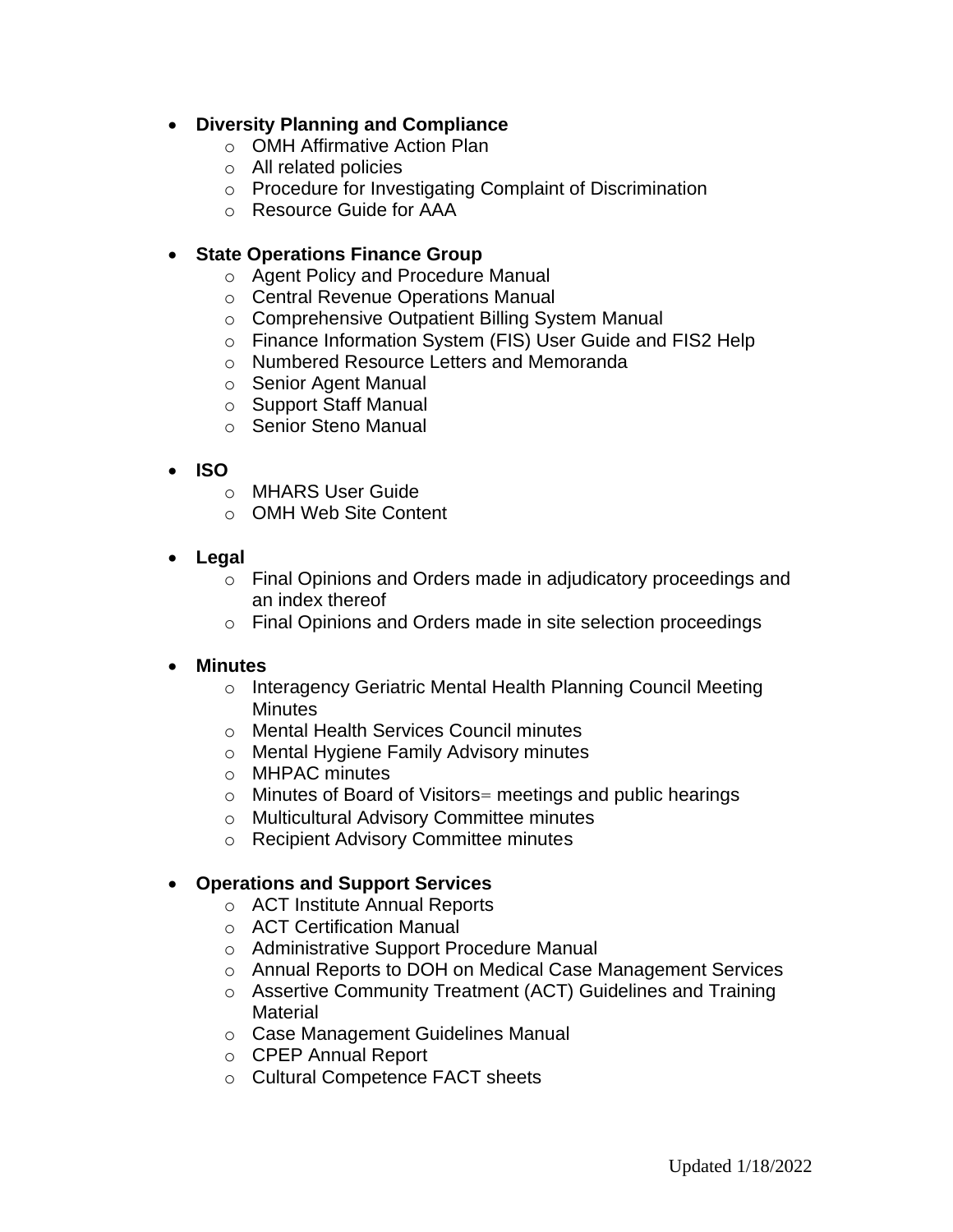- o Cultural Competence Performance Measures for Managed Behavioral Healthcare Programs (1998
- o Evidence-Based Practice (EBP) Curriculum for MSW Programs and Guidelines for EBP Field Placements
- o Geriatric Mental Health Annual Report
- o Housing Development Manual NYC
- o Interim and Final Reports to the Legislature on Assisted Outpatient Treatment (AOT)
- o Interstate Compact Manual for Mental Health and Mental Retardation/Developmental Disabilities
- o OMH Family Care Policy and Procedure Manual
- o OMH Home and Community Based Services Waiver for Children
- o OMH Supported Housing Guidelines (April 1990)
- o OMH Bed Chart
- o New Directions in Social Work Masters Education: Evidence Based Practice in Mental Health Course & Field Placement
- o Personal Care Manual
- o Personalized Recovery Oriented Services (PROS) Handbook
- o PROS Financial Guidelines
- o Psychotherapeutic Drug Manual
- o Reinvestment Guidelines
- o Rural Reports to the NYS Legislature
- o Residential Program Indicators Report (issued quarterly)
- o Uniform Case Record Manual

# • **Planning**

- o Center for Mental Health Services Block Grant Application and Compliance Report
- o Chart book of Mental Health Information
- o Statewide Comprehensive Plan for Mental Health Services

# • **Research and Evaluation**

- o Final reports of evaluation and research projects.
- o OMH developed survey and research instruments.
- o Patient Characteristics Survey Summary Tables

# • **Quality Assurance**

- o ECT Guidelines
- o [Inspection of Care Survey Reports]
- o Licensing Reports (including Monitoring Outcome Report and License)
- o Prior Approval Review (PAR) Applications and Determinations
- o Tiered Certification Manuals
- **Binders**
	- o 2001 Budget Briefing Book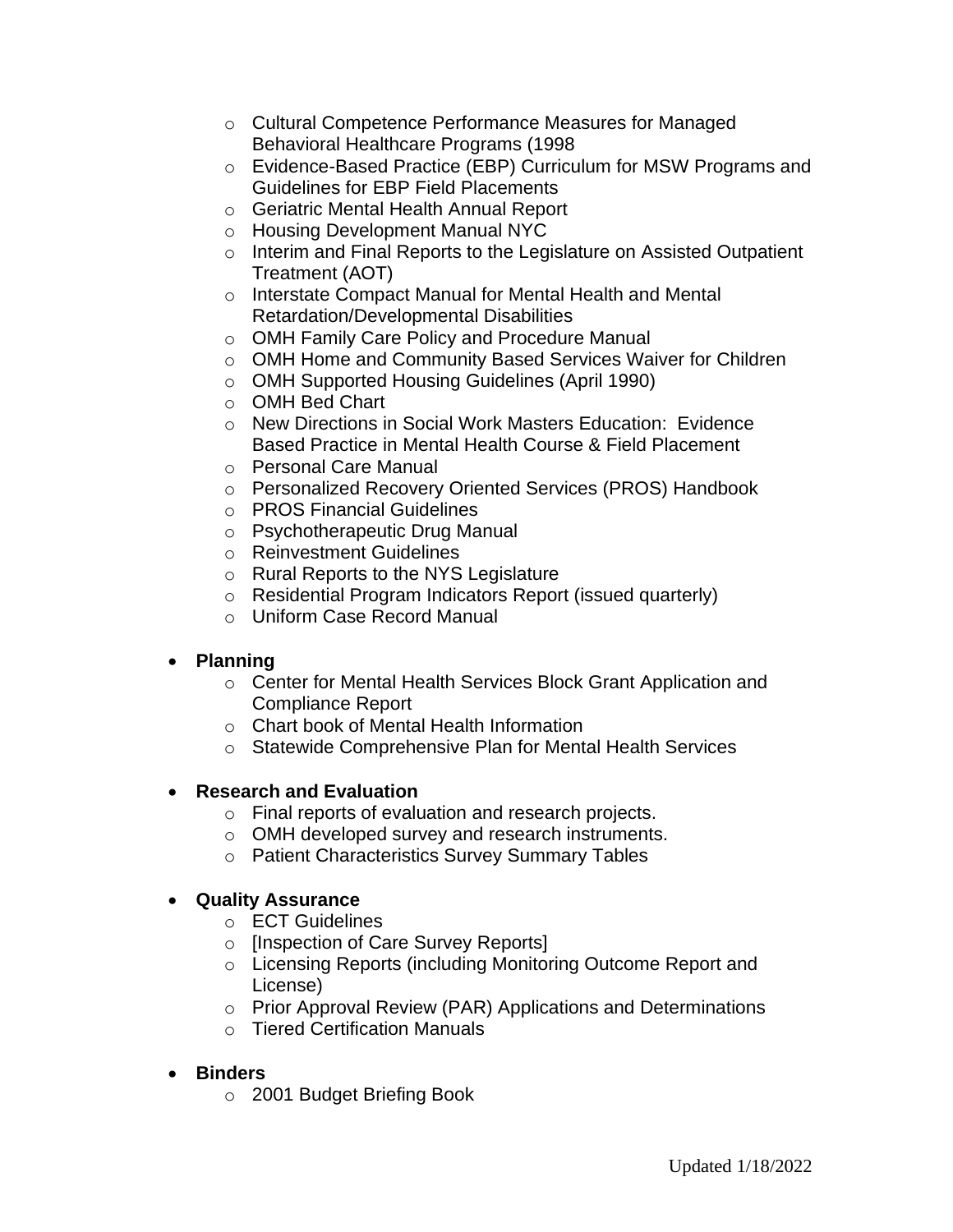- o 2002/2003 Budget Briefing Book
- o 2004 Budget Briefing Book
- $\circ$  2004 5.07 Testimony
- o 2005 Budget Briefing Book
- o 2006 Budget Briefing Book
- o Briefing Involuntary River Search and Recovery Effort in Westchester Co.
- o Camp Get-A-Way
- o Communications Briefings
- o Data book for SPEAK Campaign
- o Emergency Communications Roster 2002/2003
- o Emergency Communications Roster 2003/2004
- o Evidence-Based Practices in Mental Health: Course and Field **Placements**
- o Family Psycho education Implementation Resource Kit
- o Family Support Services Report
- o Final Audit: Training of Direct Care Staff
- o Human Resources Management Briefing Material
- o In Their Own Words Families in Crisis (NKI)
- o Land Book
- o Medicaid Institute for State Mental Health Agencies
- o Mental Health Medicaid Case Management
- o Mental Health Weekly Issues
- o New York State Standard Multi-Hazard Mitigation Plan Volume I
- o Next Circle of Care: New York State Public School Region 10
- $\circ$  Nobody=s Perfect FEGS
- o NYAPRS Training Collective: June 2003-October 2004 Program Report
- o Open Minds
- o Orange town/Rockland Citizen=s Advisory Group
- o Paper Kit
- o Profiles of New York State Psychiatric Centers: January 2004
- o Project Liberty Regular Services Program
- o Rehabilitation Support Services Briefing Book
- o Saving Lives in NY
- o Staten Island Mental Health Society
- o Substance Abuse Letter
- o Testimony Adult Homes
- o Timothy's Law Campaign
- o TRAAY Treatment Recommendations for the Use of Antipsychotic for Aggressive Youth
- o Setting the Stage for the Surgeon General=s Report
- o Shackleton's Way
- o SPEAK Kits
- o SPEAK Up, Save lives pamphlets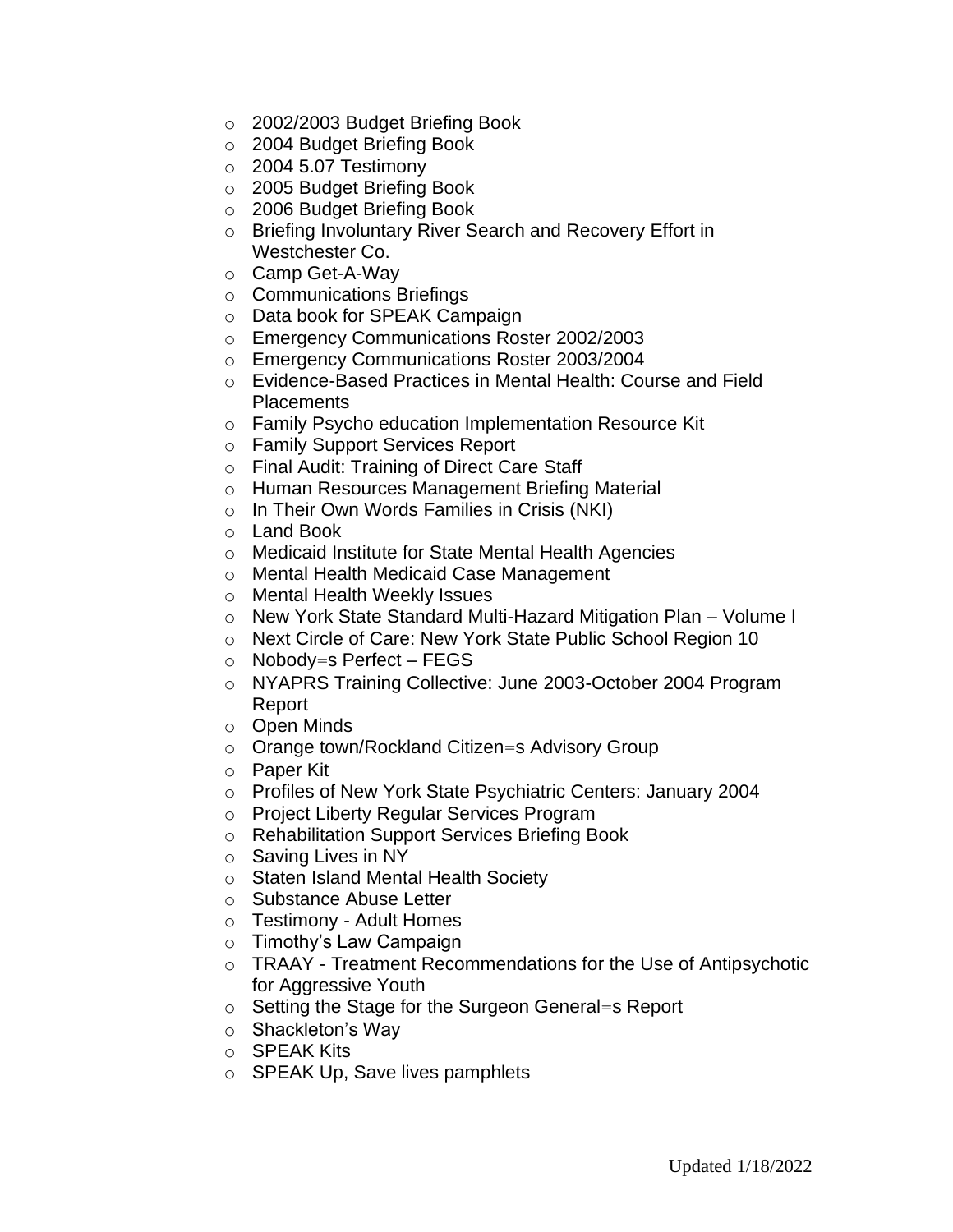- o State Estimates of Substance Use from the 2002-2003 National Surveys
- o on Drug Use and Health
- o State of the State 2004
- o Suicide Statistics/New York vs. Other States
- o Treatment of Bipolar Disorder 2004
- o Treatment of Children with Mental Disorders
- o Turning Knowledge into Practice (EBP)
- o Unmasked (Odyssey House Art Project)
- o Using Medicaid to Support Working Age Adults
- o with Serious Mental Illnesses in the Community: A Handbook
- o The Vermont Parity Law
- o Your Child=s Mental Health

#### • **Booklets**

o [Anxiety Disorders](http://www.omh.state.ny.us/omhweb/booklets/AnxietyDisorders.htm)

A booklet to help you identify the symptoms and causes of anxiety disorders. It will also explain how to obtain treatment and suggest ways to make such treatment more effective.

o [Attention Deficit Hyperactivity Disorder](http://www.omh.state.ny.us/omhweb/booklets/adhd.htm)

A variety of medications, behavior-changing therapies, and educational options are available to help people with ADHD focus their attention, build self-esteem, and function in new ways.

o [Bipolar Disorder](http://www.omh.state.ny.us/omhweb/booklets/Bipolar.htm)

Bipolar disorder, also know at manic-depressive illness, is a brain disorder that causes unusual shifts in a person's mood, energy, and ability to function. Bipolar disorder can be treated, and people with this illness can lead full and productive lives.

o [Depression](http://www.omh.state.ny.us/omhweb/booklets/depression.htm)

Depressive illnesses often interfere with normal functioning and cause pain and suffering not only to those who have the disorder, but also to those who care about them. There are now medications and psychosocial therapies that ease the pain of depression.

o [Eating Disorders](http://www.omh.state.ny.us/omhweb/booklets/EatingDisorder.html)

Facts about eating disorders and the search for solutions.

o [Medications](http://www.omh.state.ny.us/omhweb/booklets/medications.htm)

A booklet to help people with mental illness and their families understand how and why medications can be used as part of the treatment of mental health problems.

o [Post-Traumatic Stress Disorder Information](http://www.omh.state.ny.us/omhweb/booklets/ptsd.htm)

Post-Traumatic Stress Disorder is a normal reaction to seriously disturbing events. This booklet examines the signs, symptoms and steps you can take to treat PTSD.

o [Schizophrenia](http://www.omh.state.ny.us/omhweb/booklets/schizophrenia.htm)

Schizophrenia is a chronic, severe, and disabling brain disease. However, this is a time of hope for people with schizophrenia and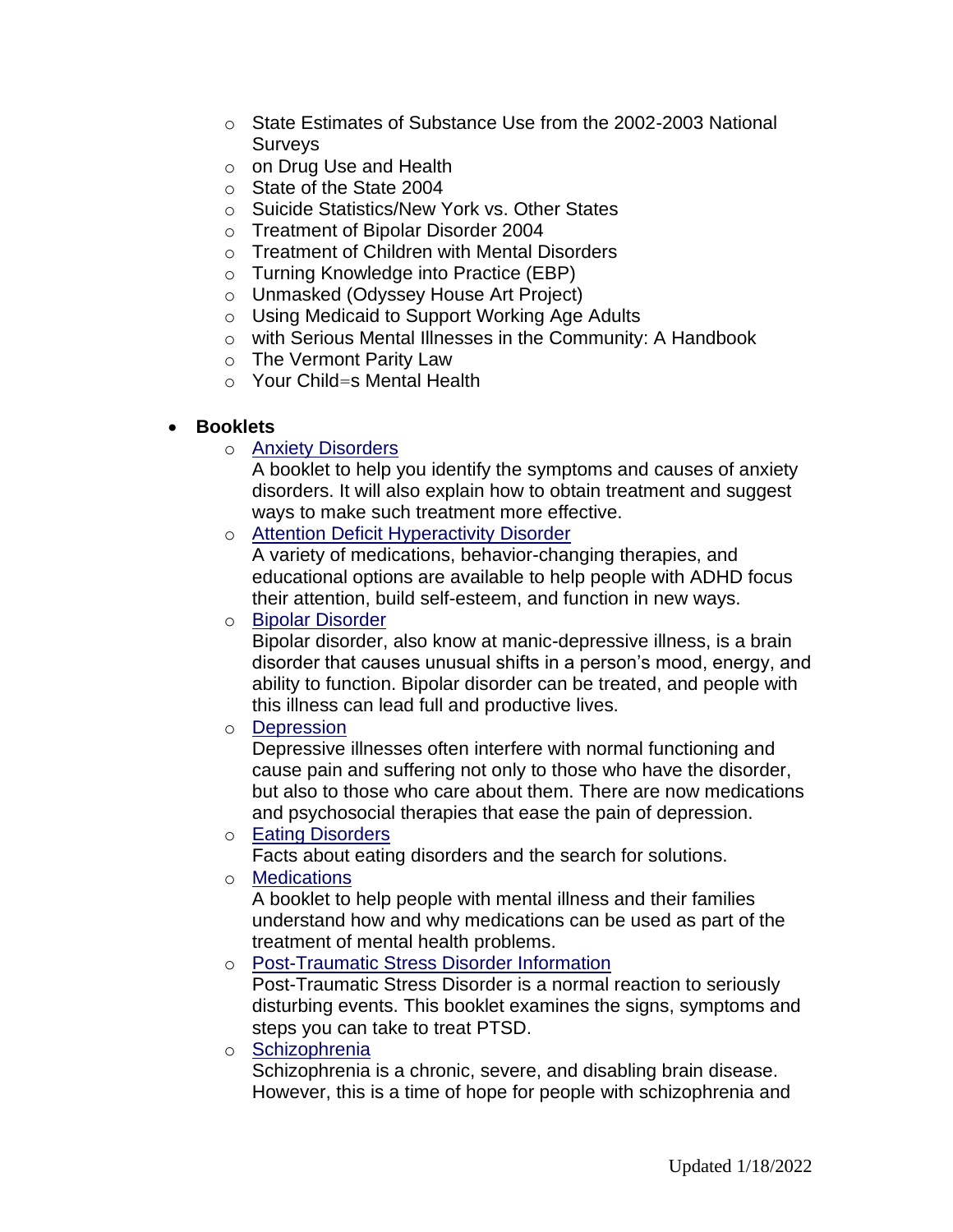their families. Research is gradually leading to new and safer medications and unraveling the complex causes of the disease.

- o [Treatment of Children with Mental Disorders](http://www.omh.state.ny.us/omhweb/booklets/ChildrensBook.htm) Children are in a state of rapid change and growth during their developmental years. Diagnosis and treatment of mental disorders must be viewed with these changes in mind.
- **Children**
	- o [Bipolar Disorder In Children:](http://www.omh.state.ny.us/omhweb/News/bipolar.html) Why Are The Rates Rising?
	- o [Children with Mental Disorders: Treatment of,](http://www.omh.state.ny.us/omhweb/booklets/ChildrensBook.htm)  Children are in a state of rapid change and growth during their developmental years. Diagnosis and treatment of mental disorders must be viewed with these changes in mind.
	- o [Children's Plan, The New York State \(](http://www.omh.state.ny.us/omhweb/engage/childrens_plan.pdf)October 2008)
	- o [Clinic Plus and Early Childhood Programs](http://www.omh.state.ny.us/omhweb/clinicplus/html/CPEarlyChildhood.html)
	- o [Clinic Plus and Schools](http://www.omh.state.ny.us/omhweb/clinicplus/html/CPSchools.html)
	- o [Clinic Plus Family Brochure](http://www.omh.state.ny.us/omhweb/clinicplus/html/what_to_know.html)
	- o [Clinic Plus For Parents of Teens](http://www.omh.state.ny.us/omhweb/clinicplus/html/CPEducationalMaterialsOlder.html)
	- o [Clinic Plus For Parents of Young Children](http://www.omh.state.ny.us/omhweb/clinicplus/html/CPEducationalMaterialsYoung.html)
	- o [Pan Flu Resources Information For Children](http://www.omh.state.ny.us/omhweb/disaster_resources/pandemic_influenza/children/)
	- o [Preliminary Children's Mental Health Plan](http://www.omh.state.ny.us/omhweb/Statewideplan/childrens_mental_health_act/childrens_mental_health_plan.html)
	- o [RU Stressed?](http://www.omh.state.ny.us/omhweb/clinicplus/html/ru_stressed.html)
	- o [The Tragic Events at Virginia Tech:](http://www.omh.state.ny.us/omhweb/news/virginia_tech/) Support for Children, [Adolescents and Adults](http://www.omh.state.ny.us/omhweb/news/virginia_tech/)
	- o [Violence Prevention: Creating Safer Schools in New York State](http://www.omh.state.ny.us/omhweb/sv/SchlViol.htm)
	- o [What a parent should expect from … Clinic Plus](http://www.omh.state.ny.us/omhweb/clinicplus/html/what_to_expect.html)

# • **Disaster/Emergency Response**

- o [New York State County Disaster Mental Health Planning and](http://www.omh.state.ny.us/omhweb/countyguide/)  [Response Guide](http://www.omh.state.ny.us/omhweb/countyguide/)
- o [The Tragic Events at Virginia Tech:](http://www.omh.state.ny.us/omhweb/news/virginia_tech/) Support for Children, [Adolescents and Adults](http://www.omh.state.ny.us/omhweb/news/virginia_tech/)
- o Violence Prevention: Creating Safer Schools in New York State

# • **Financial Information**

- o [2008-2009 Executive Budget Recommendation](http://www.omh.state.ny.us/omhweb/budget/2008-2009/)
- o 2007-2008 [Executive Budget](http://www.omh.state.ny.us/omhweb/budget/2007-2008/)
- o [2006-2007 Executive Budget](http://www.omh.state.ny.us/omhweb/budget/2006-2007/)
- **Guides**
	- o [Grief Counseling Resource Guide](http://www.omh.state.ny.us/omhweb/grief/)
		- A Field Manual. This manual has been developed as a guide for those who encounter individuals reacting to trauma related grief reactions in the course of their outreach work.
	- o [Guide, New York State County Disaster Mental Health Planning](http://www.omh.state.ny.us/omhweb/countyguide/)  [and Response](http://www.omh.state.ny.us/omhweb/countyguide/)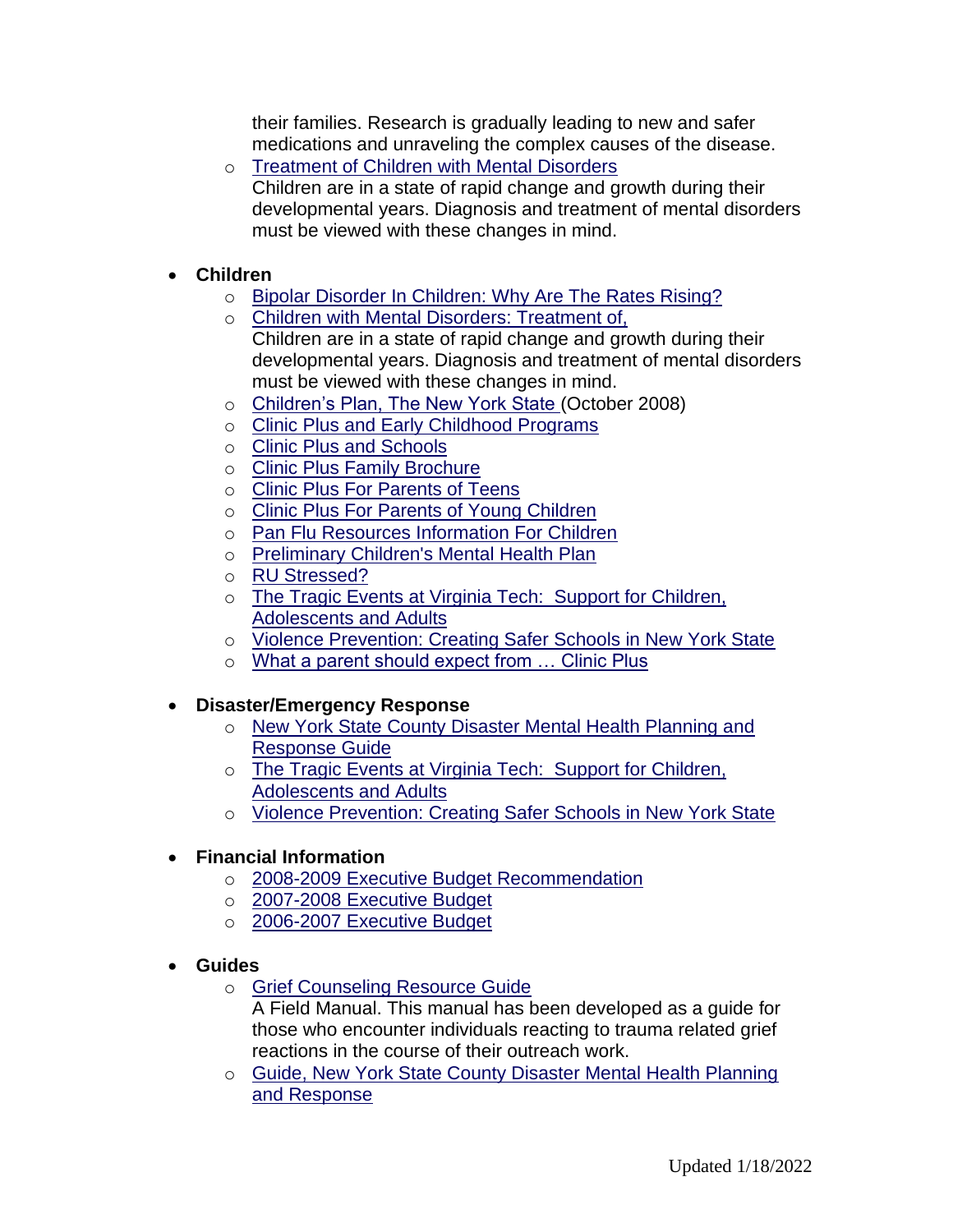o [Guidelines \(6/10/08\), Inpatient Safety Standards: Materials and](http://www.omh.state.ny.us/omhweb/resources/publications/patient_safety_standards.pdf)  [Systems](http://www.omh.state.ny.us/omhweb/resources/publications/patient_safety_standards.pdf) (PDF)

The purpose of these guidelines is to provide a selection of materials, fixtures, furniture and hardware that OMH has reviewed and supports for use within psychiatric inpatient units in order to further the agency's goal of reducing the risk of harm to individuals. Utilization of any of these products is not mandatory. Please take a moment to read the [Introduction to Physical Plant Guidelines](http://www.omh.state.ny.us/omhweb/resources/publications/patient_safety_standards.pdf) (PDF) before using the guidelines.

o [HIPAA Privacy Rules for the Protection of Health and Mental Health](http://www.omh.state.ny.us/omhweb/hipaa/phi_protection.html)  [Information](http://www.omh.state.ny.us/omhweb/hipaa/phi_protection.html)

This document provides guidance about key elements of the requirements of the Health Insurance Portability and Accountability Act (HIPAA), federal legislation passed in 1996 which requires providers of health care (including mental health care) to ensure the privacy of patient records and health information.

o [Mental Health Resources on the Web](http://www.rfmh.org/nki/mhguide.pdf) for Families A quick reference guide published by the Nathan S. Kline Institute for Psychiatric Research, a facility of the New York State Office of Mental Health.

# • **Handbooks/Manuals**

- o [Home and Community-Based Services Guidance Documents](http://www.omh.state.ny.us/omhweb/guidance/hcbs/) (HCBS Waiver Manual)
- o [Mental Health Resources Handbook](http://www.omh.state.ny.us/omhweb/forensic/manual/)
- o [PROS Provider Handbook](http://www.omh.state.ny.us/omhweb/pros/handbook.htm)

# • **Illnesses Information**

o [Anxiety Disorders](http://www.omh.state.ny.us/omhweb/booklets/AnxietyDisorders.htm)

A booklet to help you identify the symptoms and causes of anxiety disorders. It will also explain how to obtain treatment and suggest ways to make such treatment more effective.

o [Attention Deficit Hyperactivity Disorder](http://www.omh.state.ny.us/omhweb/booklets/adhd.htm)

A variety of medications, behavior-changing therapies, and educational options are available to help people with ADHD focus their attention, build self-esteem, and function in new ways.

- o [Bipolar Disorder In Children: Why Are The Rates Rising?](http://www.omh.state.ny.us/omhweb/News/bipolar.html)
- o [Bipolar Disorder](http://www.omh.state.ny.us/omhweb/booklets/Bipolar.htm)

Bipolar disorder, also know at manic-depressive illness, is a brain disorder that causes unusual shifts in a person's mood, energy, and ability to function. Bipolar disorder can be treated, and people with this illness can lead full and productive lives.

o [Children with Mental Disorders: Treatment of,](http://www.omh.state.ny.us/omhweb/booklets/ChildrensBook.htm)  Children are in a state of rapid change and growth during their developmental years. Diagnosis and treatment of mental disorders must be viewed with these changes in mind.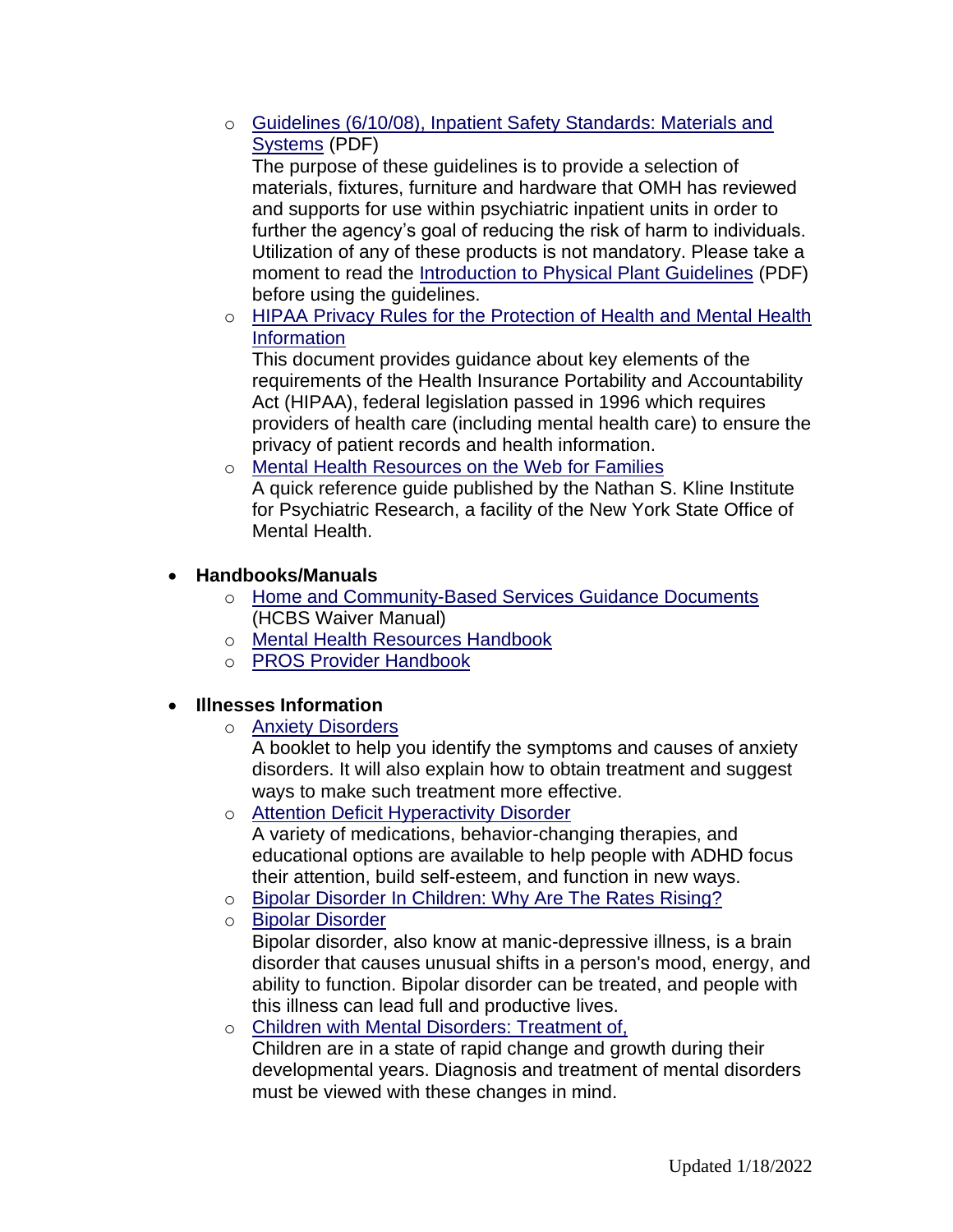- o [Cognitive Dysfunction, Dealing with](http://www.omh.state.ny.us/omhweb/cogdys_manual/CogDysHndbk.htm)
- o [Communication Needs of Persons Who Are Non–English](http://www.omh.state.ny.us/omhweb/guidance/communication_needs.htm)  [Speaking, Deaf or Hard of Hearing](http://www.omh.state.ny.us/omhweb/guidance/communication_needs.htm)
- o [Depression](http://www.omh.state.ny.us/omhweb/booklets/depression.htm)

Depressive illnesses often interfere with normal functioning and cause pain and suffering not only to those who have the disorder, but also to those who care about them. There are now medications and psychosocial therapies that ease the pain of depression.

- o [Eating Disorders](http://www.omh.state.ny.us/omhweb/booklets/EatingDisorder.html) Facts about eating disorders and the search for solutions.
- o [Electroconvulsive Therapy Clinical Indications](http://www.omh.state.ny.us/omhweb/ect/clinical_indications.html)
- o [Heat Illness](http://www.omh.state.ny.us/omhweb/heat/) [\(Español\)](http://www.omh.state.ny.us/omhweb/resources/publications/HeatIllness_Spanish.pdf) | [العربية](http://www.omh.state.ny.us/omhweb/arabic/heatillness_arabic.pdf) | ([中文](http://www.omh.state.ny.us/omhweb/chinese/heatillness_chinese.pdf)) | РУССКИЙ
- o [Medications](http://www.omh.state.ny.us/omhweb/booklets/medications.htm)

A booklet to help people with mental illness and their families understand how and why medications can be used as part of the treatment of mental health problems.

o [Schizophrenia](http://www.omh.state.ny.us/omhweb/booklets/schizophrenia.htm)

Schizophrenia is a chronic, severe, and disabling brain disease. However, this is a time of hope for people with schizophrenia and their families. Research is gradually leading to new and safer medications and unraveling the complex causes of the disease.

#### • **Mental Health Programs**

- o [Administrative Practices Advice for Mental Health Programs](http://www.omh.state.ny.us/omhweb/012104letter/practices.htm)
- o [Medicaid Requirements for OMH-Licensed Outpatient Programs](http://www.omh.state.ny.us/omhweb/012104letter/medicaid.htm)

#### • **Military**

o [Anxiety Disorders](http://www.omh.state.ny.us/omhweb/booklets/AnxietyDisorders.htm)

A booklet to help you identify the symptoms and causes of anxiety disorders. It will also explain how to obtain treatment and suggest ways to make such treatment more effective.

o [Attention Deficit Hyperactivity Disorder](http://www.omh.state.ny.us/omhweb/booklets/adhd.htm)

A variety of medications, behavior-changing therapies, and educational options are available to help people with ADHD focus their attention, build self-esteem, and function in new ways.

o [Bipolar Disorder](http://www.omh.state.ny.us/omhweb/booklets/Bipolar.htm)

Bipolar disorder, also know at manic-depressive illness, is a brain disorder that causes unusual shifts in a person's mood, energy, and ability to function. Bipolar disorder can be treated, and people with this illness can lead full and productive lives.

o [Depression](http://www.omh.state.ny.us/omhweb/booklets/depression.htm)

Depressive illnesses often interfere with normal functioning and cause pain and suffering not only to those who have the disorder, but also to those who care about them. There are now medications and psychosocial therapies that ease the pain of depression.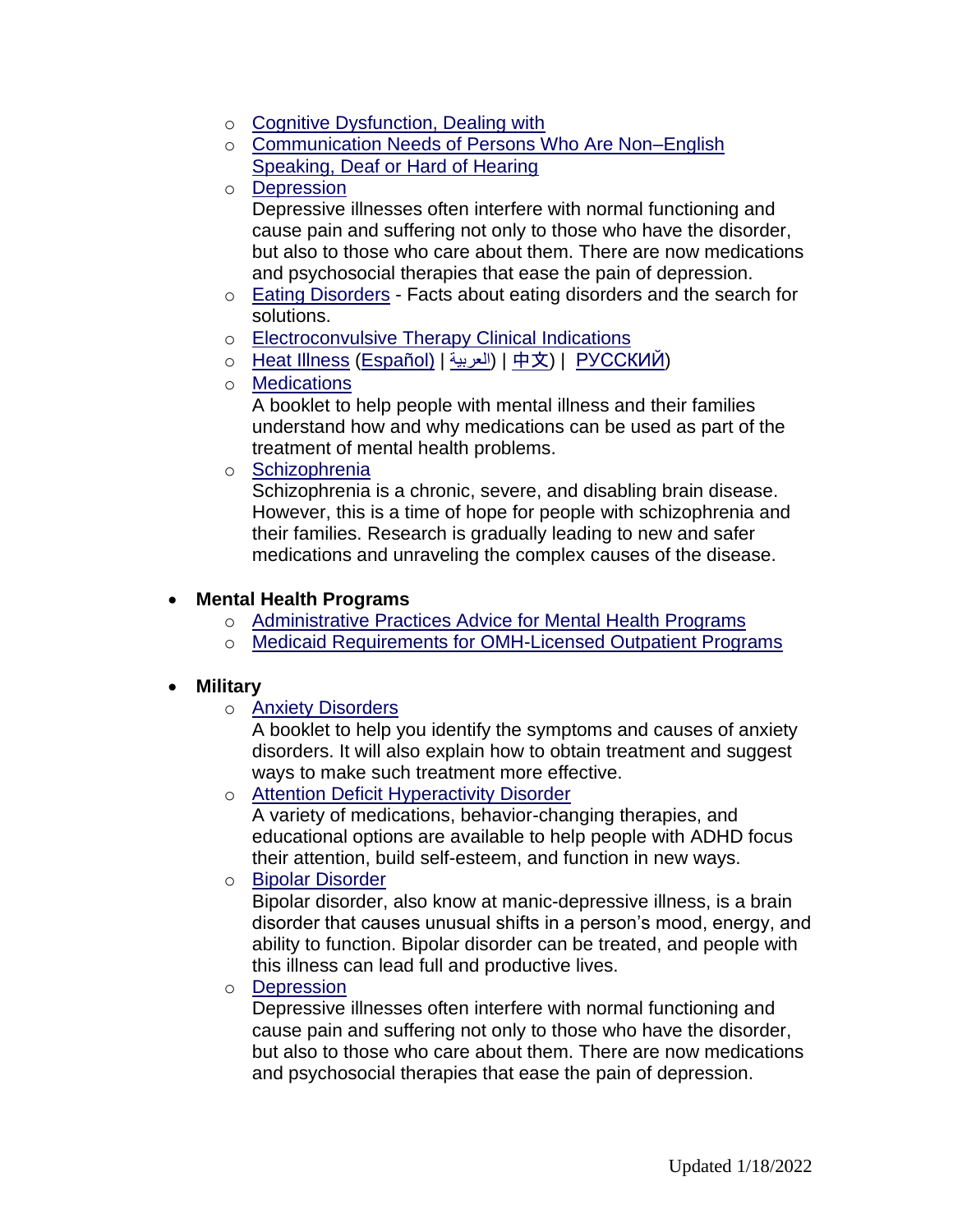o **[Eating Disorders](http://www.omh.state.ny.us/omhweb/booklets/EatingDisorder.html)** 

Facts about eating disorders and the search for solutions.

o [Medications](http://www.omh.state.ny.us/omhweb/booklets/medications.htm)

A booklet to help people with mental illness and their families understand how and why medications can be used as part of the treatment of mental health problems.

o [Post-Traumatic Stress Disorder Information](http://www.omh.state.ny.us/omhweb/booklets/ptsd.htm)

Post-Traumatic Stress Disorder is a normal reaction to seriously disturbing events. This booklet examines the signs, symptoms and steps you can take to treat PTSD.

o [Schizophrenia](http://www.omh.state.ny.us/omhweb/booklets/schizophrenia.htm)

Schizophrenia is a chronic, severe, and disabling brain disease. However, this is a time of hope for people with schizophrenia and their families. Research is gradually leading to new and safer medications and unraveling the complex causes of the disease.

- o [Treatment of Children with Mental Disorders](http://www.omh.state.ny.us/omhweb/booklets/ChildrensBook.htm) Children are in a state of rapid change and growth during their developmental years. Diagnosis and treatment of mental disorders must be viewed with these changes in mind.
- **Reports**
	- o [2000 New York State Chartbook of Mental Health Information](http://www.omh.state.ny.us/omhweb/chartbook/)
	- o Geriatric Annual Report The Commissioner of OMH and the Director of NYSOFA are to annually report to the Governor and Legislature a long-term plan regarding the geriatric mental health needs of the residents of the State and recommendations to address those needs. The 2006 report represents the first report since the enactment of the Geriatric Mental Health Act.

[2007 Report](http://www.omh.state.ny.us/omhweb/geriatric/report_2007.html) | [2006 Report](http://www.omh.state.ny.us/omhweb/geriatric/report_2006.html)

- o [OMH Progress Report](http://www.omh.state.ny.us/omhweb/progressreport/)
- o [An OMH Assessment of Clinical Care, Professional Workforce,](http://www.omh.state.ny.us/omhweb/statistics/clinical_care_assessment/)  [Research, and Local Government Opportunities \(2007\)](http://www.omh.state.ny.us/omhweb/statistics/clinical_care_assessment/)
- o [Mental Health Outpatient Reimbursement Study](http://www.omh.state.ny.us/omhweb/Provider_Reimbursement_System/report.html)
- o [New York State/New York City Mental Health-Criminal Justice](http://www.omh.state.ny.us/omhweb/justice_panel_report/)  [Panel Report and Recommendations](http://www.omh.state.ny.us/omhweb/justice_panel_report/)
- o [Report on the People First Coordinated Care Listening Forums](http://www.omh.state.ny.us/omhweb/News/people_first_full_report/)
- o [Report to the Governor and Legislature Pursuant to Article 10 of](http://www.omh.state.ny.us/omhweb/statistics/forensic/)  [New York State MH Law](http://www.omh.state.ny.us/omhweb/statistics/forensic/)
- o [Progress Report 2001](http://www.omh.state.ny.us/omhweb/ProgressReport/)
- o [Provider Reimbursement System](http://www.omh.state.ny.us/omhweb/Provider_Reimbursement_System/report.html)
- o [What Might a Transformed Public Mental Health System Look](http://www.omh.state.ny.us/omhweb/transformation/transformationbooklet.htm)  [Like?](http://www.omh.state.ny.us/omhweb/transformation/transformationbooklet.htm)

This publication has been assembled based on information in the Final Report of President Bush's New Freedom Commission, as well as the input of numerous individuals and stakeholders. It is a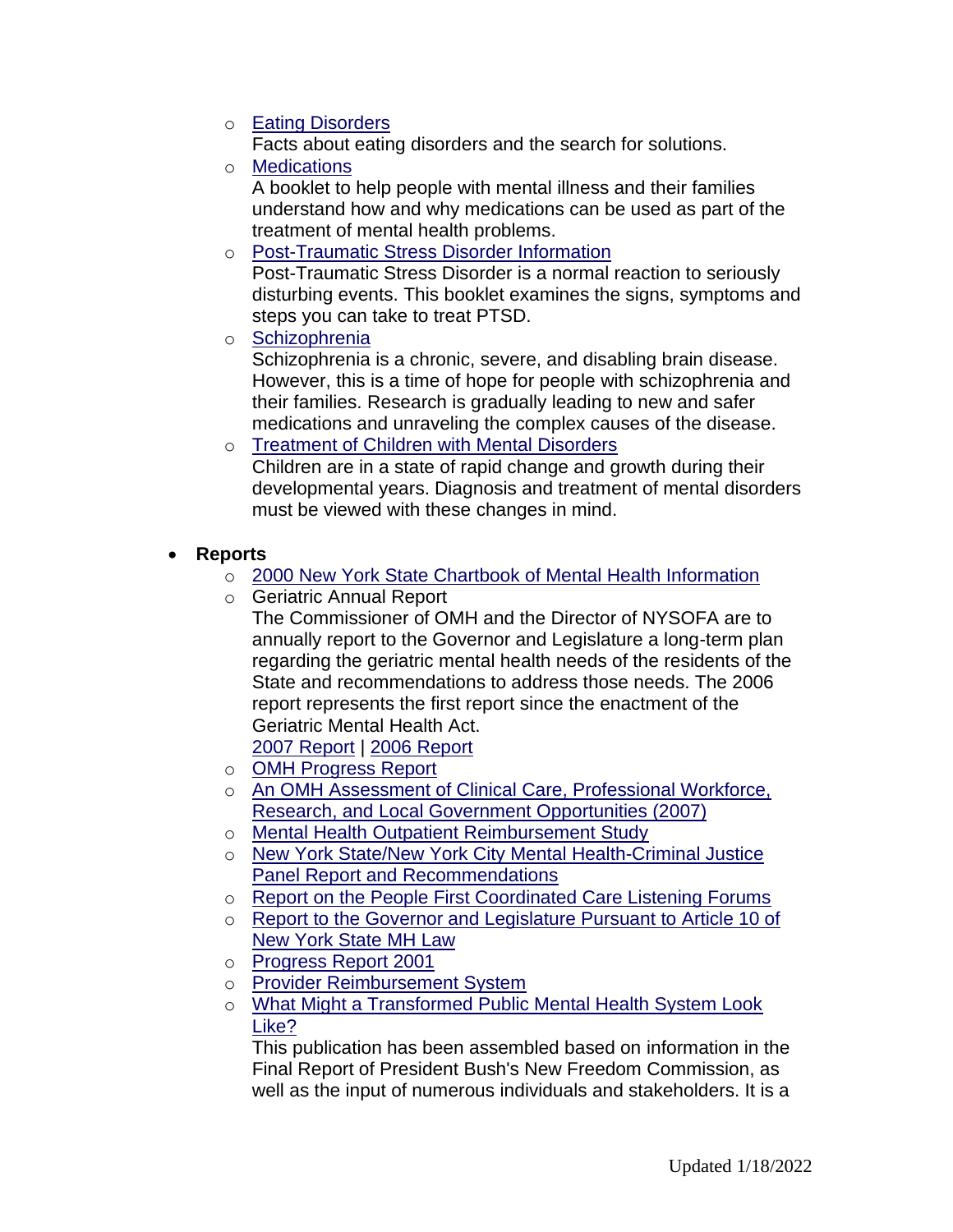working document, and OMH welcomes your input and vision for what a transformed public mental health system will look like. Send your suggestions to Commissioner's Office, NYS OMH, 44 Holland Avenue, Albany NY 12229, or email them to [transformation@omh.state.ny.us](mailto:transformation@omh.state.ny.us)

# • **Requirements/Policy Statements**

- o [Administrative Practices and Medicaid Requirements](http://www.omh.state.ny.us/omhweb/012104letter/)
- o [Guiding Principles for the Redesign of the Office of Mental Health](http://www.omh.state.ny.us/omhweb/News/housing_policy.html)  [Housing and Community Support Policies](http://www.omh.state.ny.us/omhweb/News/housing_policy.html)
- o [HIPAA Privacy Rules for the Protection of Health and Mental Health](http://www.omh.state.ny.us/omhweb/hipaa/phi_protection.html)  **[Information](http://www.omh.state.ny.us/omhweb/hipaa/phi_protection.html)**

This document provides guidance about key elements of the requirements of the Health Insurance Portability and Accountability Act (HIPAA), federal legislation passed in 1996 which requires providers of health care (including mental health care) to ensure the privacy of patient records and health information.

# • **Statewide Planning Documentation**

- o [2008 October Update to the 2006–2010 Statewide Comprehensive](http://www.omh.state.ny.us/omhweb/Statewideplan/2008/update/2008_update.pdf)  [Plan for Mental Health Services](http://www.omh.state.ny.us/omhweb/Statewideplan/2008/update/2008_update.pdf)
- o [2008 Interim Report](http://www.omh.state.ny.us/omhweb/Statewideplan/2008/Interim_Report/)
- o [2007 Update and Interim Report to the 2006-2010 Statewide](http://www.omh.state.ny.us/omhweb/Statewideplan/2006/interim_report/update/)  [Comprehensive Plan for Mental Health Services.](http://www.omh.state.ny.us/omhweb/Statewideplan/2006/interim_report/update/)
- o [2006 Interim Report](http://www.omh.state.ny.us/omhweb/Statewideplan/2006/interim_report/)
- o [2006-2010 Statewide Comprehensive Plan for Mental Health](http://www.omh.state.ny.us/omhweb/statewideplan/2006/)  **[Services](http://www.omh.state.ny.us/omhweb/statewideplan/2006/)**
- o [2005-2009 Statewide Comprehensive Plan for Mental Health](http://www.omh.state.ny.us/omhweb/statewideplan/2005/)  **[Services](http://www.omh.state.ny.us/omhweb/statewideplan/2005/)**
- o [2005 Interim Report](http://www.omh.state.ny.us/omhweb/Statewideplan/2005/interimreport/)
- o [2004-2008 Statewide Comprehensive Plan](http://www.omh.state.ny.us/omhweb/Statewideplan/2004/)
- o [2004 Interim Report](http://www.omh.state.ny.us/omhweb/Statewideplan/interim/)
- o [Preliminary Children's Mental Health Plan](http://www.omh.state.ny.us/omhweb/Statewideplan/childrens_mental_health_act/childrens_mental_health_plan.html)

# • **Suicide Prevention**

- o [Saving Lives Volume 1,](http://www.omh.state.ny.us/omhweb/savinglives/Volume1/) [Saving Lives Volume 2,](http://www.omh.state.ny.us/omhweb/savinglives/Volume2/) Saving Lives [Volume 3](http://www.omh.state.ny.us/omhweb/savinglives/volume3/)
- o Suicide Prevention Education and Awareness Kit ([中文](http://www.omh.state.ny.us/omhweb/chinese/speak/index.html) | [English](http://www.omh.state.ny.us/omhweb/speak/index.htm) | [Español](http://www.omh.state.ny.us/omhweb/spansite/speak/index.htm) | [РУССКИЙ](http://www.omh.state.ny.us/omhweb/russian/speak/) )

# • **Treatment Information**

- o [Assertive Community Treatment](http://www.omh.state.ny.us/omhweb/act/)
- o [Kendra's Law: A Final Report on the Status of Assisted Outpatient](http://www.omh.state.ny.us/omhweb/statistics/AOTRedirect.html)  [Treatment \(2005\)](http://www.omh.state.ny.us/omhweb/statistics/AOTRedirect.html)

# **MANAGEMENT AND BUDGET (OMB)**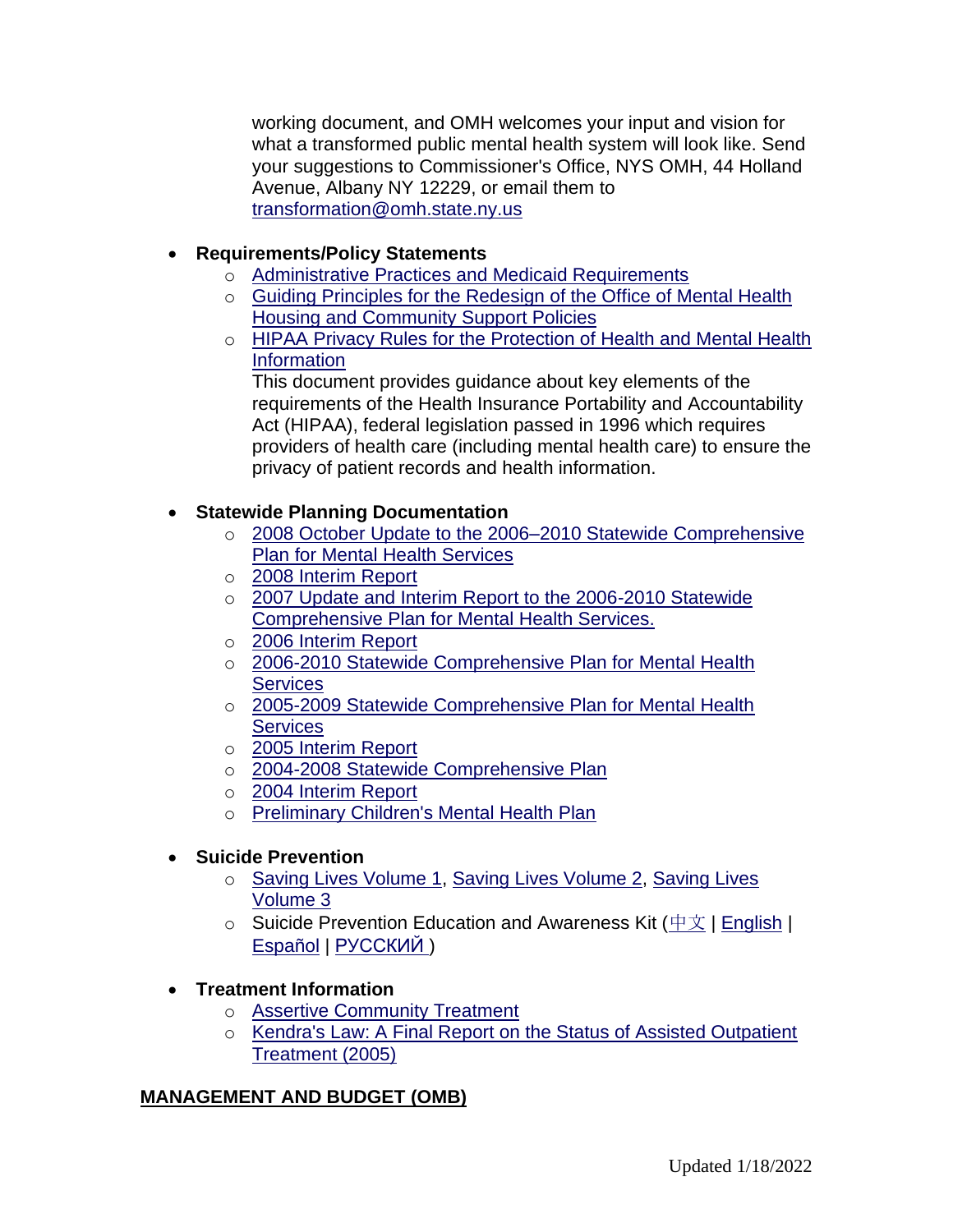- Debt Sale (All supporting documentation regarding the sale of County Debt)
- Occupancy Tax (Applications for Certificate of Authority, Quarterly Returns, Remittance information from Hotels, Correspondences regarding this matter)
- Cash Receipts (Original Receipts, Revenue Transmittals from Depts, Supporting documentation regarding Revenue)
- Payroll (Employee deduction and tax forms, W-2s, Quarterly Payroll Reports, Vouchers and backup documentation to support garnishment and benefit payments)
- PILOTs for City & Towns
- Comprehensive Annual Financial Report (CAFR) (Audited report along with supporting documentation)
- Departmental Voucher Payments (Accounts Payable) Invoices and backup documentation to support all cash disbursements originated in OMB (previously Finance)
- Asset Management Supporting documentation for all additions, deletions, and transfers, maintain the original asset cards, maintain listing from the auction, maintain invoice information to support the acquisition of a new asset
- Sales Tax (Supporting documentation for the monthly & quarterly NYS Sales Tax Reports; supporting documentation for distribution of sales taxes to Towns/Villages)
- NYS Constitutional Tax Filing
- NYS Annual Update Document (Annual report supported to NYS
- Student Residency Maintain the original application and a copy of the residency certificate we issue)
- College Payments (Supporting documentation for payments made to colleges for in state and in county tuition)
- Estates (For those that die with no will, Broome County acts as the Public Administrator for the Estate; we maintain all documentation as it relates to that Estate)
- Bail/Court Remittance/Payments
- Trust Accounts
- Refund/Cancellations for City/Towns/Villages/School Taxes
- State Retirement Payments (Maintain the original invoice along with any documentation to support the recording of the state retirement payment in PeopleSoft and the allocation to the departments)
- Single Audit (Circular A-133)
- NYS DOT Audit
- Budget (Maintain supporting documentation for the Proposed and Adopted Annual Budgets and CIP)
- Records/billing for Parking,
- Abandoned Property to NYS
- Monthly reconciliations of the Real Property Taxes liability accounts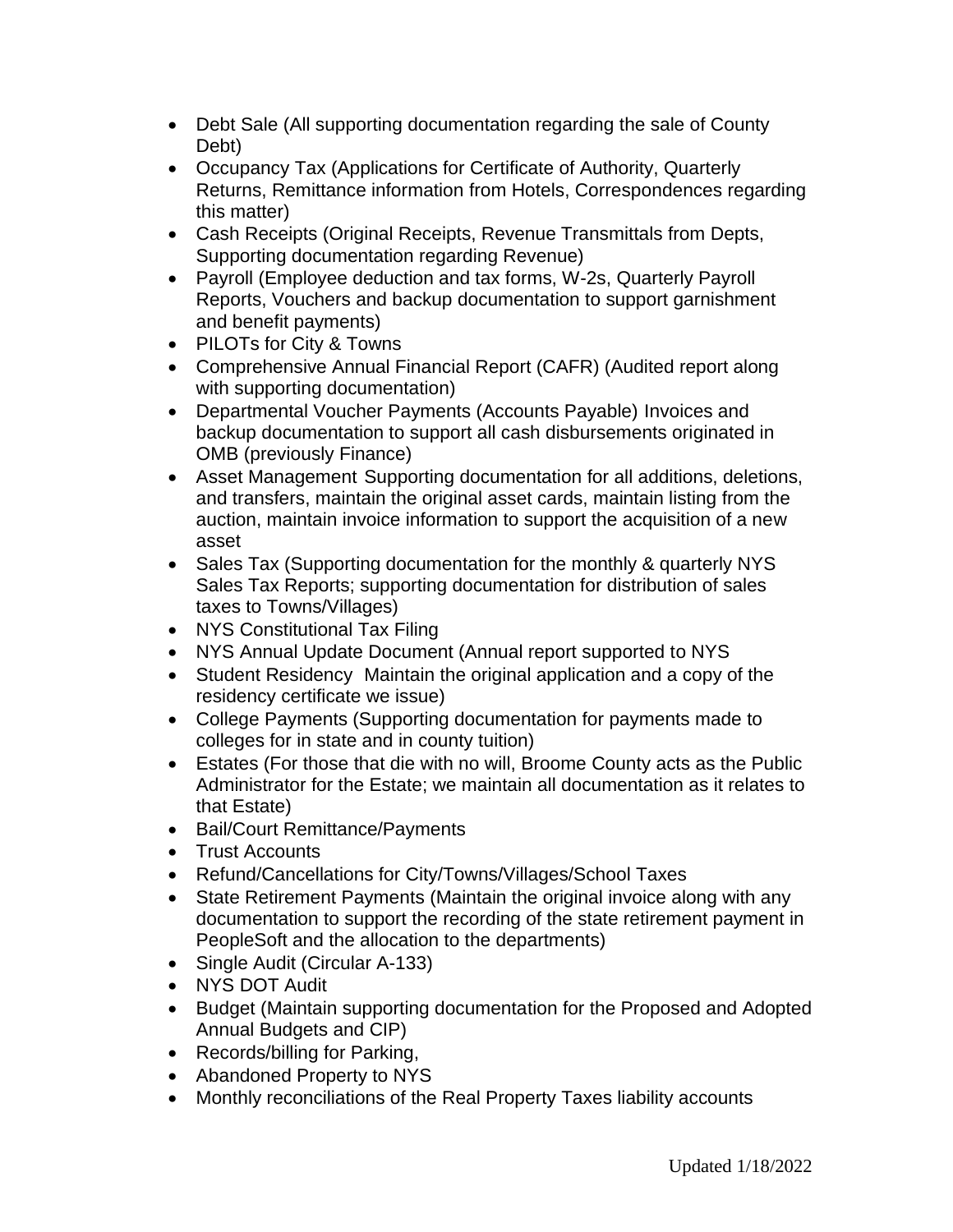- Arbitrage calculations
- COMP Hrs Balance report quarterly
- Quarterly journal entry review documentation and report
- Online banking userids including quarterly recertification of accounts
- BTASC records and bank statements
- Annual report of transfers made to the Legislature
- Occupancy tax report filed with Legislature
- MA144 annual filing with State Comptroller

#### **PARKS & RECREATION**

- Monthly Attendance Sheets
- Facility Safety Inspection Sheets
- Playground Safety Checklists
- Fuel Usage Reports
- Monthly AED Checklist
- Park Managers Reports
- Incident Reports
- Contracts With Outside Vendors
- Weekly Revenue Reports
- Vehicle Inspection Sheets
- Waterfront Operation Reports
- Waterfront Daily Logs
- Boathouse Daily Logs
- Shelter and Group Reservations
- Water Testing Reports

#### **PERSONNEL**

- Personnel records of local governmental employees
- Report of personnel changes (PCRs)
- PDR log (new hires, rehires, status changes, and terminations
- Employee seniority lists
- Employee Eligibility Verification Form, I-9
- Employee assistance program records, reports and statistical compilations
- Employee medical records
- Employee time records
- Employee sick bank membership/usage logs
- Applications for civil service examination
- Civil Service Law
- Broome County Rules for the Classified Civil Service
- Civil service rules resolutions and supporting documentation
- Affirmative Action and related complaint investigation records
- Civil service examination announcements
- Civil service roster cards (employee history for active and inactive employees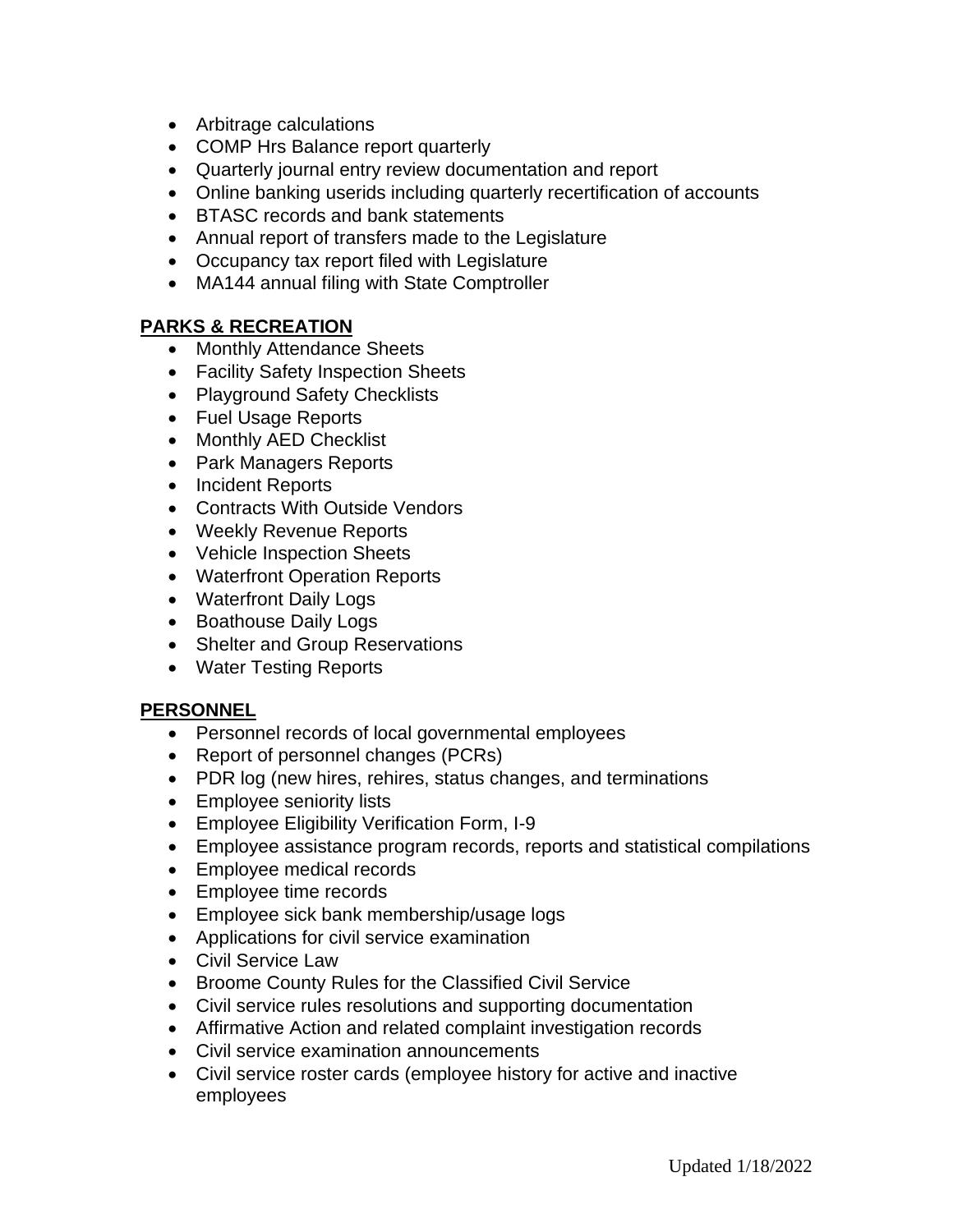- Job specifications for civil service positions in county departments, towns, villages, school districts and special districts
- Payroll certification correspondence
- Job classification questionnaires for reclassified positions
- New position duty statements
- Requests for certification of eligible list
- Civil service eligible lists
- Requests for reinstatement
- Civil Service canvass letters
- Exam admission letters
- Waiver of veterans credit
- Veteran credit records DD214
- Medical and physical agility tests for police and deputy sheriff candidates
- Recruitment, hiring, interview and selection records
- Annual county employee salary schedules
- Employee name change logs
- Sick and vacation benefit exception memos
- Health insurance records/plans
- Unemployment insurance records/claims
- General office/correspondence files
- Labor–management meeting records
- Investigative records and disciplinary proceedings
- Contract negotiation records
- Employee grievance records
- Employee attestation of knowledge of code of ethics
- Staff policy manual or other official policies and procedures
- Records documenting the specimen collection policies and testing process
- Tuition reimbursement records
- Vouchers

# **PLANNING & ECONOMIC DEVELOPMENT**

- General Office Files
- Payroll, Time Sheets, Payroll Validation and Certification
- Personnel Files
- Accounts Payable Vouchers
- Revenue Receipts
- Journal Entries
- Budget information
- Grant Funded Project Files
- Hotel/Motel Tax Files
- Greater Binghamton Innovation Center Files
- Flood Files
- State and Federal grants and associated contracts and work products
	- o Documents related to consultant selection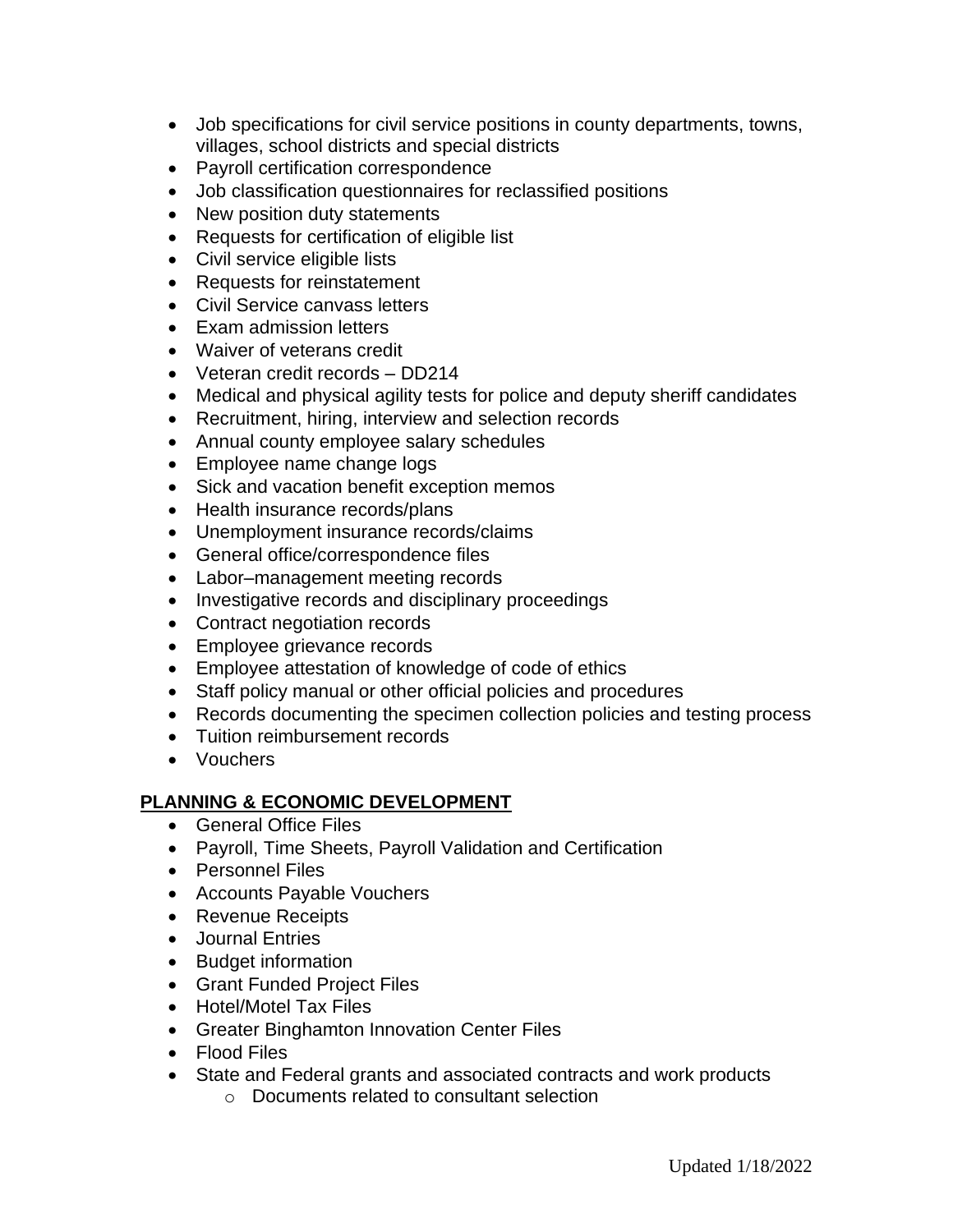- o Contracts
- o Reports
- o Payment documentation
- Environmental assessments and remediation plans for a limited number of sites
- Comprehensive Plans for various municipalities
- Studies, reports and plans on topics including but not limited to historic preservation, brownfield redevelopment, trail development, waterfront development, stormwater, wastewater, flooding and floodplains, agriculture, hazard mitigation, economic development, code enforcement, and police consolidation
- Agricultural District reports and associated environmental reviews
- Annual Reports
- Construction Reports
- GIS Data and Maps: cadastral, aerial photos, boundaries/districts, transportation, environmental/natural features, facilities, etc. More information is available online at [www.bcgis.com.](http://www.bcgis.com/)
- Files pertaining to the Environmental Management Council and it's committees
	- o Minutes and agendas
	- o Resolutions
	- o Comment letters
	- o Reports
- Stormwater Annual Report Documentation
- Susquehanna Heritage Area Commission and Advisory Board Meeting Minutes, Agendas, Schedules, Meeting Notices, Appointments, Resolutions, Commission Agreement and Bylaws, website (in progress)
- Historic resources of the Susquehanna Heritage Area and previous Heritage Area grant applications
- Project files reviewed pursuant to Section 239-l and -m of General Municipal Law
- Broome County Construction Data (annual reports of residential and nonresidential development)
- Correspondence from the municipalities
- Municipal training files (invitations and attendance signatures)
- Files related to the Broome County Land Bank
	- o Minutes and agendas
	- o By-laws and certificate of incorporation
	- o Grant applications

This information can also largely be found online at: <http://gobroomecounty.com/landbank>

# **PROBATION**

- Advisory boards and councils, appointments
- Annual and fiscal reports & Budgets This is in the County Budget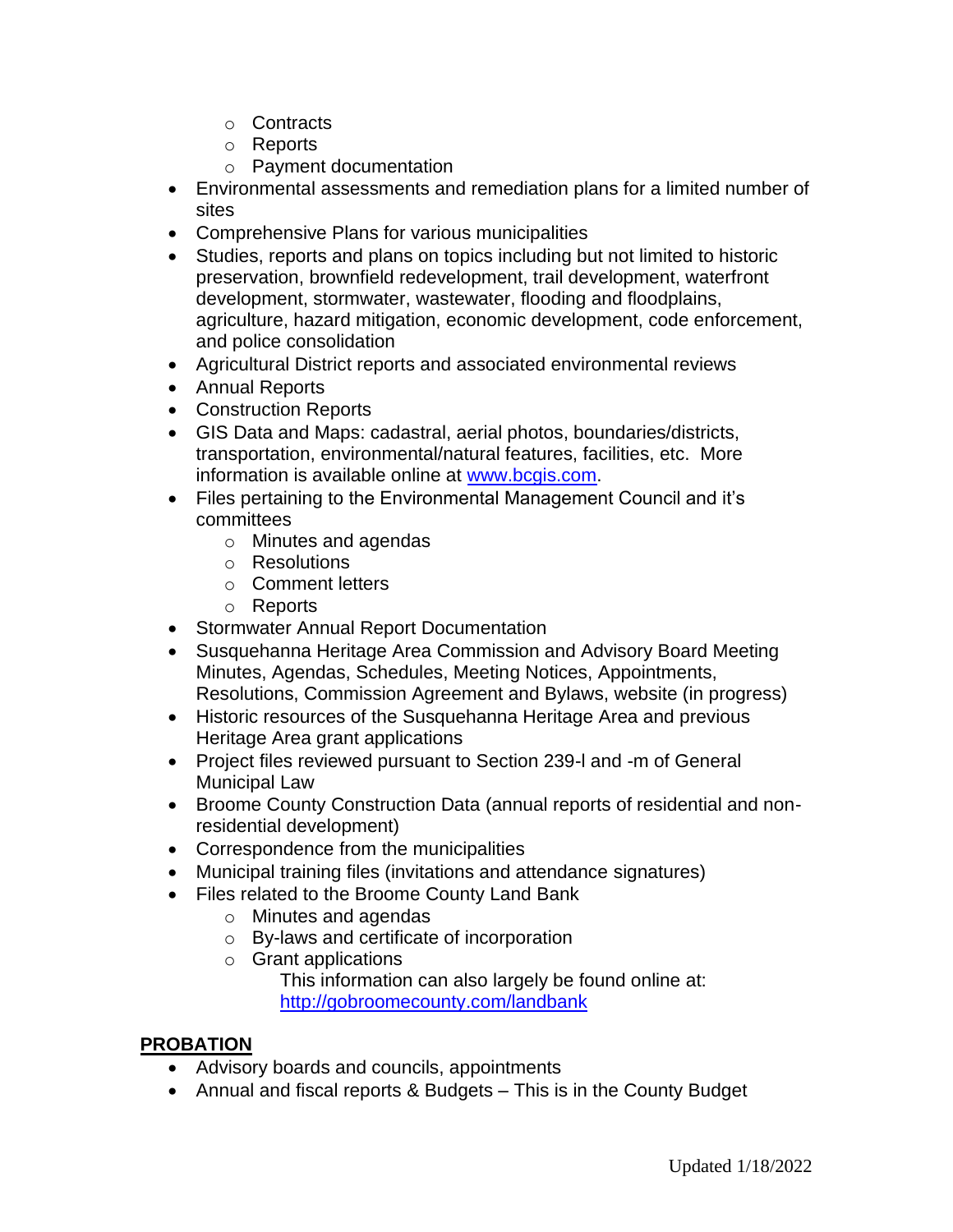- Code of Ethics
- Committee Agendas and Minutes
- Communications and Reports filed with the Legislature
- Payroll, timesheets, validation and certification
- Personnel Files
- Revenue Receipts
- Vouchers

Here is our policy on FOIL Requests:

#### XII. **FREEDOM OF INFORMATION LAW (FOIL)**

All FOIL requests to this department must come through the Clerk of the Legislature. No one will release any information under a FOIL request except the Director or his/her designee. Information that may not be released includes:

"Case records or portions thereof which are exempt from disclosure and not accessible include, but are not limited to pre-plea/pre-sentence/pre-dispositional reports, medical records, confidential HIV-related information, victim's name and address, youthful offender records, juvenile delinquency adjustment records, sex offender registration information, and DCJS criminal history records". NYS DPCA 2007

#### **PUBLIC DEFENDER**

- Correspondence files
- Client Case Files
- Fiscal Accounts and Accounting Records
- Freedom of Information Requests
- General Office Files
- Grants
- Payroll, timesheets, validation and certification
- Personnel Files
- Policies and Procedures
- Revenue Receipts
- Vouchers

#### **PUBLIC TRANSPORTATION**

- Employee Department Personnel Files
- Driver NYS-DMV-19A Files
- Driver FTA Drug and Alcohol Testing File
- Accident Files
- BC Country Client List
- BC Lift Client List
- Customer Complaint File
- Maintenance Work Orders File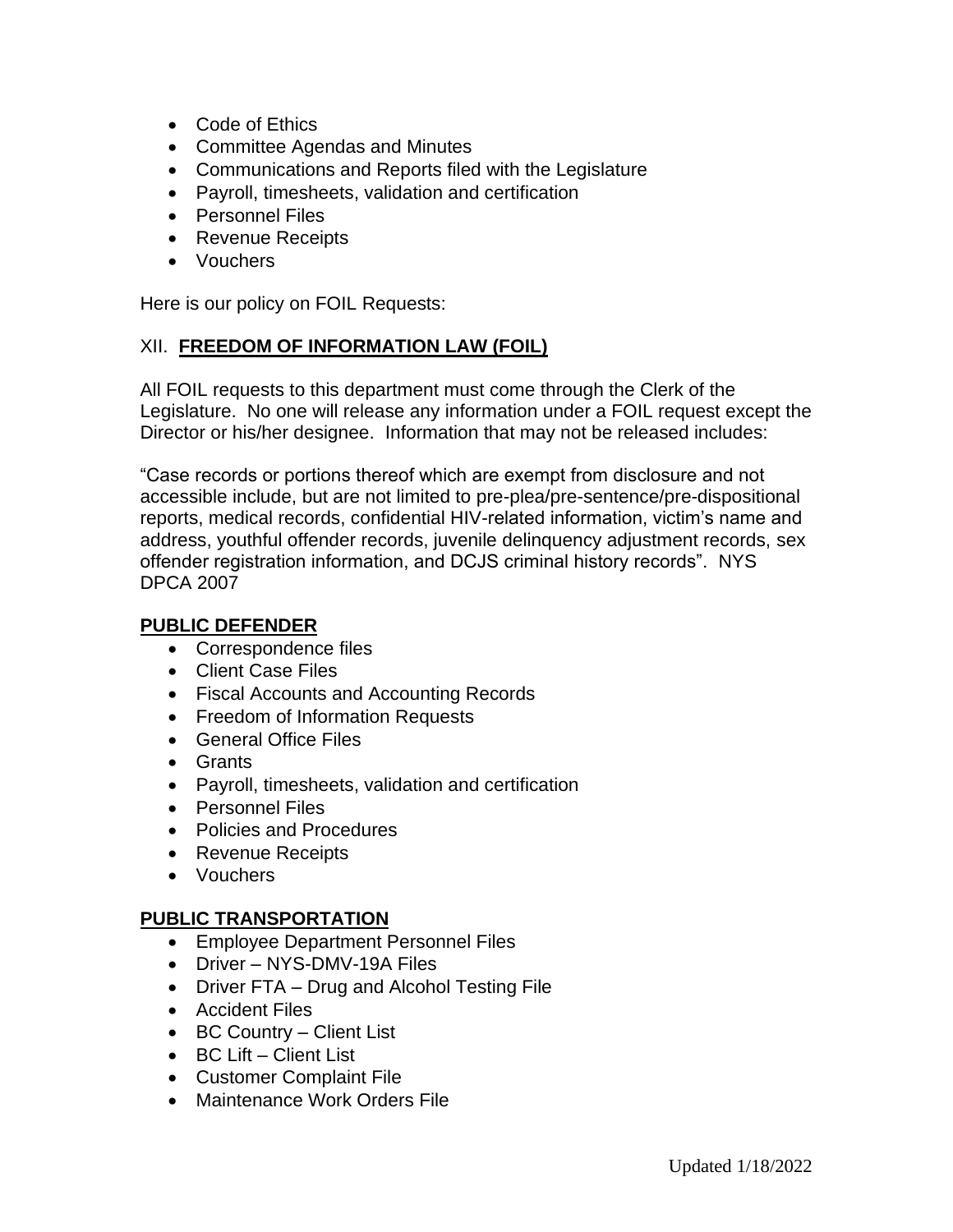- Manufacturer Equipment Manuals
- Maintenance MSDS List
- Maintenance Vehicle List
- Maintenance Country Property Inventory List
- ADA Para-Transit Eligibility Committee Files
- Accident Review Committee Files
- Safety and Security Committee Files

#### **PUBLIC WORKS**

- **Buildings & Grounds Division**
	- o Work orders requested
	- o Work orders completed
	- o Mechanical PM's
	- o System PM's

# • **Engineering Division**

- o County Bridge BIN folders (including biennial NYSDOT inspections, bridge flag files, and repair/construction records)
- o Summary of County Bridge Flags
- o Scour Critical Bridge records
- o County Culvert CIN folders (5'-20' spans)
- o Flood Event Records (damage assessments & photographs)
- o County ROW and/or easement maps
- $\circ$  239 reviews for projects reviewed by engineering
- o Traffic Count Reports
- o Building Permit Program Records (County Jurisdiction only)
- o Survey crew records and field notes
- o County MS4 reports / records
- o County project files (for various facilities, roads, bridges, infrastructure, parks, etc.)
- o Spill Prevention, Control & Countermeasure (SPCC) Plans
- o Petroleum Bulk Storage (PBS) program Records
- o Watershed Management & Maintenance Records (including annual inspection reports)
- o Dam Safety Program Records (including risk assessment evaluations and emergency action plans)
- o Environmental Testing and Air Monitoring Reports (where available for various facilities)
- **Fleet**
	- o Work orders requested
	- o Work orders completed
	- o Fuel usage
	- o Mileage
	- o Department inventory
	- o Invoice records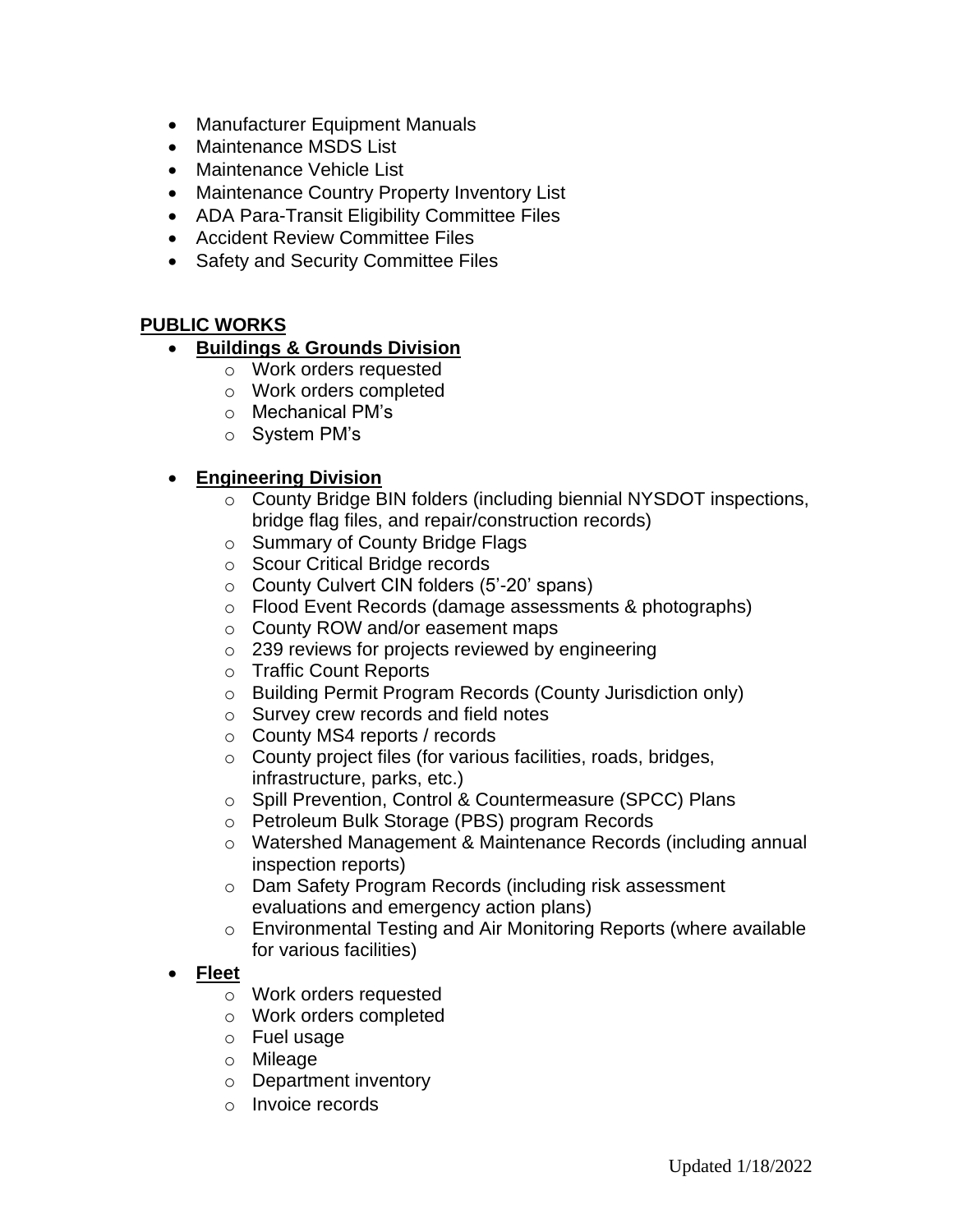### • **Highway Division**

- o Highway Work Permits
- o Drive Opening Permits
- o SPECIAL Hauling Permits
- o Speed Study Requests
- o Highway Work Order Requests
- o Vouchers
- o Payroll, Timesheets, Validates and Certifications for all Divisions of Public Works and Parks
- o Revenue Receipts
- o Personnel Files

#### **PURCHASING**

- Purchasing budget
- Calendar of meetings
- Correspondence files
- County Charter & Code
- General office files
- Copies of bids, awards and legal notice
- Engineering bids and awards
- Payroll, timesheets, validate and certification for Purchasing Dept
- Personnel files for Purchasing Dept
- Bidder's list
- Copies of purchase orders for all departments
- Purchasing Procurement Process Manual
- General Municipal Law
- Petty cash for purchasing
- List of employees with procurement cards
- Signature authorization forms for credit cards and purchase orders

# **REAL PROPERTY TAX SERVICE (RPTS)**

- Current year tax bills and payment history to March  $31<sup>st</sup>$  for the towns we collect for Union, Dickinson, Fenton, Conklin and Kirkwood (keep hard copies for 6 years)
- Current and delinquent payment information for the City of Binghamton (keep hard copies for 6 years)
- All In- Rem Installment agreements signed through this office (keep the records for 6 years)
- 5217 on property transfers (for 6 years)
- Tax rates special districts for all towns villages and city of Binghamton for 6 years.
- Deed cards which are property record cards for all transfers in the county except for the city of Binghamton.
- Maps, current
- Foreclosure searches, mailings legal fillings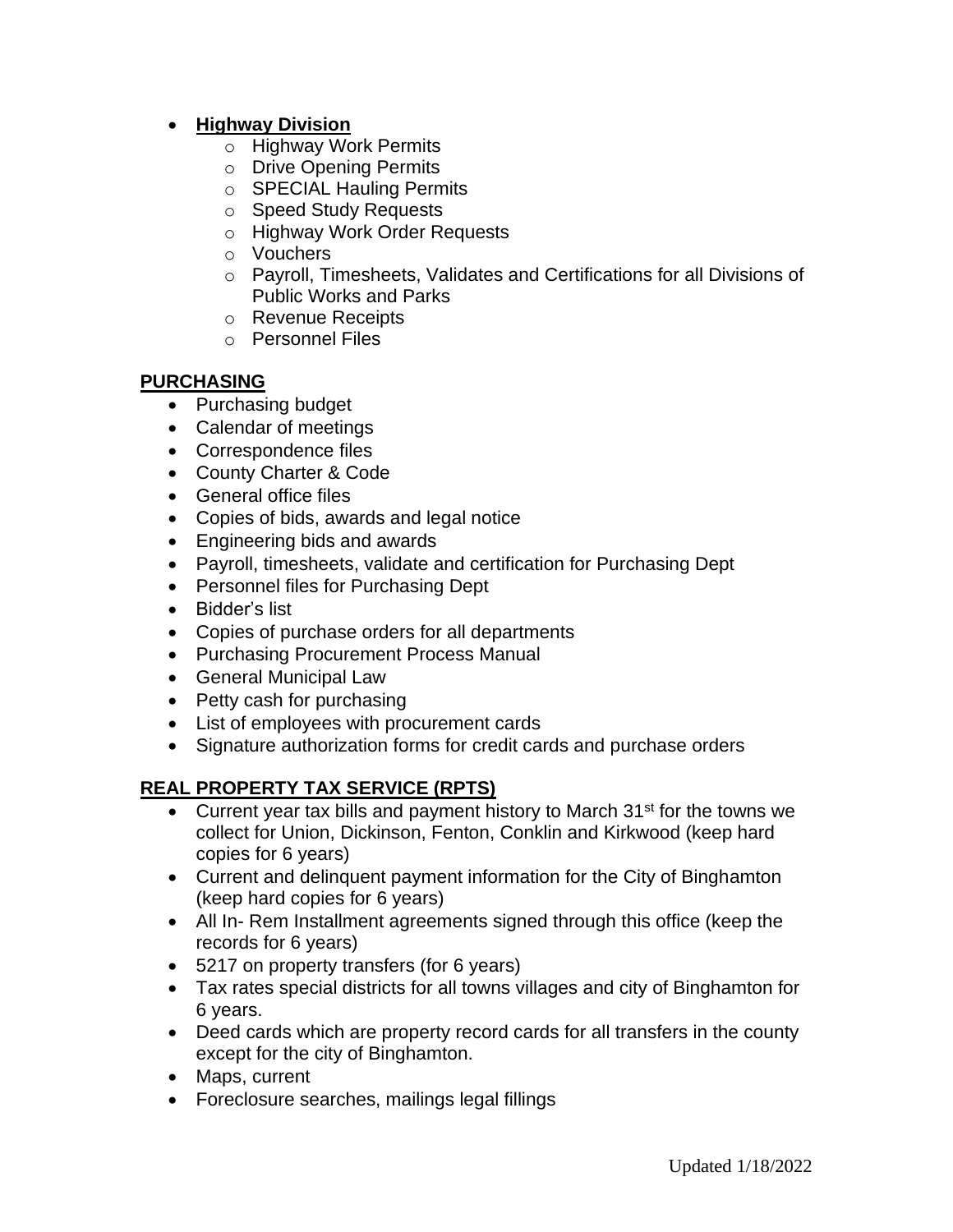# **RISK & INSURANCE**

- Workers Comp claim files
- WC DOSH reports
- Property/Casualty claim files
- Invoices and payment records
- Contract insurance requirements
- Contractors' certificates of insurance
- Insurance policies
- Safety training records

#### **SECURITY**

- Warning, vehicle and traffic, and appearance tickets
- Watershed, magnetometer, visitor, load inspection reports
- Lost and found, confiscated, disposal, and evidence property records
- Key/lock agreements, ID card, parking and access requests and records
- Work schedules, timesheets, training, equipment and employment records
- Pre employment screening reports and associated records
- Various monthly administrative, operational, investigative and dog shelter statistical reports
- Taxicab business, vehicle, and operator applications, inspections, and associated records
- Fraud complaints, referrals, program violations, applicant files, appointments, arrest dockets, clearance requests and reports
- Incident, MVA, and computer forensic analysis reports
- Dog impoundment, adoption, euthanasia, boarding, and licensing records
- Revenue, trust fund, and collection records; scholarship application and recommendation records
- Building and grounds use applications
- Policies, procedures, emergency plans

# **SHERIFF/CORRECTIONS**

# • **Administration**

- o Administrative Orders
- o Outgoing correspondence for both Sheriff & Undersheriff
- o Personnel Orders
- o Peace Officer Registry
- o Police Officer Registry

# • **Business & Fiscal Office**

- o Payroll/Attendance reports/207C/Retrirement
- o Commissary/Inmate Disbursements/Deposits
- o Bank Reconciliations
- o Budget
- o Annual Report
- o Vouchers/Purchase Orders/Contracts/Record of Transactions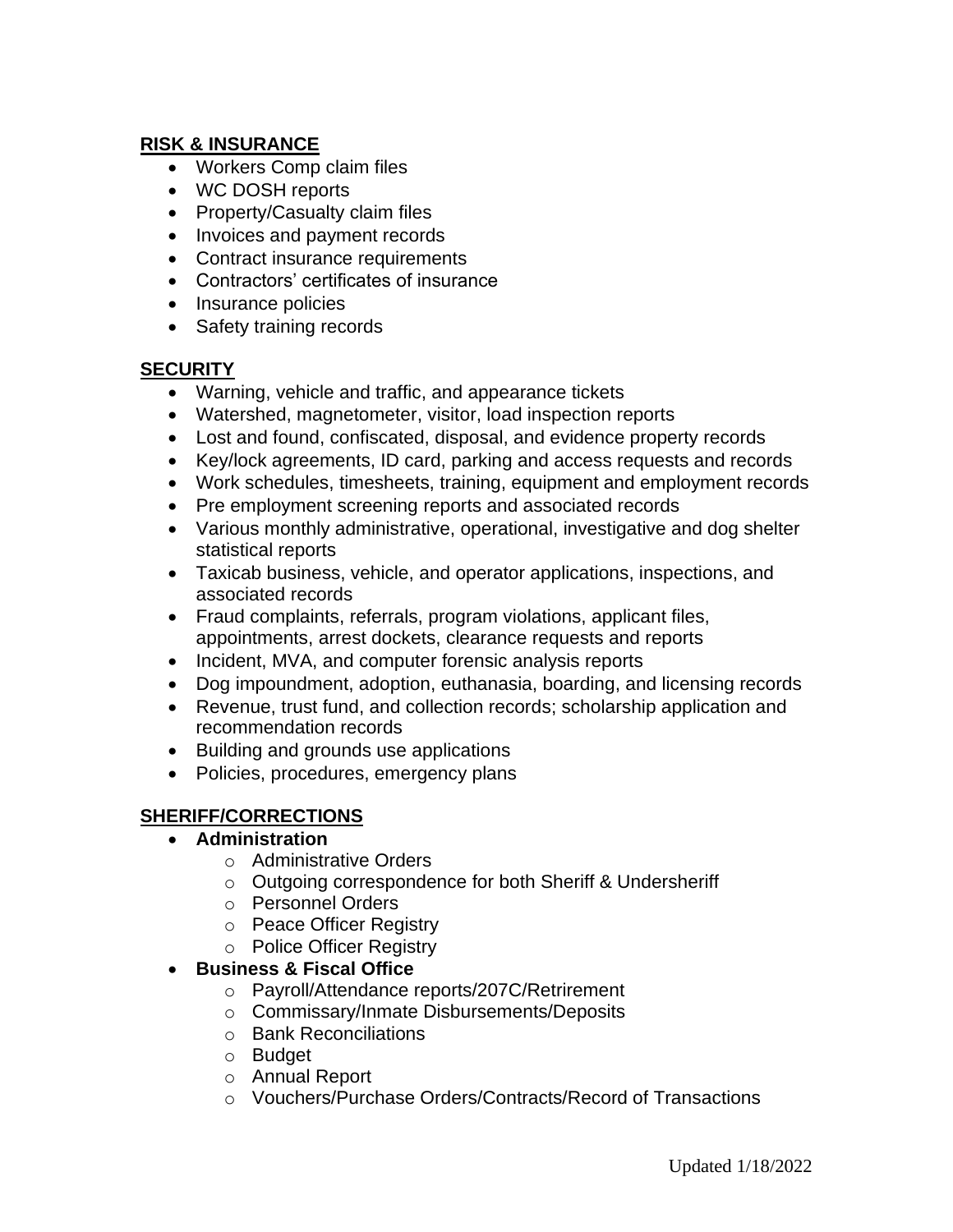- o Grant Files and Financial Reports on such
- o Legislative/BAC Paperwork
- o Procurement Card Logs
- o Revenue Transmittal's
- o Trip/Travel Authorization
- o Transport/Housing Reimbursement for Juvenile/State/Federal Inmates
- o Receipts/Disbursements for Garnishments
- o Garnishment Forms (Receipts & Letters)

#### • **Civil Division**

- o Citations
- o Actions for Divorce
- o Evictions
- o Income Executions
- o Information Subpoenas
- o Notice to Tenants (3-day and 30-day)
- o Order to Show Cause
- o Orders of Seizure & Attachments
- o Petitions
- o Postings (Notice of Sales)
- o Property Executions (Real & Personal)
- o Property Executions (Bank Garnishee's)
- o Real Property Sales
- o Personal Property Sales (Motor Vehicles, Boats, Equipment, Etc.)
- o Subpoenas
- o Summons with Notice/Complaints
- o Civil Arrest Warrants
- o Family Court Services (Petitions, J.D. Petitions, Support, Custody, Motions, Orders of Protection, Temporary Orders of Protection, Neglect, Adoptions, Etc.)
- o Returns
- o Collection of Money Judgments
- o Satisfactions of Money Judgments
- o Civil Reports

#### • **Correction Division**

- o Master summary records of all inmates (including records of commitments and discharges of all inmates) and population counts, including daily census of inmates
- o Inmate files, including:
	- Commitment Orders
	- Records of personal property taken from inmates upon commitment;
	- Reports of disciplinary infractions and other rules violations;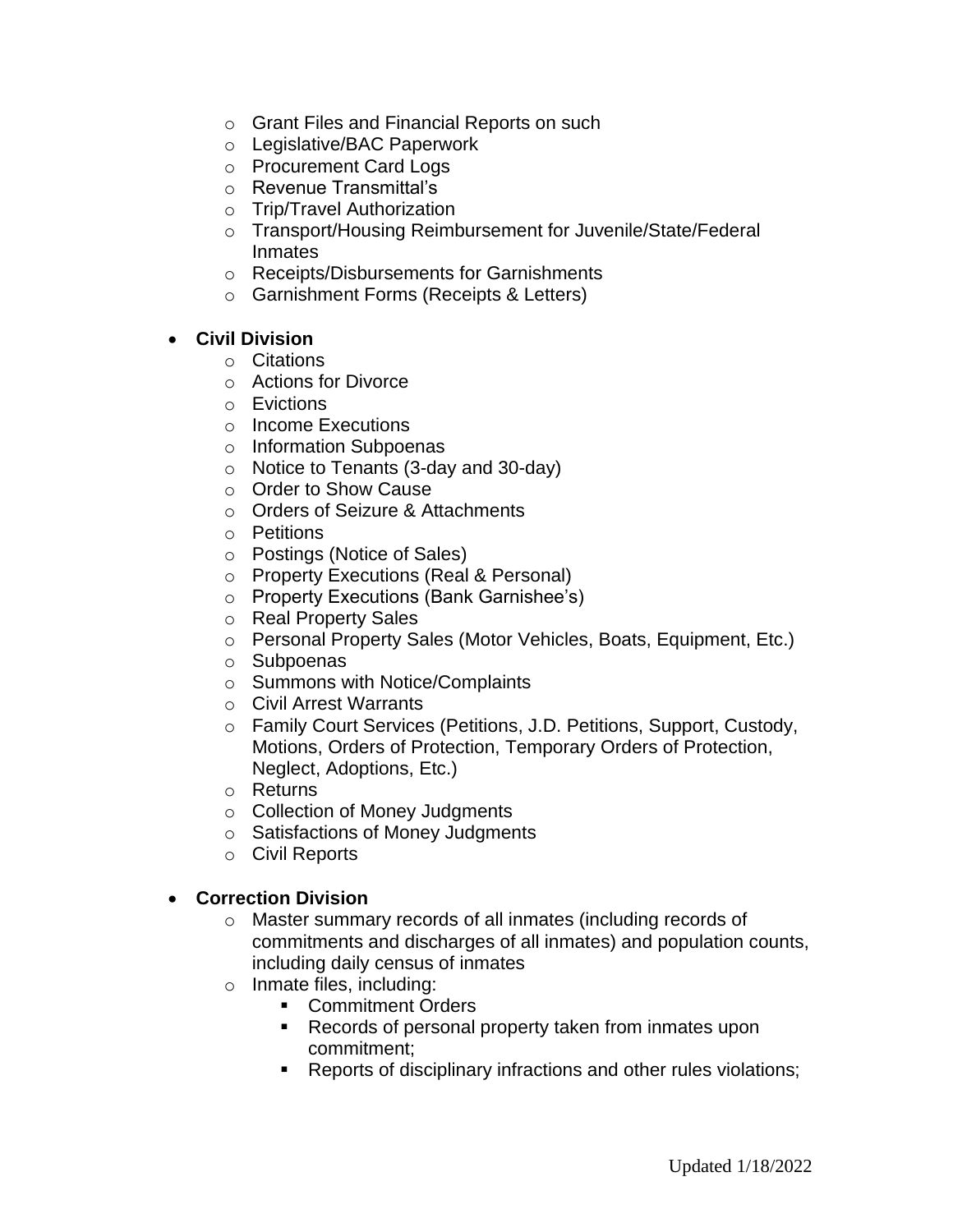- Visitation records (including dates of schedules and visitor identification information;
- Package information;
- **·** Health records;
- Commissary records
- Work and inmate program reports
- o Department policies and procedures
- o Materials required to be maintained by oversight agencies and accrediting groups (New York State Commission of Correction, New York State Sheriff's Association)
- o Inspection, audits, reports or studies conducted by outside agencies
- o Substitute jail orders issued by the New York State Commission of **Correction**
- o Fiscal and budgetary information (i.e. purchase orders and invoices)
- o Litigation records (service of process material, notices of claim, complaints, etc.)
- o Food service, health and sanitation related records
- o Employee personnel, payroll and training records
- o Contracts, collective bargaining agreements and related materials
- o Archived video materials
- o Freedom of Information Law requests and responses

# • **Corrections Training Division**

- o Basic Course for Peace Officer Training Records
- o Peace Officer Training Records/Certificates
- o SERT Training Records
- o Ammunition Inventory
- o Basic Firearms Records
- o Annual Firearm Requalification Records
- o Annual In-Service Training Records

# • **Identification Division**

- o Pistol Permits
- o Sheriff Identification ID Cards
- o Criminal History's/Background Checks
- o Civil Fingerprinting
- o Criminal Fingerprinting

# • **Law Enforcement Division**

- o Sex Offender Registry
- o Trail/Subpoena Notice Book
- o Active/Closed Warrants and all related Documents
- o Evidence room and all associated documents pertaining to the same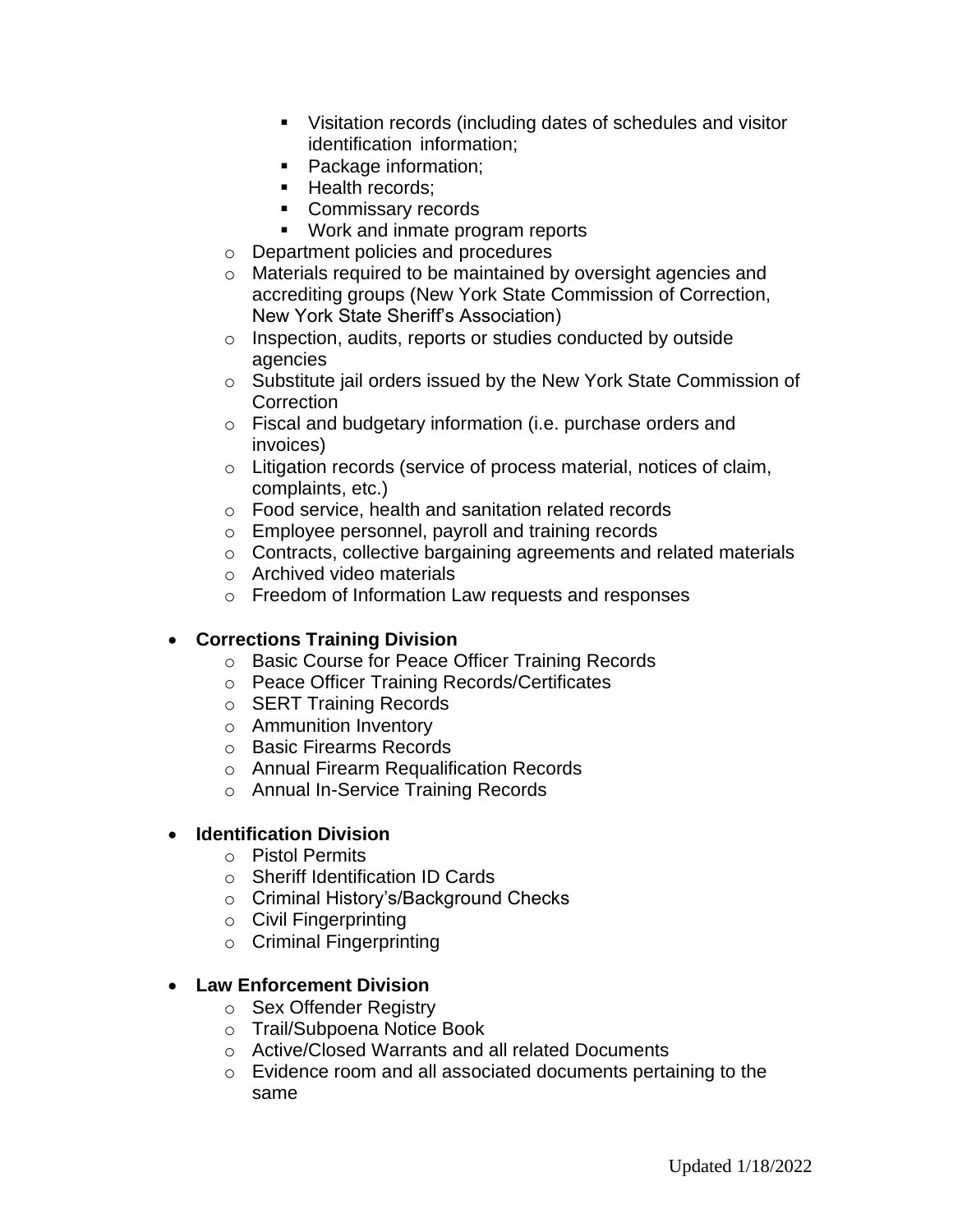- o Highway Patrol Schedule
- o Quartermaster inventory
- o Monthly Statistical Data

### • **Law Enforcement Training Division**

- o Basic Course for Police Officers Training Records
- o Patrol division Training Records/Certificates
- o Hosted Events Training Records
- o SWAT Training Records
- o TASER Inventory & Deployment Records
- o Weapons Inventory
- o Weapons Maintenance Logs
- o Ammunition Logs
- o K9 Certifications/Training Logs

#### • **Records Office**

- o Criminal Reports and Corresponding Paperwork
- o Non Criminal Reports and Corresponding Paperwork
- o Domestic Incident Reports (DIR)
- o Death Investigative Reports
- o Motor Vehicle Accident Reports MV104A
- o Early Notification of Fatal MVA
- o F.O.I.L. (Freedom Of Information Law) Reports
- o Money Receipt Book for funds collected for Accident Reports
- o Lost/Stolen Driver License/License Plates Forms MV-78B
- o Alarm Permit Applications
- o Alarm Permits
- o Alarm Permit Fine Letters
- o IBR Submission Transaction Report
- o LEOKA Report (Law Enforcement Officers Killed Or Assaulted)
- o Hate Crime Incident Report
- o Original Report Request Form
- o Certification Letter
- o DWI List

# **SOCIAL SERVICES**

- Child Abuse/Neglect
- Custody/Visitation
- Voluntary Transfer of Temporary Care
- Contracts
- Personal Injury Liens
- Estates
- Protective Services for Adults
- Expungement Hearings
- Claims Against Broome County
- Information Requests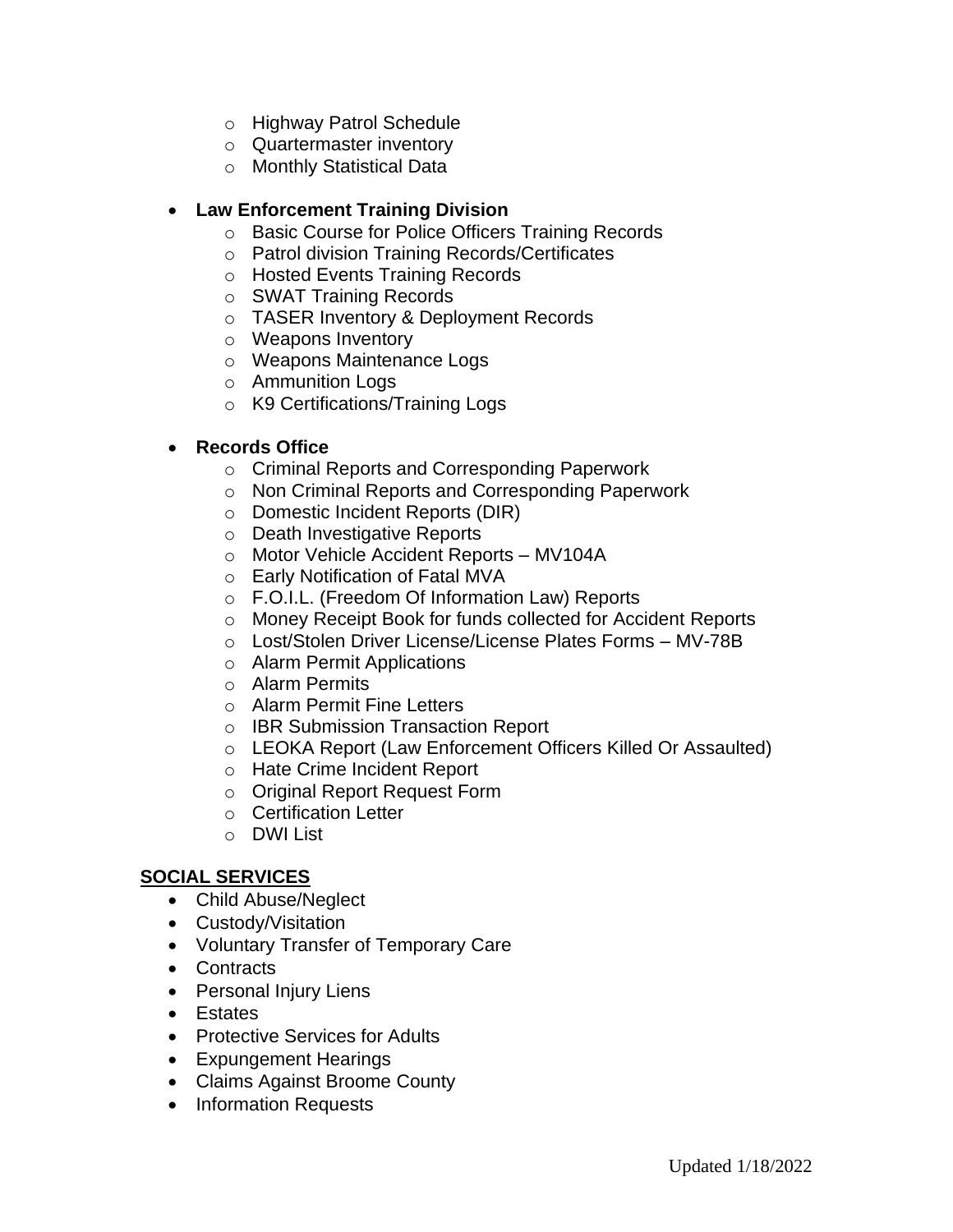- Vouchers/Accounts Payable
- Fraud Collection Proceedings
- Landlord and Rent Inquiries

# **SOLID WASTE MANAGEMENT**

- Transaction tickets and corresponding records
- Accounts payable and corresponding records
- Accounts receivable and corresponding records
- NYSDEC 364 Waste Transporter documentation
- Payroll and corresponding records
- Safety training documentation
- Landfill siting and studies, including SEQRA documents
- Landfill Permits (all environmental permits and related documents)
- Landfill construction documents and drawings
- Annual reports
- Long Term Maintenance and Closure estimates
- Landfill monitoring and testing records
- Landfill closure documents and drawings
- Contaminated soil for alternative daily cover records
- Hazardous Waste Facility construction and operating records
- Leachate Treatment Plant construction and operating records
- Other facility buildings' as-builts
- Recycling records
- Solid Waste Management Plan
- Research, development and demonstration project records
- FAA and wildlife management records
- Grant contracts and documentation
- Colesville Landfill Superfund documents

# **STOP-DWI**

- Program Operating Files
- Program Budgets
- Chris Thater Memorial Operating Files
- Chris Thater Memorial Subsidiary Account
- STOP-DWI Holiday Classic Operating Files
- STOP-DWI Holiday Classic Subsidiary Account
- Returning Warrior Operating Files
- Returning Warrior Subsidiary Account

#### **VETERANS SERVICES**

- Vouchers
- Annual and Fiscal Reports
- Annual Budget Reports
- General Office Files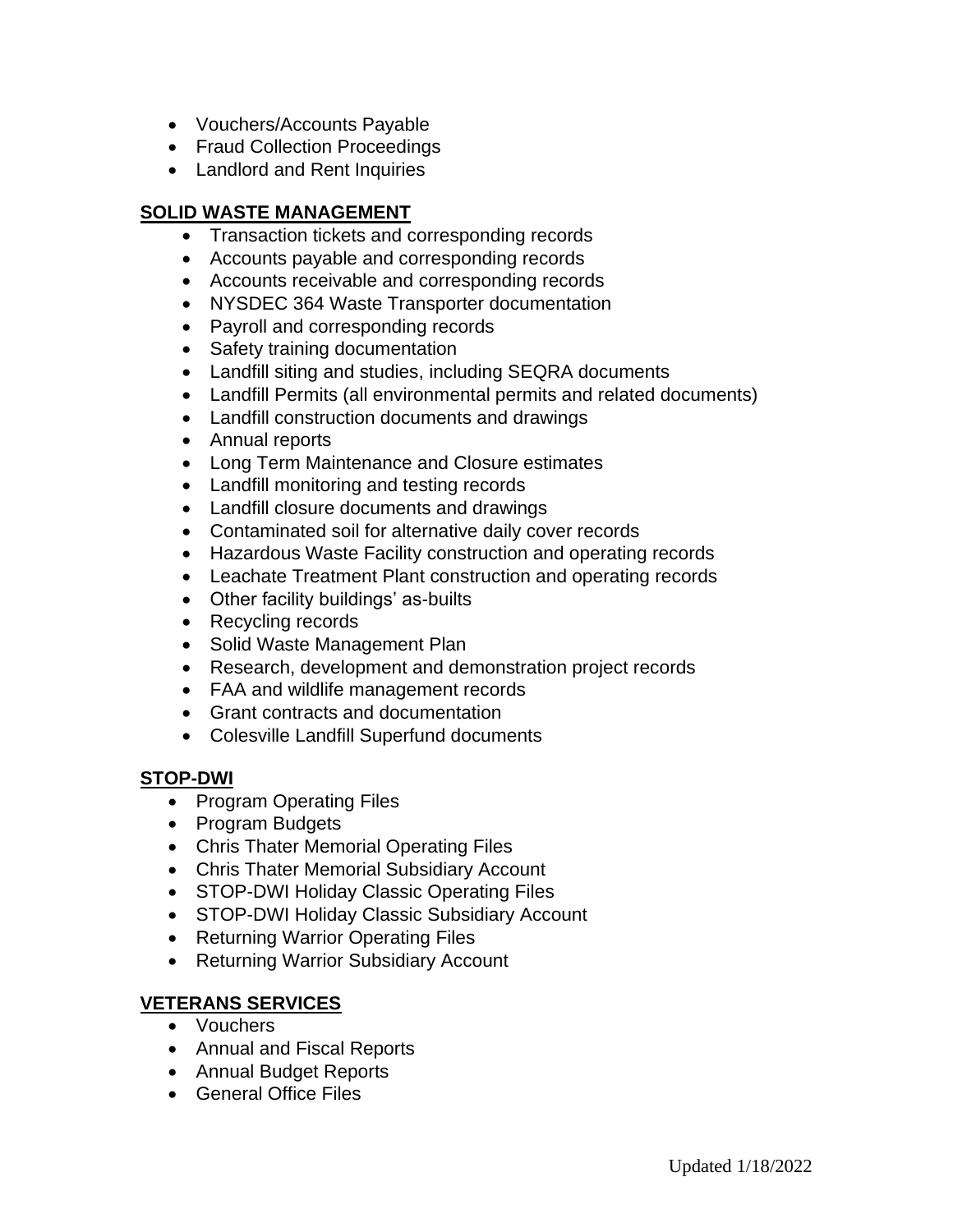- Local Guide to County, City, Town & Village Officials
- Payroll, Timesheets, Validation and Certification for Veterans Services
- Personnel Files
- Veterans Files
- Death Certificates

### **WEIGHTS & MEASURES**

- Staff Payroll Records
- Departmental Payables Support
- Records Pertaining To Inspections

#### **WILLOW POINT NURSING HOME**

- 18 months of admission referrals
- 24 Hour Report
- 3 Week Menu Cycle
- 5+ years of initial admitting info
- Activities Costing Report
- Administration Complaint Forms
- Admission Log
- Admission Packet
- Admissions and Discharges
- Advertising records
- Advisory Board Minutes
- Air Quality
- AMMS work order system
- Annual Financial Statements
- Annual Medicare & Medicaid Cost Report
- Annual Report
- Appeals Rate
- Appreciation letters
- Artist's Waiver
- BAC Minutes
- Bids
- Binghamton University
- Broome County & WPNH Policies/Procedures
- Broome County CASA
- Broome County Charter
- Broome County Health Dept
- Broome County OFA
- Broome County Policies
- Broome County Resolutions
- Budget
- Building Project
- Bus (Resident bus)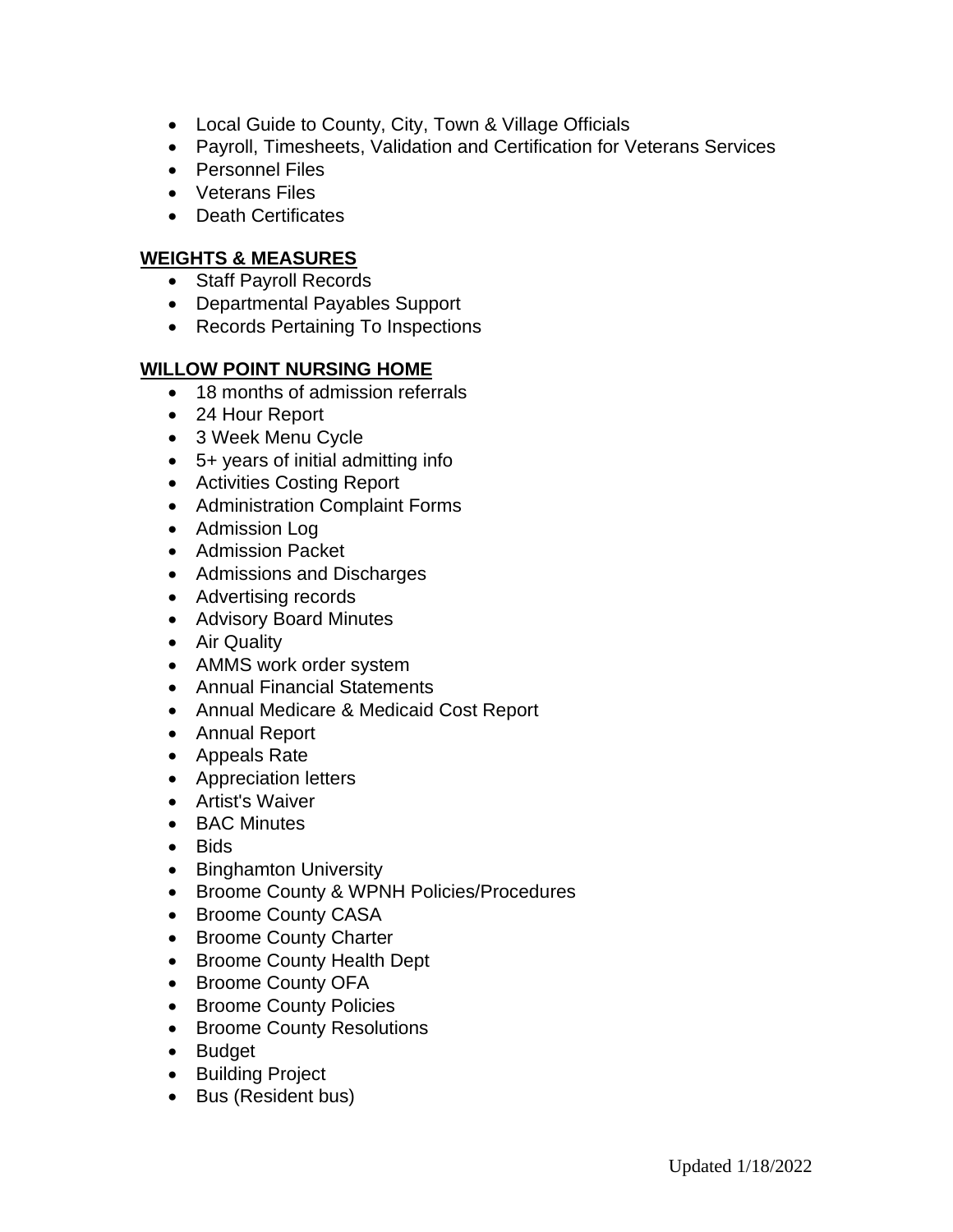- By-Laws & Regulations
- Capital Budget Plans
- Capital Projects
- Care Plans
- Cart/Pad outages and replacement
- Chargebacks
- CLIA Waiver
- CNA Recertifications
- Commercial Insurance monthly billing
- Community Mtg Minutes
- Complaints.
- Contracts
- Controlled Substance
- Corporate Compliance
- Correspondence/Memos
- Cost Report/Medicare
- Credit Card
- Daily Accidents log
- Daily Census
- Daily Staffing
- Department Head Mtgs (WPNH) Minutes
- Department of Health
- Diet Lists for each nursing unit
- Diet Manual
- Diet Office Schedule
- Dietary/Nursing Notification Forms
- Dining Room Seating Assignments
- Disaster Drills
- DNR file
- DOH Records of Investigations
- Elevator repairs and service
- Employee background checks
- Employee Evaluations
- Employee Health Records
- Employee Injury Reports
- Employee medical documents
- Employee payroll
- Employee Phone List
- Employment Applications/resumes
- Equipment Repair Documentation
- Eye glass repair
- Facility Survey Review (FSR)
- Family Council Mtg minutes
- Federal, NYS regulations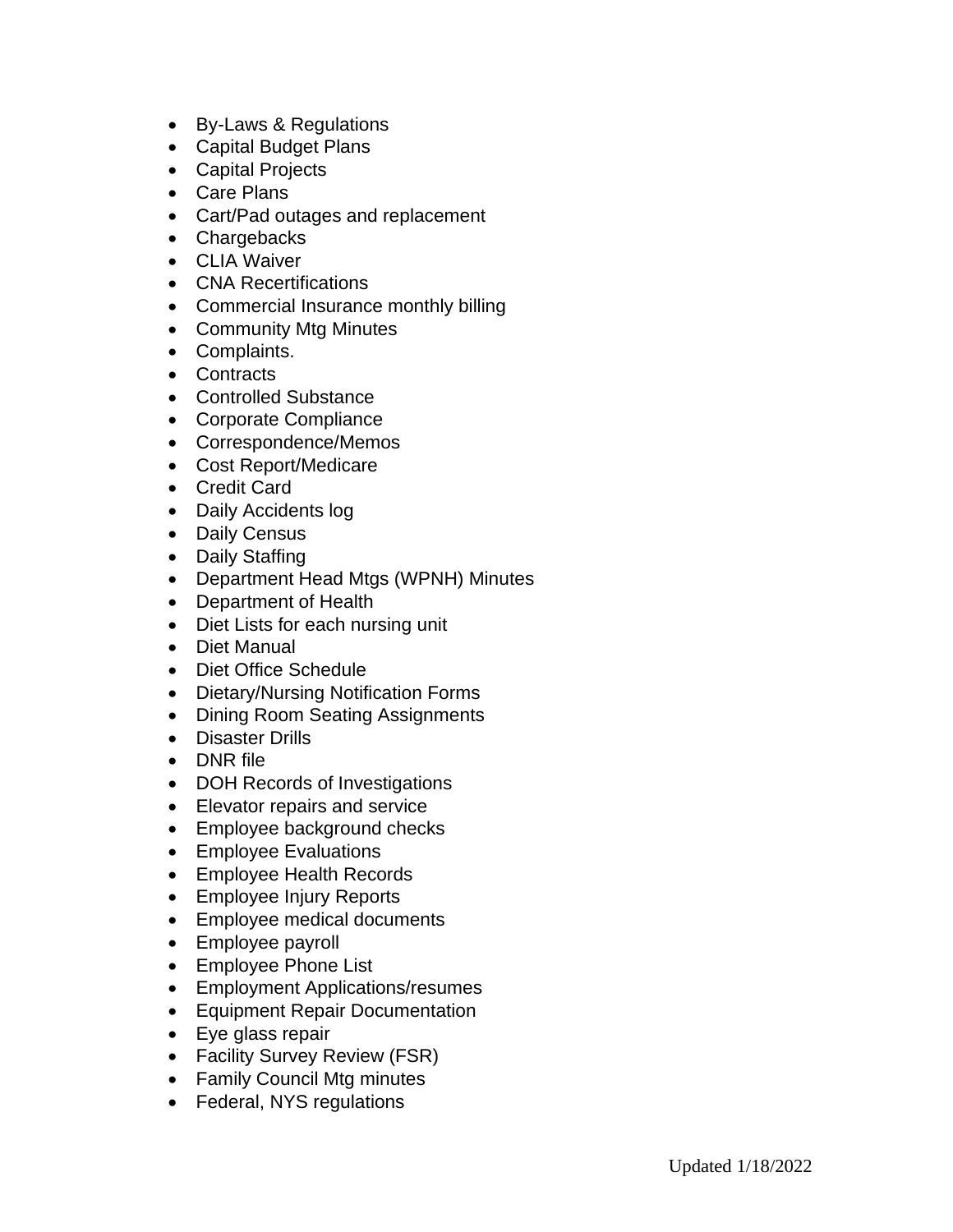- Fire Drills
- Fixed Asset Disposal
- Fixed Assets
- Floor Supply Level and Costing
- Garbage Check Documentaiton
- General Incident Reports
- Generator log book
- Guest Trays
- HACCP Temperature Documentation
- Hiring Paperwork and Procedures
- Inventory
- Job Descriptions
- Job Specs
- Lab Work
- Legislative Issues/Reps
- Legislature-Broome County
- Lift maintenance
- List of current attending physicians
- List of Residents that require adaptive equipment
- List of residents that require staff assistance at meals
- LOA Log
- Lockout/tag out
- Maintenance MSDS
- Maintenance purchase records for 1 year.
- Maintenance Requests
- Mandatory Inservice records
- Material Safety Data Sheets
- Meal Counts
- Meal Retherm Times Log
- Med D
- Medicaid monthly billing
- Medical Records for the facility (past and present)
- Medicare Meeting Log
- Medicare Part A monthly billing
- Medicare Part B monthly billing
- Memorial Fund bank statements
- Memorial Fund canceled checks, deposit slips, backup
- Memorial Fund reconciliation spreadsheets
- Menu quide sheets
- Minutes from Rapid Response
- Miscellaneous
- Missing Item Forms
- Monthly DOH Cash Receipts assessment
- Monthly Account Bank statements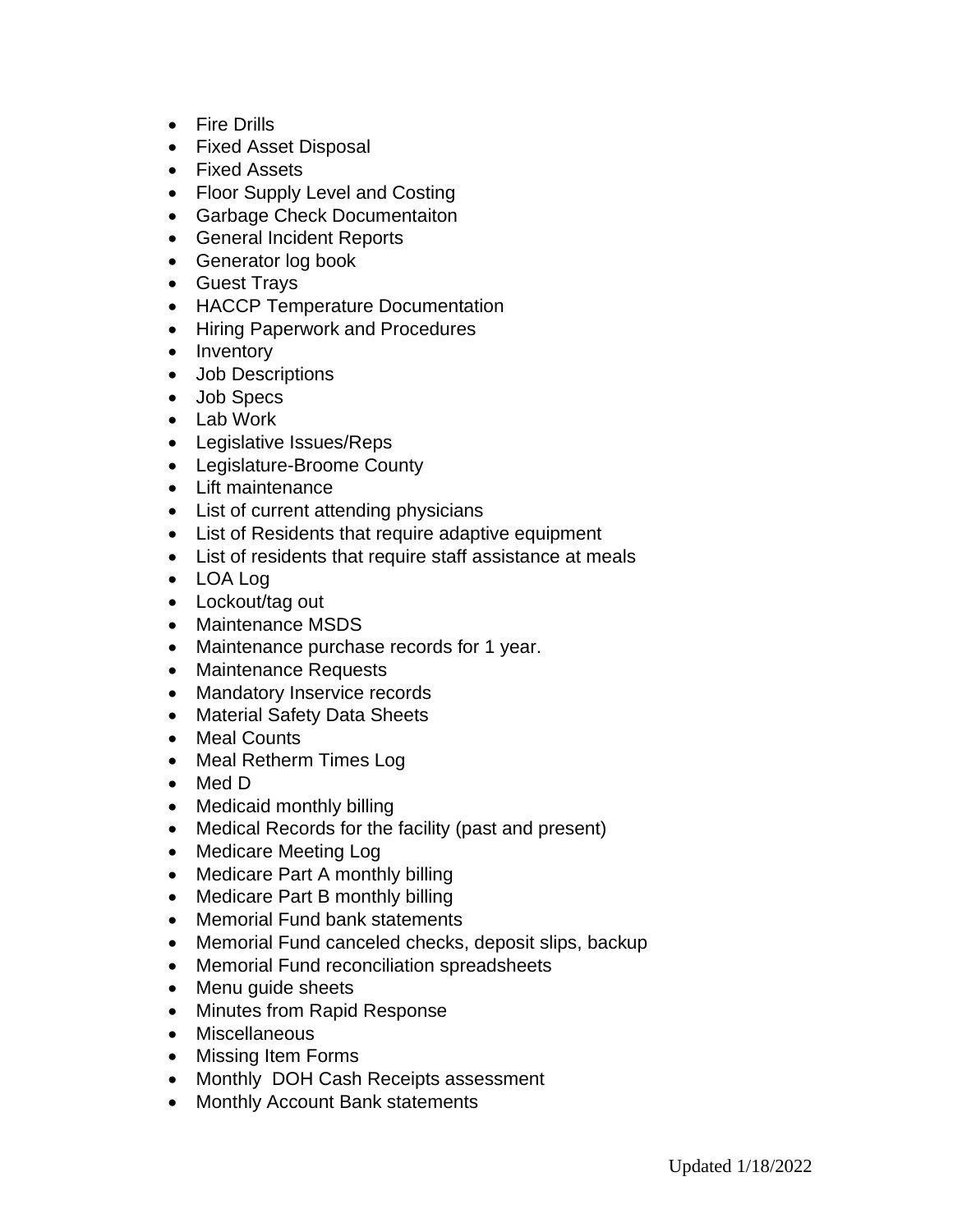- Monthly billing/AR Activity
- Monthly Bulk Nourishments for Hydration Pass
- Monthly Cash Receipts activity
- Monthly Reports to Exec Office
- Monthly shredding of confidential data
- Monthly Unit Mtg Min
- Monthly Unit Sec. Mtg Min
- Newspaper/Magazine Articles
- Nutritional Analysis of the menu
- NYS Correspondence
- NYS Dept of Labor
- NYS Social Services
- NYSAC
- Observation Trays
- On-Call Schedule (weekly)
- Operation Certificate
- OSHA
- Pantry Rounds Checklist
- PASRR (Preadmission screen)
- Payroll documentation
- Personnel Records
- Pest control
- Pets
- PRI (Patient Review Instrument)
- Psychologist File
- Purchase Orders
- Purchases and Ordering; equipment, etc
- QA Mtg Minutes
- Quality Assurance Records
- Quotes-General
- Recipe Files
- Recipes
- Refrigeration Repair Costs and Documentation
- Regulated Medical Waste log book
- Resident attendance census
- Resident billing account files
- Resident Bus travel log and safety lists
- Resident Concerns
- Resident Council Mtg Minutes
- Resident Health Records
- Resident Incident/Accident Reports
- Resident Infection Control Records
- Resident Mtg Minutes
- Resident Nutritional Assessments